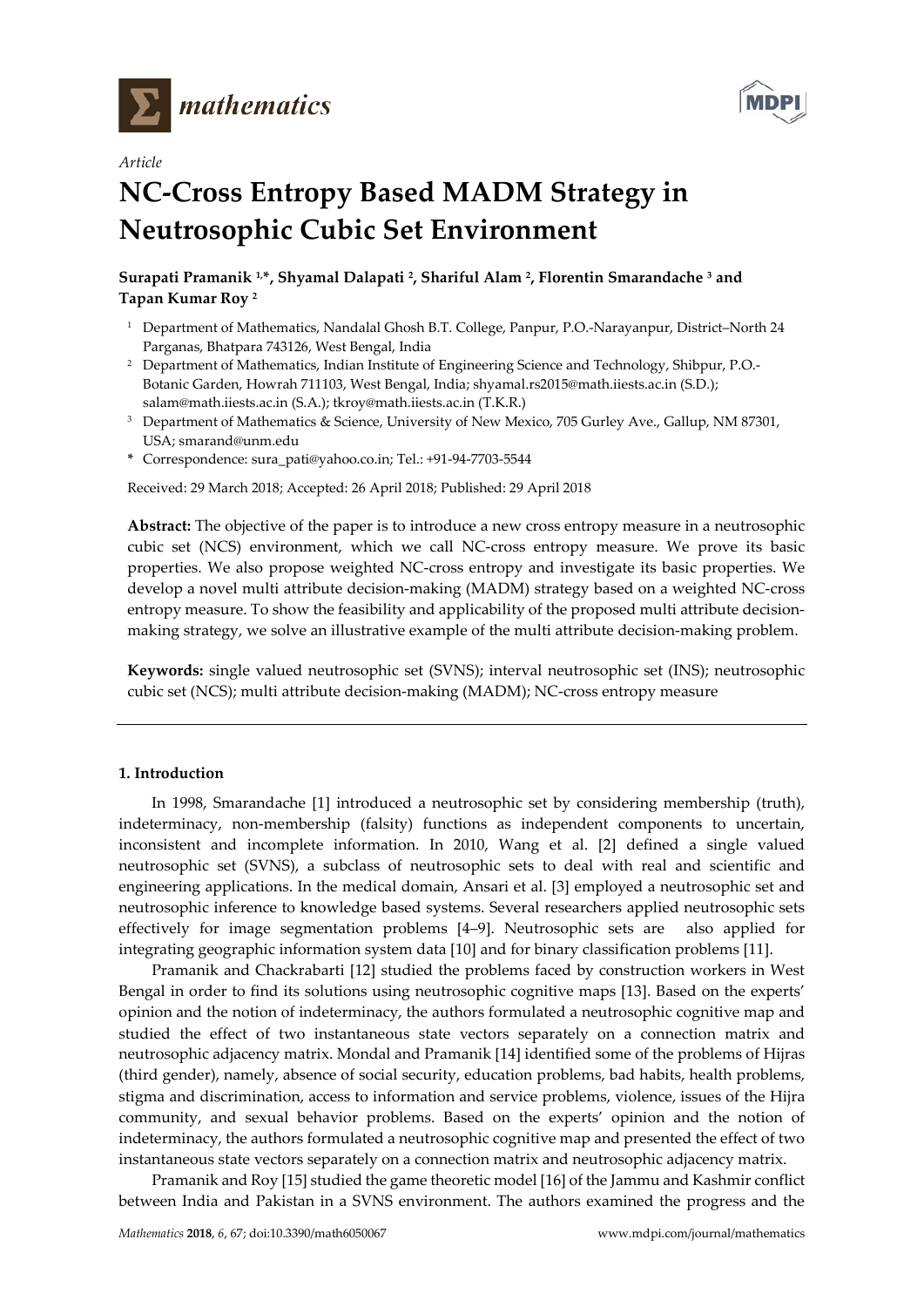status of the conflict, as well as the dynamics of the relationship by focusing on the influence of United States of America, India and China in crisis dynamics. The authors investigated the possible solutions. The authors also explored the possibilities and developed arguments for an application of the principle of neutrosophic game theory to present a standard 2 × 2 zero-sum game theoretic model to identify an optimal solution.

Maria Sodenkamp applied the concept of SVNSs in multi attribute decision-making (MADM) in her Ph. D. thesis in 2013 [17]. In 2018, Pranab Biswas [18] studied various strategies for MADM in SVNS environment in his Ph. D. thesis. Kharal [19] presented a MADM strategy in a single valued neutrosophic environment and presented the application of the proposed strategy for the evaluation of university professors for tenure and promotions. Mondal and Pramanik [20] extended the teacher selection strategy [21] in SVNS environments. Mondal and Pramanik [22] also presented MADM strategy to school choice problems in SVNS environments. Mondal and Pramanik [23] and presented an MADM decision-making model for clay-brick selection in a construction field based on grey relational analysis in SVNS environments. Biswas et al. [24–26] presented several MADM strategies in single valued neutrosophic environments such as technique for order of preference by similarity to ideal solution (TOPSIS) [24], grey relational analysis [25], and entropy based MADM [26]. Several studies [27–30]—using similarity measures based MADM—have been proposed in SVNS environments. Several studies enrich the study of MADM in SVNS environments such as projection and bidirectional projection measure based MADM [31], maximizing deviation method [32], Frank prioritized Bonferroni mean operator based MADM [33], biparametric distance measures based MADM [34], prospect theory based MADM [35], multi-objective optimization by ratio analysis plus the full multiplicative form (MULTIMOORA) [36], weighted aggregated sum product assessment (WASPAS) [37,38], complex proportional assessment (COPRAS) [39], TODIM [40], projection based TODIM [41], outranking [42], [analytic hierarchy process \(](https://en.wikipedia.org/wiki/Analytic_hierarchy_process)AHP) [43], and VIsekriterijumska optimizacija i KOmpromisno Resenje (VIKOR) [44].

In 2005, Wang et al. [45] introduced the interval neutrosophic set (INS) by considering membership function, non-membership function and indeterminacy function as independent functions that assume the values in interval form. Pramanik and Mondal [46] extended the single valued neutrosophic grey relational analysis method to interval neutrosophic environments and applied it to an MADM problem. The authors employed an information entropy method, which is used to obtain the unknown attribute weights and presented a numerical example. Dey et al. [47] investigated an extended grey relational analysis strategy for MADM problems in uncertain interval neutrosophic linguistic environments. The authors solved a numerical example and compared the obtained results with results obtained from the other existing strategies in the literature. Dey et al. [48] developed two MADM strategies in INS environment based on the combination of angle cosine and projection method. The authors presented an illustrative numerical example in the Khadi institution to demonstrate the effectiveness of the proposed MADM strategies. Several studies enrich the development of MADM in INS environments such as VIKOR [49], TOPSIS [50, 51], outranking strategy [52], similarity measure [29, 53–55], weighted correlation coefficient based MADM strategy [56], and generalized weighted aggregation operator based MADM strategy [57]. The study in recent trends in neutrosophic theory and applications can be found in [58].

Ali et al. [59] proposed the neutrosophic cubic set (NCS) by hybridizing NS and INS. Banerjee et al. [60] developed the grey relational analysis based MADM strategy in NCS environments. Pramanik et al. [61] presented an Extended TOPSIS strategy for MADM in NCS environments with neutrosophic cubic information. Zhan et al. [62] developed an MADM strategy based on two weighted average operators in NCS environments. Lu and Ye [63] presented three cosine measures between NCSs and established three MADM strategies in NCS environments. Shi and Ye [64] introduced Dombi aggregation operators of NCSs and applied for an MADM problem. Ye [65] presents operations and an aggregation method of neutrosophic cubic numbers for MADM. For multi attribute group decision-making (MAGDM), Pramanik et al. [66] defined a similarity measure for NCSs and proved some of its basic properties and developed a new MAGDM strategy with linguistic variables in NCS environments. To develop TODIM, Pramanik et al. [67]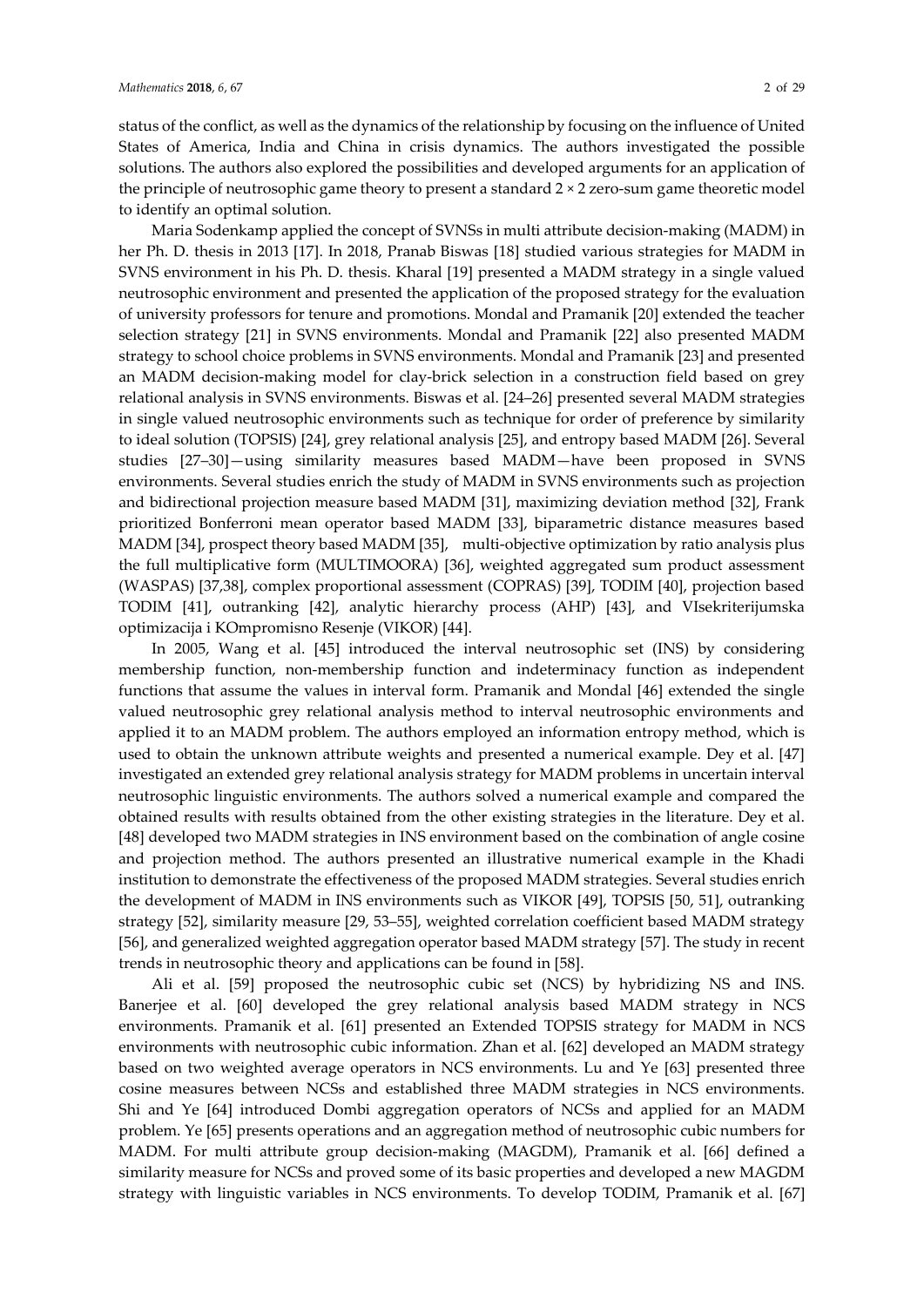Pramanik et al. [68] proposed a new VIKOR strategy for MAGDM in NCS environments. The authors also presented sensitivity analysis to reflect the impact of different values of the decisionmaking mechanism coefficient on ranking order of the alternatives.

Cross entropy measure is an important measure to calculate the divergence of any variable from prior one variable. In 1968, Zadeh [69] first proposed fuzzy entropy to deal with the divergence of two fuzzy variables. Thereafter, Deluca and Termini [70] introduced some axioms of fuzzy entropy involving Shannon's function [71]. Szmidt and Kacprzyk [72] proposed an entropy measure for intuitionistic fuzzy sets (IFSs) by employing a geometric interpretation of IFS. Majumder and Samanta [73] introduced a SVNS based entropy measure and similarity measure. Furthermore, Aydogdu [74] proposed an entropy measure for INSs. Ye and Du [75] proposed some entropy measures for INS based on the distances as the extension of the entropy measures of interval valued IFS. Shang and Jiang [76] defined cross entropy in a fuzzy environment between two fuzzy variables. Vlachos and Sergiadis [77] defined intuitionistic fuzzy cross-entropy. Ye [78] employed intuitionistic fuzzy cross entropy to multi criteria decision-making (MCDM). Maheshwari and Srivastava [79] proposed new cross entropy in intuitionistic fuzzy environment and employed it to medical diagnosis. Zhang et al. [80] defined entropy and cross entropy measure for interval-intuitionistic sets and discuss their properties. Ye [81] proposed an interval intuitionistic fuzzy cross entropy measure and employed it to solve MCDM problems.

Ye [82] defined cross entropy for SVNSs and employed it solve to MCDM problems. To remove the drawbacks of cross entropy [82], Ye [83] proposed another cross entropy for SVNSs. In the same study, Ye [83] also proposed new cross entropy for INSs. Tian et al. [84] proposed a cross entropy for INS environments and employed it to MCDM problems. Sahin [85] proposed an interval neutrosophic cross entropy measure based on fuzzy cross entropy and single valued neutrosophic cross entropy measures and applied it to MCDM problems. Recently, Pramanik et al. [86] proposed a novel cross entropy, namely, NS-cross entropy in SVNS environments and proved its basic properties. In the same research, Pramanik et al. [86] also proposed weighted NS-cross entropy and employed it to MAGDM problem. Furthermore, Dalapati et al. [87] extended NS-cross entropy in INS environments and employed it for solving MADM problems. Pramanik et al. [88] developed two new MADM strategies based on cross entropy measures in bipolar neutrosophic sets (BNSs) and interval BNS environments.

#### *1.1. Research Gap: NC-Cross Entropy-Based MADM Strategy in NCS Environments*

This study answers the following research questions:

- 1. Is it possible to introduce an NC-cross entropy measure in NCS environments?
- 2. Is it possible to introduce a weighted cross entropy measure in NCS environments?
- 3. Is it possible to develop a novel MADM strategy based on weighted NC-cross entropy?

#### *1.2. Motivation*

The studies [59–68] reveal that cross entropy measure is not proposed in NCS environments. Since MADM strategy is not studied in the literature, we move to propose a comprehensive NC-cross entropy-based strategy for tackling MADM in the NCS environment. This study develops a novel NC-cross entropy-based MADM strategy.

The objectives of the paper are:

1. To introduce a NC-cross entropy measure and establish its basic properties in an NCS environment.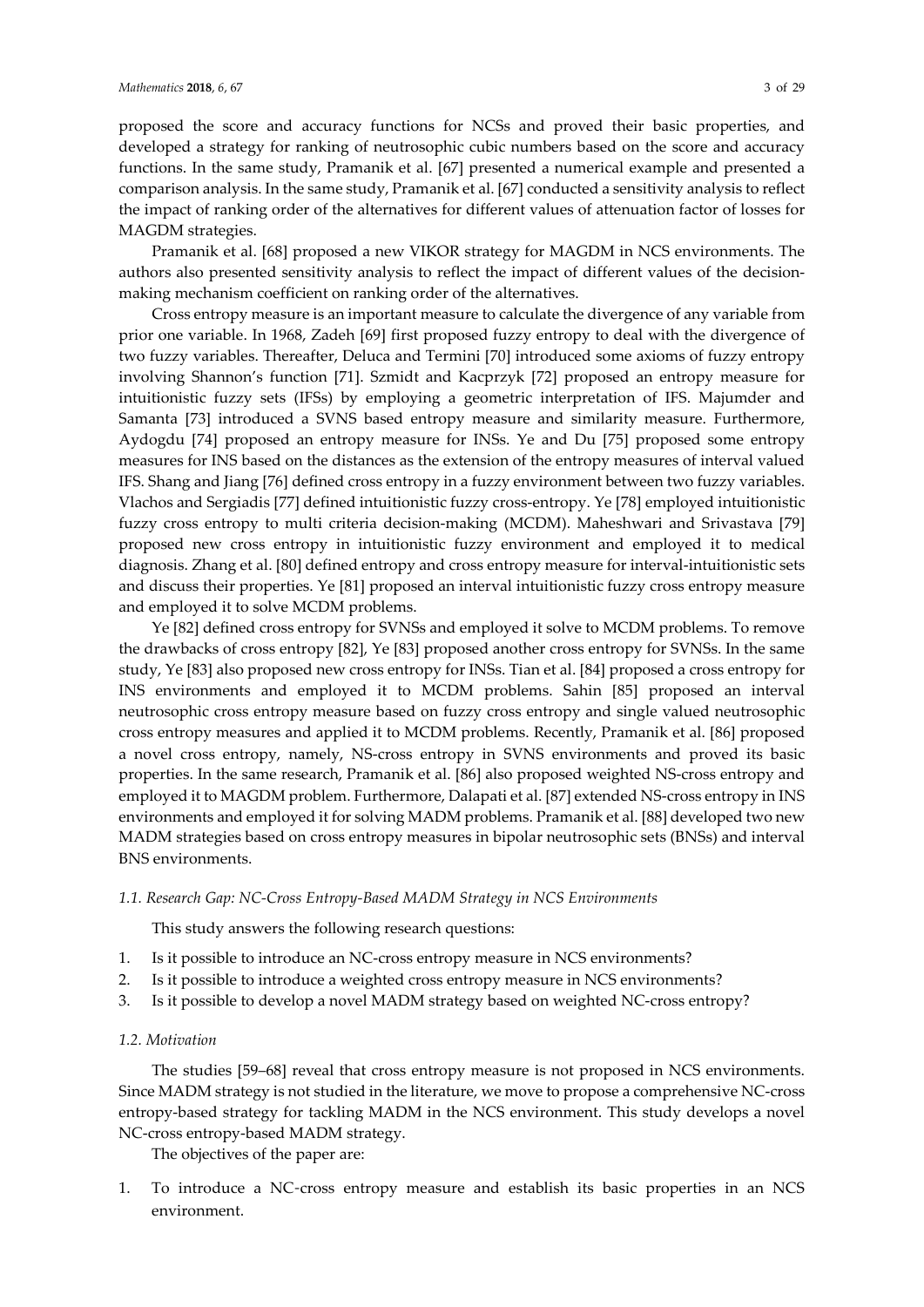- 2. To introduce a weighted NC- cross measure and establish its basic properties in NCS environments.
- 3. To develop a novel MADM strategy based on weighted NC-cross entropy measure in NCS environments.

To fill the research gap, we propose NC-cross entropy-based MADM.

The remainder of the paper is presented as follows: in Section 2, we describe the basic definitions and operation of SVNSs, INSs, and NCSs. In Section 3, we propose an NC-cross entropy measure and a weighted NC-cross entropy measure and establish their basic properties. Section 4 is devoted to developing MADM strategy using NC-cross entropy. Section 5 provides an illustrative numerical example to show the applicability and validity of the proposed strategy in NCS environments. Section 6 presents briefly the contribution of the paper. Section 7 offers conclusions and the future scope of research.

# **2. Preliminaries**

In this section, some basic concepts and definitions of SVNS, INS and NCS are presented that will be utilized to develop the paper.

#### **Definition 1.** Single valued neutrosophic set (SVNS)

*Assume that U is a space of points (objects) with generic elements*  $u \in U$ *. A SVNS [2] H in U is characterized* by a truth-membership function  $T_H(u)$ , an indeterminacy-membership function  $I_H(u)$ , and a falsity*membership function*  $F_H(u)$ , *where*  $T_H(u)$ ,  $I_H(u)$ ,  $F_H(u) \in [0,1]$  *for each point u in U. Therefore, a SVNS A is expressed as* 

$$
H = \{u, T_H(u), I_H(u), F_H(u) | u \in U\},\tag{1}
$$

*whereas the sum of*  $T_H(u)$ ,  $I_H(u)$  *and*  $F_H(u)$  *satisfies the condition:* 

$$
0 \le T_H(u) + I_H(u) + F_H(u) \le 3
$$
\n(2)

*The order triplet* < T,I, F > *is called a single valued neutrosophic number (SVNN).*

**Example 1.** *Let H be any SVNS in U; then, H can be expressed as:*  $H = \{u, (0.7, 0.3, 0.5) | u \in U\}$  *and SVNN presented*  $H = \langle 0.7, 0.3, 0.5 \rangle$ 

#### **Definition 2.** Inclusion of SVNS

*The inclusion of any two SVNSs* [2]  $H_1$  *and*  $H_2$  *in U is denoted by*  $H_1 \subseteq H_2$  *and defined as follows:* 

$$
H_1 \subseteq H_2 \ \ \text{iff} \ \ T_{H_1}(u) \le T_{H_2}(u), I_{H_1}(u) \ge I_{H_2}(u), F_{H_1}(u) \ge F_{H_2}(u) \ \ \text{for all} \ \ u \in U. \tag{3}
$$

**Example 2.** Let  $H_1$  and  $H_2$  be any two SVNNs in U presented as follows:  $H_1 = < (0.7, 0.3, 0.5) >$  and  $H_2 = \langle (0.8, 0.2, 0.4) \rangle$  for all  $u \in U$ . Using the property of inclusion of two SVNNs, we conclude that  $H_1 \subseteq H_2$ .

**Definition 3.** Equality of two SVNS

*The equality of any two SVNSs* [2]  $H_1$  *and*  $H_2$  *in U denoted by*  $H_1 = H_2$  *is defined as:* 

$$
T_{H_1}(u) = T_{H_2}(u), I_{H_1}(u) = I_{H_2}(u) \text{ and } F_{H_1}(u) = F_{H_2}(u) \text{ for all } u \in U. \tag{4}
$$

#### **Definition 4.** Complement of any SVNS

*The complement of any SVNS* [2] *H* in *U* denoted by  $H<sup>c</sup>$  and defined as follows: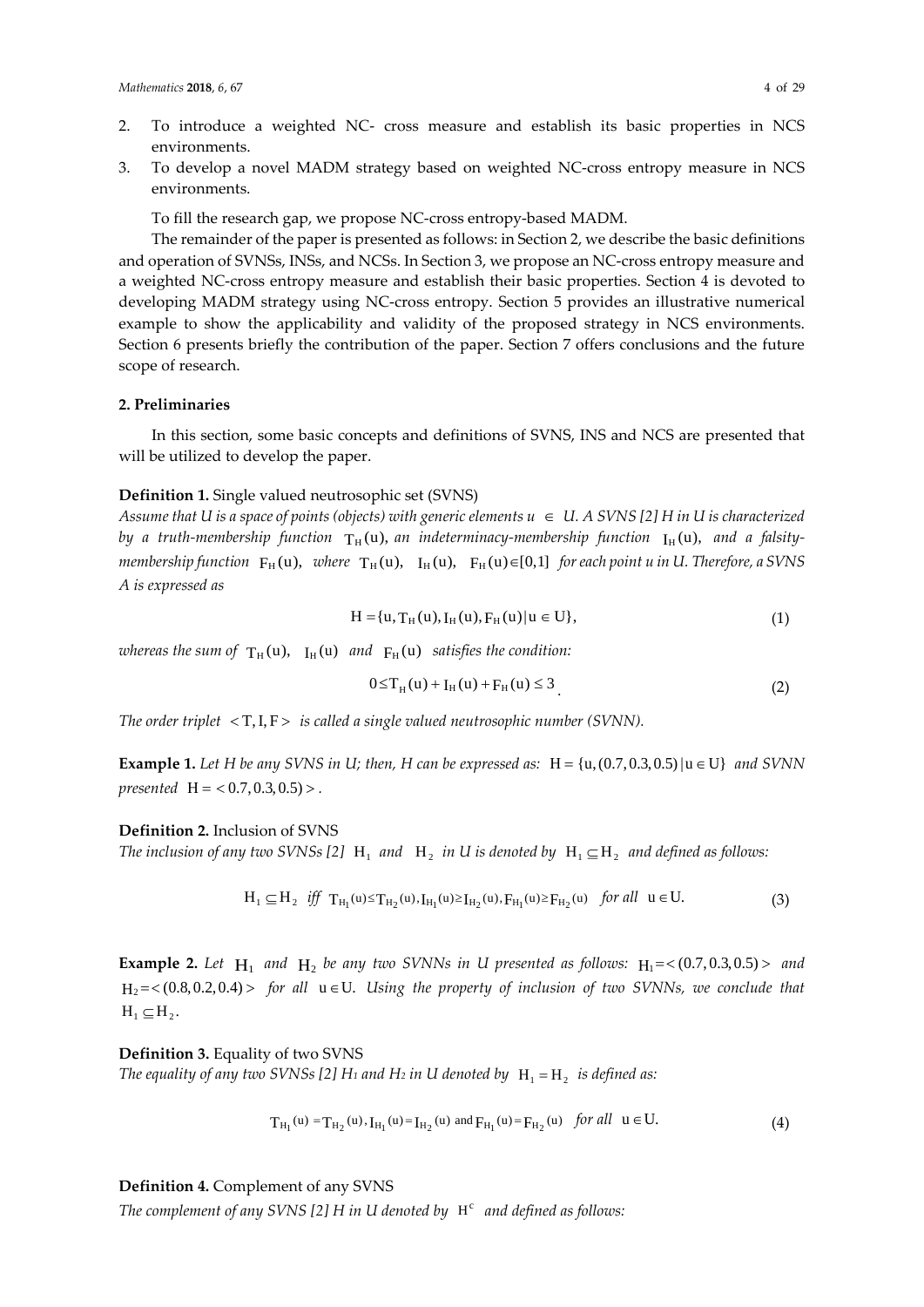$$
H^{c} = \{ u, 1 - T_{H}, 1 - I_{H}, 1 - F_{H} \mid u \in U \}.
$$
 (5)

**Example 3.** *Let H be any SVNN in U presented as follows:*

 $H = 0.7, 0.3, 0.5) >$  *. Then, the compliment of H is obtained as*  $H^c = 0.3, 0.7, 0.5) >$ *.* 

# **Definition 5.** Union of two SVNSs

*The union of two SVNSs* [2]  $H_1$  *and*  $H_2$  *is a neutrosophic set*  $H_3$  *(say) written as*  $H_3 = H_1 \cup H_2$ . *Here,* 

$$
T_{H_3}(u) = \max\{T_{H_1}(u), T_{H_2}(u)\}, \quad I_{H_3}(u) = \min\{I_{H_1}(u), I_{H_2}(u)\},
$$
  
\n
$$
F_{H_3}(u) = \min\{F_{H_1}(u), F_{H_2}(u)\}, \forall u \in U.
$$
\n(6)

**Example 4.** Let  $H_1$  and  $H_2$  be two SVNNs in U presented as follows:

*Let*  $H_1 = \langle (0.6, 0.3, 0.4) \rangle$  and  $H_2 = \langle (0.7, 0.3, 0.6) \rangle$  *be two SVNNs. Then union of them is obtained using Equation* (6) as follows:  $H_1 \cup H_2 = \langle (0.7, 0.3, 0.4) \rangle$ .

#### **Definition 6.** Intersection of any two SVNSs

*The intersection of two SVNSs* [2]  $H_1$  *and*  $H_2$  *denoted by*  $H_4$  *and defined as*  $H_4 = H_1 \cap H_2$ . *Here,* 

$$
T_{H_4}(u) = min\{T_{H_1}(u), T_{H_2}(u)\}, \quad I_{H_4}(u) = max\{I_{H_1}(u), I_{H_2}(u)\},
$$
  
\n
$$
F_{H_4}(u) = max\{F_{H_1}(u), F_{H_2}(u)\}, \forall u \in U.
$$
\n(7)

**Example 5.** Let  $H_1$  and  $H_2$  be two SVNNs in U presented as follows:  $H_1 = \langle (0.6, 0.3, 0.4) \rangle$  and  $H_2 = \langle (0.7, 0.3, 0.6) \rangle$ . Then, the intersection of them is obtained using Equation (7) *as follows:*

$$
H_1 \cap H_2 = \langle (0.6, 0.3, 0.6) \rangle.
$$

# **Definition 7.** Some operations of SVNS

Let  $H_1$  and  $H_2$  *be any two SVNSs* [2]. Then, addition and multiplication are defined as:

$$
H_1 \oplus H_2 =  \forall u \in U. \tag{8}
$$

$$
H_1 \otimes H_2 = \langle T_{H_1}(u).T_{H_2}(u), I_{H_1}(u) + I_{H_2}(u) - I_{H_1}(u).I_{H_2}(u), F_{H_1}(u) + F_{H_2}(u) - F_{H_1}(u).F_{H_2}(u) \rangle, \forall u \in U. \tag{9}
$$

**Example 6.** Let  $H_1$  and  $H_2$  be two SVNSs in U presented as follows:  $H_1 = \langle (0.6, 0.3, 0.4) \rangle$  and  $H_2 = \langle (0.7, 0.3, 0.6) \rangle$ . *Then, using Equations* (8) and (9), we obtained  $H_1 \oplus H_2$  *and*  $H_1 \otimes H_2$  *as follows: 1.*  $H_1 \oplus H_2 = \langle 0.88, 0.09, 0.24 \rangle$ . 2.  $H_1 \otimes H_2 = \langle 0.42, 0.51, 0.76 \rangle$ .

# **Definition 8.** Interval neutrosophic set (INS)

*Assume that U is a space of points (objects) with generic element* u ∈U. *An INS [45] J in U is characterized by a truth-membership function*  $T<sub>1</sub>(u)$ , *an indeterminacy-membership function*  $I<sub>1</sub>(u)$ , *and a falsity-* $\emph{membership function}$   $F_J(u)$ ,  $\emph{where}$   $T_J(u) = [T_J^-(u), T_J^+(u)]$ ,  $I_J(u) = [I_J^-(u), I_J^+(u)]$ ,  $F_J(u) = [F_J^-(u), F_J^+(u)]$  for each *point u in U. Therefore, a INSs J can be expressed as*

$$
J = {u, [T_J^-(u), T_J^+(u)], [T_J^-(u), I_J^+(u)], [F_J^-(u), F_J^+(u)] \cup U}, \qquad (10)
$$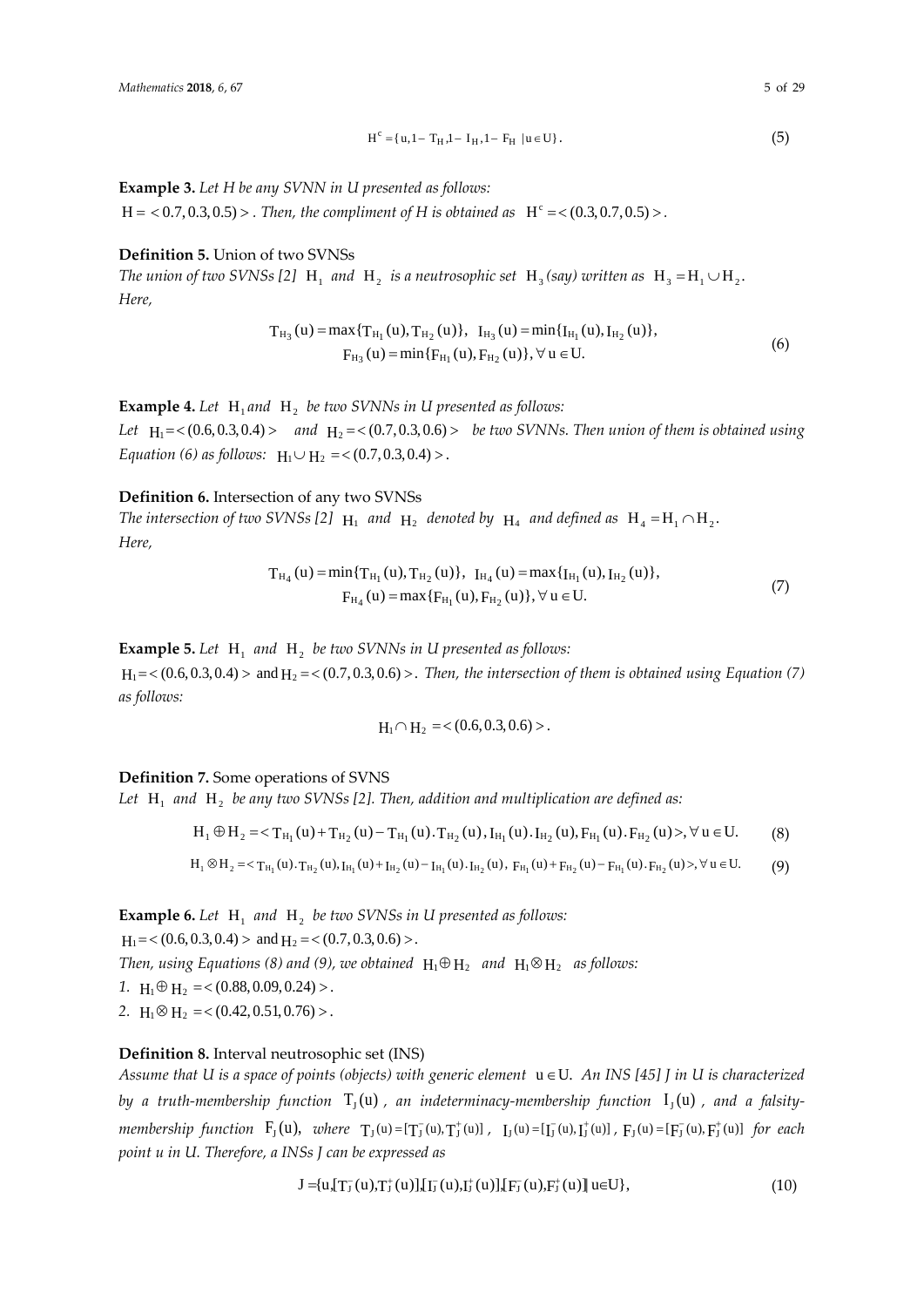*where*  $T_J^-(u), T_J^+(u)$ ,  $T_J^-(u), T_J^+(u)$ ,  $F_J^-(u), F_J^+(u) \subseteq [0,1]$ .

### **Definition 9.** Inclusion of two INSs

Let 
$$
J_1 = \{u, [T_{J_1}^-(u), T_{J_1}^+(u)], [T_{J_1}^-(u), T_{J_1}^+(u)], [F_{J_1}^-(u), F_{J_1}^+(u)]| u \in U\}
$$
 and  
\n $J_2 = \{u, [T_{J_2}^-(u), T_{J_2}^+(u)], [T_{J_2}^-(u), T_{J_2}^+(u)], [F_{J_2}^-(u), F_{J_2}^+(u)]| u \in U\}$  be any two INSS [45]  
\nin U, then  $J_1 \subseteq J_2$  iff  $T_{J_1}^-(u) \le T_{J_2}^-(u)$ ,  $T_{J_1}^+(u) \le T_{J_2}^+(u)$ ,  $T_{J_1}^+(u) \ge T_{J_2}^+(u)$ ,  $T_{J_1}^+(u) \ge T_{J_2}^+(u)$ ,  $F_{J_1}^-(u) \ge F_{J_2}^-(u)$ ,  $F_{J_1}^+(u) \ge F_{J_2}^+(u)$  for all  $u \in U$ .

# **Definition 10.** Complement of an INS

*The complement*  $J^c$  *of an INS* [45]  $J = \{u, [T_J(u), T_J^+(u)], [I_J^-(u), I_J^+(u)], [F_J^-(u), F_J^+(u)] | u \in U\}$  *is defined as follows:*

$$
J^{c} = \{ u, [1 - T_{J}^{+}(u), 1 - T_{J}^{-}(u)], [1 - I_{J}^{+}(u), 1 - I_{J}^{-}(u)], [1 - F_{J}^{+}(u), 1 - F_{J}^{-}(u)] | u \in U \}. \tag{12}
$$

# **Definition 11.** Equality of two INSs

Let 
$$
J_1 = \{u, [\mathbf{T}_{J_1}^-(u), \mathbf{T}_{J_1}^+(u)], [\mathbf{I}_{J_1}^-(u), \mathbf{I}_{J_1}^+(u)], [\mathbf{F}_{J_1}^-(u), \mathbf{F}_{J_1}^+(u)]| u \in U\}
$$
 and  
\n $J_2 = \{u, [\mathbf{T}_{J_2}^-(u), \mathbf{T}_{J_2}^+(u)], [\mathbf{I}_{J_2}^-(u), \mathbf{I}_{J_2}^+(u)], [\mathbf{F}_{J_2}^-(u), \mathbf{F}_{J_2}^+(u)]| u \in U\}$  be any two INSs [45]  
\nin U, then  $J_1 = J_2$  iff  $\mathbf{T}_{J_1}^-(u) = \mathbf{T}_{J_2}^-(u)$ ,  $\mathbf{T}_{J_1}^+(u) = \mathbf{T}_{J_2}^+(u)$ ,  $\mathbf{I}_{J_1}^-(u) = \mathbf{I}_{J_2}^-(u)$ ,  $\mathbf{I}_{J_1}^+(u) = \mathbf{I}_{J_2}^+(u)$ ,  
\n
$$
\mathbf{F}_{J_1}^-(u) = \mathbf{F}_{J_2}^-(u)
$$
,  $\mathbf{F}_{J_1}^+(u) = \mathbf{F}_{J_2}^+(u)$  for all  $u \in U$ .  
\n(13)

# **Definition 12.** Neutrosophic cubic set (NCS)

*Assume that U is a space of points (objects) with generic elements*  $u_i \in U$ . A NCS [59] Q in U is a hybrid *structure of INS and SVNS that can be expressed as follows:*

$$
Q = {ui, <[TQ(ui), TQ(ui)], [IQ(ui), IQ(ui)], [FQ(ui), FQ(ui), TQ(ui), IQ(ui), FQ(ui) > |ui ∈ U}. (14)
$$

*Here,* ( $[T_0(u_i), T_0^+(u_i)]$ ,  $[I_0(u_i), I_0^+(u_i)]$ ,  $[F_0(u_i), F_0^+(u_i)]$ ) and  $(T_0(u_i), I_0(u_i), F_0(u_i)$  are INSs and SVNSs, *respectively, in U. NCS can be simply presented as*

$$
\langle [T_{Q}(u), T_{Q}^{+}(u)], [I_{Q}^{-}(u), I_{Q}^{+}(u)], [F_{Q}^{-}(u), F_{Q}^{+}(u)], (T_{Q}(u), I_{Q}^{-}(u), F_{Q}^{-}(u) \rangle \tag{15}
$$

*We call Equation (15) a neutrosophic cubic number (NCN).*

#### **Definition 13.** Inclusion of two NCSs

 $\text{Let } \text{ } \text{ }Q_{_{1}}=\{u_{_{1}}, <[\text{T}_{Q_{1}}^{-}(u_{_{i}}),\text{T}_{Q_{1}}^{+}(u_{_{i}})], [\text{I}_{Q_{1}}^{-}(u_{_{i}}),\text{I}_{Q_{1}}^{+}(u_{_{i}})], [\text{F}_{Q_{1}}^{-}(u_{_{i}}),\text{F}_{Q_{1}}^{+}(u_{_{i}})], [\text{T}_{Q_{1}}^{-}(u_{_{i}}),\text{I}_{Q_{1}}^{-}(u_{_{i}}),\text{F}_{Q_{1}}^{-}(u_{_{i}}) > | \text{ } u_{_{i}} \in \text{U} \}.$ 

and

$$
Q_2 = \{u_i, \langle [T_{Q_2}(u_i), T_{Q_2}^+(u_i)], [T_{Q_2}(u_i), T_{Q_2}^+(u_i)], [F_{Q_2}(u_i), F_{Q_2}^+(u_i)], (T_{Q_2}(u_i), T_{Q_2}(u_i), F_{Q_2}(u_i)\rangle | u_i \in U\}
$$
\n(16)

be any two NCSs [59] in U. Then,  $Q_1 \subseteq Q_2$  iff  $T_{Q_1}^-(u_i) \le T_{Q_2}^-(u_i)$ ,  $T_{Q_1}^+(u_i) \le T_{Q_2}^+(u_i)$ ,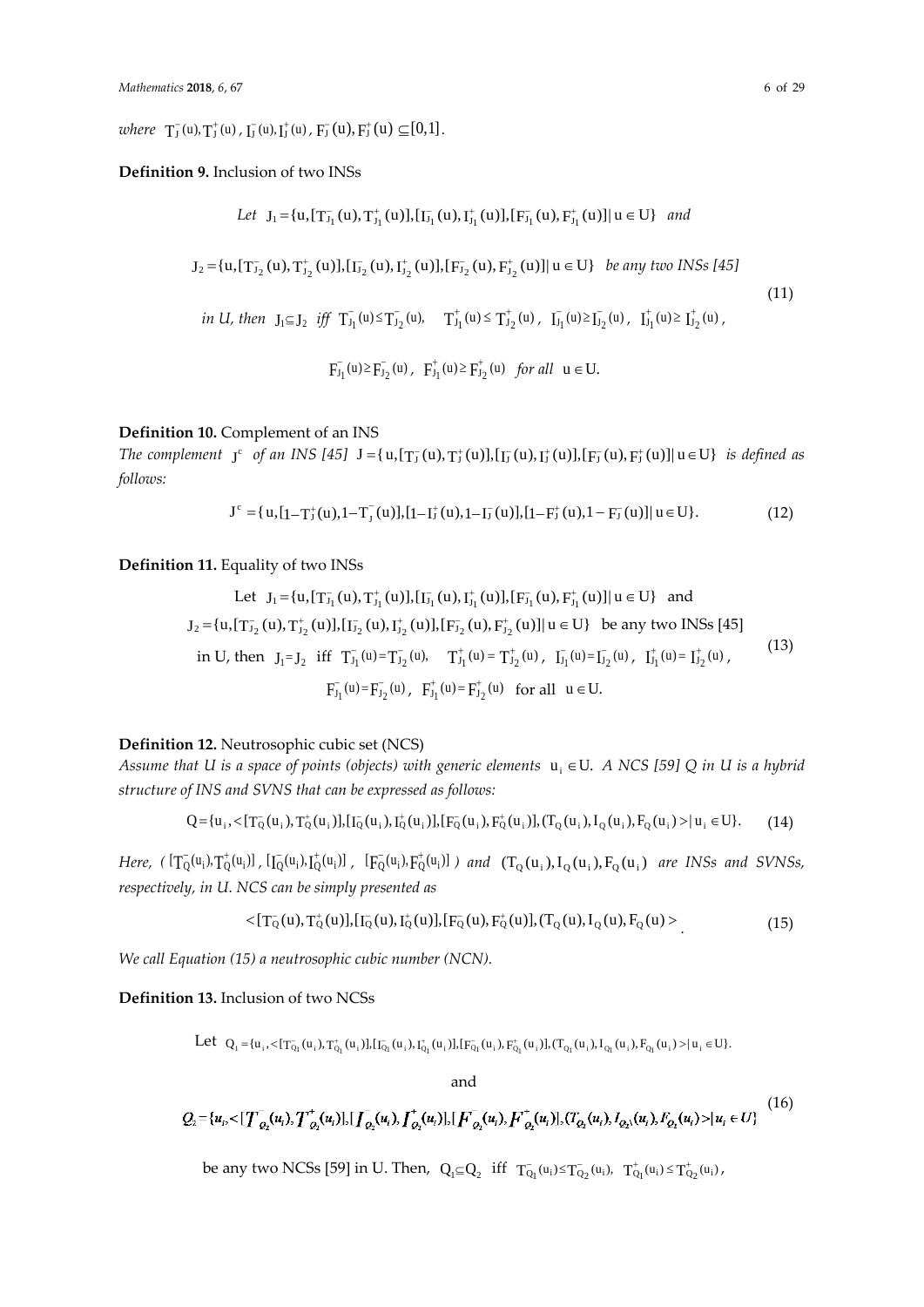$$
\bar{I_{Q_1}}(u_i) \geq \bar{I_{Q_2}}(u_i) , \quad \bar{I_{Q_1}^+}(u_i) \geq \bar{I_{Q_2}^+}(u_i) , \quad \bar{F_{Q_1}^-}(u_i) \geq \bar{F_{Q_2}^-}(u_i) , \quad \bar{F_{Q_1}^+}(u_i) \geq \bar{F_{Q_2}^+}(u_i) \quad \text{and}
$$

$$
T_{Q_1}(u_i) \!\!\leq\! T_{Q_2}(u_i), I_{Q_1}(u_i) \!\!\geq\! I_{Q_2}(u_i), F_{Q_1}(u_i) \!\geq\! F_{Q_2}(u_i) \quad for \; all \ \ u_i \in U.
$$

# **Definition 14.** Equality of two NCSs

 $\text{Let } \text{ } \text{ }Q_1=\{u_i,<[\text{T}^-_{Q_1}(u_i),\text{T}^+_{Q_1}(u_i)],[\text{I}^-_{Q_1}(u_i),\text{I}^+_{Q_1}(u_i)],[\text{F}^-_{Q_1}(u_i),\text{F}^+_{Q_1}(u_i)],(\text{T}^-_{Q_1}(u_i),\text{I}^-_{Q_1}(u_i),\text{F}^-_{Q_1}(u_i))=:\mu_i\in\mathbb{U}\}.$ 

and

$$
Q_2 = \{u_1, \langle T_{Q_2}(u_1), T_{Q_2}(u_1), [T_{Q_2}(u_1), T_{Q_2}(u_1)], [F_{Q_2}(u_1), F_{Q_2}(u_1)], [T_{Q_2}(u_1), T_{Q_2}(u_1), F_{Q_2}(u_1) < |u_1 \in U \}
$$
\nbe any two NCSS [59] in U. Then  $Q_1 = Q_2$  iff  $T_{Q_1}(u_1) = T_{Q_2}(u_1)$ ,  $T_{Q_1}(u_1) = T_{Q_2}(u_1)$ , (17)

$$
\bar{I_{Q_1}}(u_i) = \bar{I_{Q_2}}(u_i) \text{ , } \ \ I_{Q_1}^+(u_i) = \bar{I_{Q_2}}(u_i) \text{ , } \ \ \bar{F_{Q_1}}(u_i) = \bar{F_{Q_2}}(u_i) \text{ , } \ \ \bar{F_{Q_1}^+(u_i)} = \bar{F_{Q_2}^+(u_i)} \text{ and }
$$

$$
T_{Q_1}(u_i) = T_{Q_2}(u_i), I_{Q_1}(u_i) = I_{Q_2}(u_i), F_{Q_1}(u_i) = F_{Q_2}(u_i) \text{ for all } u_i \in U.
$$

# **Definition 15.** Complement of an NCS

*Let*  $Q = {u_i, \langle [T_Q(u_i), T_Q^+(u_i)], [T_Q(u_i), T_Q^+(u_i)], [F_Q(u_i), F_Q^+(u_i)], (T_Q(u_i), T_Q(u_i), F_Q(u_i) > | u_i \in U}$  *be any NCS* [59] in U. Then, complement  $Q^c$  of Q is defined as follows:

 $Q^c = \{u_i, \langle [1 - T_Q^+(u_i), 1 - T_Q^-(u_i)] , [1 - T_Q^+(u_i), 1 - T_Q^-(u_i)] , [1 - F_Q^+(u_i), 1 - F_Q^-(u_i)], [1 - T_Q^-(u_i), 1 - T_Q^-(u_i), 1 - F_Q^-(u_i)] \rangle | u_i \in U \}.$ 

# **3. NC-Cross-entropy measure in NCS environment**

#### **Definition 16.** NC-cross entropy measure

Let  $Q_1$  *and*  $Q_2$  *be any two* NCSs in  $U = \{u_1, u_2, u_3, ..., u_n\}$ . Then, neutrosophic cubic cross-entropy *measure of*  $Q_1$  *and*  $Q_2$  *is denoted by*  $CE_{NC}(Q_1, Q_2)$  *and defined as follows:*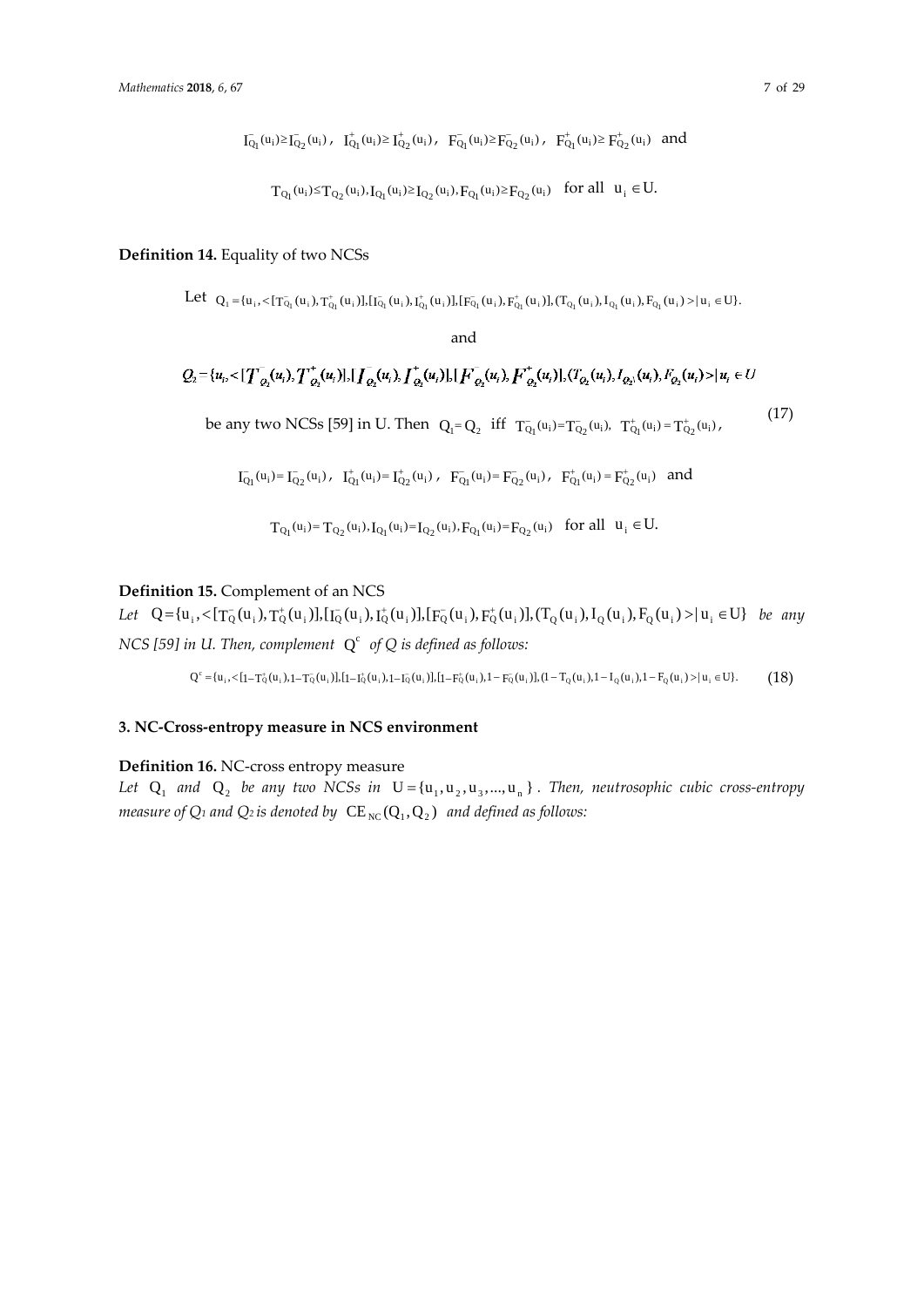$$
CE_{NC}(Q_{1}, Q_{2}) = \frac{1}{8} \left\{ \sum_{i=1}^{4} \left[ \frac{2 \left| T_{Q_{1}}^{+}(u_{i}) - T_{Q_{2}}^{+}(u_{i}) \right|^{2}}{\sqrt{1 + \left| T_{Q_{1}}^{+}(u_{i}) \right|^{2}} + \sqrt{1 + \left| T_{Q_{2}}^{+}(u_{i}) \right|^{2}} + \frac{2 \left| d - T_{Q_{1}}^{+}(u_{i}) \right|^{2} + \sqrt{1 + \left| d - T_{Q_{1}}^{+}(u_{i}) \right|^{2}} + \sqrt{1 + \left| d - T_{Q_{2}}^{+}(u_{i}) \right|^{2}} + \sqrt{1 + \left| d - T_{Q_{2}}^{+}(u_{i}) \right|^{2}} \right] + \frac{2 \left| T_{Q_{1}}^{+}(u_{i}) - T_{Q_{2}}^{+}(u_{i}) \right|^{2}}{\sqrt{1 + \left| T_{Q_{1}}^{+}(u_{i}) \right|^{2}} + \sqrt{1 + \left| d - T_{Q_{1}}^{+}(u_{i}) \right|^{2}} + \sqrt{1 + \left| d - T_{Q_{2}}^{+}(u_{i}) \right|^{2}} \right] + \frac{2 \left| \left| G_{1}(u_{i}) - G_{2}(u_{i}) \right|^{2}}{\sqrt{1 + \left| T_{Q_{1}}^{+}(u_{i}) \right|^{2}} + \sqrt{1 + \left| d - T_{Q_{1}}^{+}(u_{i}) \right|^{2}} + \sqrt{1 + \left| d - T_{Q_{2}}^{+}(u_{i}) \right|^{2}} \right] + \frac{2 \left| d - T_{Q_{1}}^{+}(u_{i}) - d - T_{Q_{2}}^{+}(u_{i}) \right|^{2}}{\sqrt{1 + \left| T_{Q_{1}}^{+}(u_{i}) \right|^{2}} + \sqrt{1 + \left| d - T_{Q_{1}}^{+}(u_{i}) \right|^{2}} + \sqrt{1 + \left| d - T_{Q_{2}}^{+}(u_{i}) \right|^{2}} \right] + \frac{2 \left| d - T_{Q_{1}}^{+}(u_{i}) - d - T_{Q_{2}}^{+}(u_{i}) \right|^{2}}{\sqrt{1 + \left| T_{Q_{1}}^{+}(u_{i}) \right|^{2}} + \sqrt{1 + \left| d - T_{Q_{1}}^{+}(u_{i}) \right|^{2}} + \sqrt{1 + \left| d - T_{
$$

**Theorem 1.** Let  $Q_1, Q_2$  *be any two NCSs in U. The NC-cross entropy measure*  $CE_{NC}(Q_1, Q_2)$  *satisfies the following properties:* 

*(i)*  $CE_{NC} (Q_1, Q_2) \ge 0$ .

- $(i i) \quad \text{CE}_\text{NC}\left(\text{Q}_1, \text{Q}_2\right) = 0 \text{ iff } T^-_{\text{Q}_1}(\textbf{u}_i) = T^-_{\text{Q}_2}(\textbf{u}_i), \quad T^+_{\text{Q}_1}(\textbf{u}_i) = T^+_{\text{Q}_2}(\textbf{u}_i) \text{ , } \quad T^-_{\text{Q}_1}(\textbf{u}_i) = T^-_{\text{Q}_2}(\textbf{u}_i) \text{ , } \quad T^+_{\text{Q}_1}(\textbf{u}_i) = T^+_{\text{Q}_2}(\textbf{u}_i) \text{ , } \quad T^-_{\text$  $F^+_{Q_1}(u_i) = F^+_{Q_2}(u_i) \quad \text{and} \quad T_{Q_1}(u_i) = T_{Q_2}(u_i), \\ I_{Q_1}(u_i) = I_{Q_2}(u_i), \\ F_{Q_1}(u_i) = F_{Q_2}(u_i) \text{ for all } \quad \forall \, u_i \in U.$
- (*iii*)  $CE_{NC} (Q_1, Q_2) = CE_{NC} (Q_1^c, Q_2^c)$
- *(iv)*  $CE_{NC}(Q_1, Q_2) = CE_{NC}(Q_2, Q_1)$

# **Proof of Theorem 1.**

(i)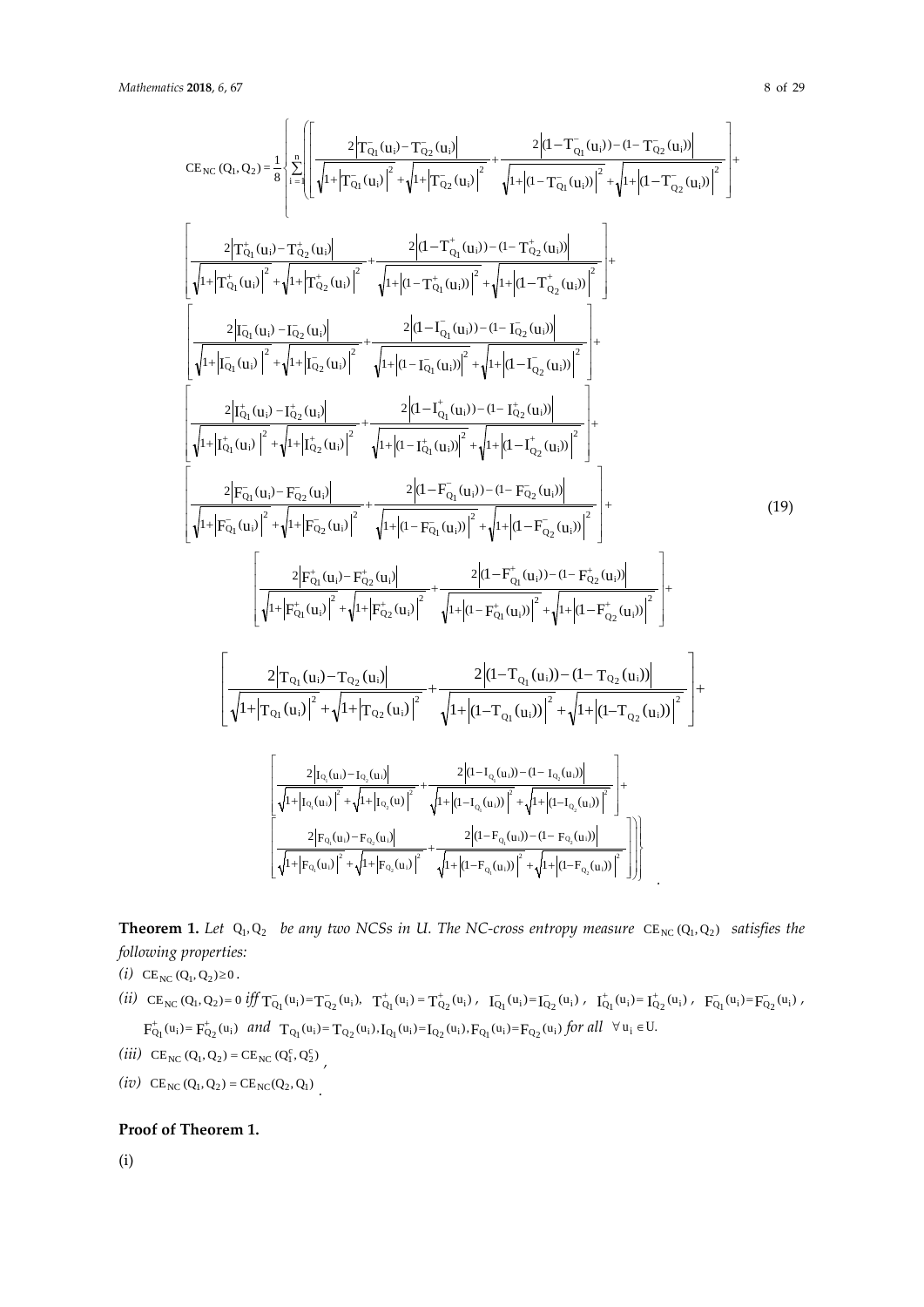For all values of  $u_i \in U$ ,  $|T_{Q_1}(u_i)| \ge 0$ ,  $|T_{Q_2}(u_i)| \ge 0$ ,  $|T_{Q_1}(u_i) - T_{Q_2}(u_i)| \ge 0$ ,  $\sqrt{1 + |T_{Q_1}(u_i)|^2} \ge 0$ ,  $\sqrt{1 + |T_{Q_2}(u_i)|^2} \ge 0$ ,  $(1-T_{Q_1}(u_i))\Biggl|{\geq}0\,,\;\; \Biggl|(1-T_{Q_2}(u_i))\Biggr|{\geq}0\,,\;\; \Biggl|(1-T_{Q_1}(u_i))- (1-T_{Q_2}(u_i))\Biggr|{\geq}0\,,\;\; \sqrt{1+}\Biggl|(1-T_{Q_1}(u_i))\Biggr|^2\geq0\,,\;\; \sqrt{1+}\Biggl|(1-T_{Q_2}(u_i))\Biggr|^2\geq0\,.$ Then,

$$
\left| \frac{2 \left| T_{Q_1}(u_i) - T_{Q_2}(u_i) \right|}{\sqrt{1 + \left| T_{Q_1}(u_i) \right|^2} + \sqrt{1 + \left| T_{Q_2}(u_i) \right|^2}} + \frac{2 \left| (1 - T_{Q_1}(u_i)) - (1 - T_{Q_2}(u_i)) \right|}{\sqrt{1 + \left| (1 - T_{Q_1}(u_i)) \right|^2} + \sqrt{1 + \left| (1 - T_{Q_2}(u_i)) \right|^2}} \right| \ge 0
$$
\n(20)

Similarly,

$$
\frac{2\left|I_{Q_1}(u_i)-I_{Q_2}(u_i)\right|}{\sqrt{1+\left|I_{Q_1}(u_i)\right|^2}+\sqrt{1+\left|I_{Q_2}(u)\right|^2}}+\frac{2\left|(1-I_{Q_1}(u_i))-(1-I_{Q_2}(u_i))\right|}{\sqrt{1+\left|(1-I_{Q}(u_i))\right|^2}+\sqrt{1+\left|(1-I_{Q_2}(u_i))\right|^2}}\Bigg| \ge 0
$$
\n(21)

and

$$
\frac{2\left|F_{Q_1}(u_i) - F_{Q_2}(u_i)\right|}{\sqrt{1 + \left|F_{Q_1}(u_i)\right|^2} + \sqrt{1 + \left|F_{Q_2}(u_i)\right|^2}} + \frac{2\left|(1 - F_{Q_1}(u_i)) - (1 - F_{Q_2}(u_i))\right|}{\sqrt{1 + \left|(1 - F_{Q_1}(u_i))\right|^2} + \sqrt{1 + \left|(1 - F_{Q_2}(u_i))\right|^2}}\right| \ge 0
$$
\n(22)

Again,

For all values of 
$$
u_i \in U
$$
,  $|T_{Q_1}(u_i)| \ge 0$ ,  $|T_{Q_2}(u_i)| \ge 0$ ,  $|T_{Q_1}(u_i) - T_{Q_2}(u_i)| \ge 0$ ,  
\n
$$
\sqrt{1+|T_{Q_1}(u_i)|^2} \ge 0, \quad \sqrt{1+|T_{Q_2}(u_i)|^2} \ge 0, \quad |(1-T_{Q_1}(u_i))| \ge 0, \quad |(1-T_{Q_2}(u_i))| \ge 0,
$$
\n
$$
|(1-T_{Q_1}(u_i)) - (1-T_{Q_2}(u_i))| \ge 0, \quad \sqrt{1+|(1-T_{Q_1}(u_i))|^2} \ge 0, \quad \sqrt{1+|(1-T_{Q_2}(u_i))|^2} \ge 0
$$
\n
$$
\Rightarrow \left[ \frac{2|T_{Q_1}(u_i) - T_{Q_2}(u_i)|}{\sqrt{1+|T_{Q_1}(u_i)|^2} + \sqrt{1+|T_{Q_2}(u_i)|^2} + \frac{2|(1-T_{Q_1}(u_i)) - (1-T_{Q_2}(u_i))|}{\sqrt{1+|(1-T_{Q_1}(u_i))|^2} + \sqrt{1+|(1-T_{Q_2}(u_i))|^2}} \right] \ge 0
$$
\n(23)

and

$$
\left|T_{Q_{1}}^{+}(u_{i})\right| \geq 0, \quad \left|T_{Q_{2}}^{+}(u_{i})\right| \geq 0, \quad \left|T_{Q_{1}}^{+}(u_{i})-T_{Q_{2}}^{+}(u_{i})\right| \geq 0, \quad \sqrt{1+\left|T_{Q_{1}}^{+}(u_{i})\right|^{2}} \geq 0, \quad \sqrt{1+\left|T_{Q_{2}}^{+}(u_{i})\right|^{2}} \geq 0, \quad \sqrt{1+\left|T_{Q_{2}}^{+}(u_{i})\right|^{2}} \geq 0, \quad \sqrt{1+\left|T_{Q_{1}}^{+}(u_{i})\right|^{2}} \geq 0, \quad \sqrt{1+\left|T_{Q_{1}}^{-}(u_{i})\right|^{2}} \geq 0, \quad \sqrt{1+\left|T_{Q_{1}}^{-}(u_{i})\right|^{2}} \geq 0, \quad \sqrt{1+\left|T_{Q_{1}}^{-}(u_{i})\right|^{2}} \geq 0, \quad \sqrt{1+\left|T_{Q_{2}}^{-}(u_{i})\right|^{2}} \geq 0, \quad \sqrt{1+\left|T_{Q_{2}}^{-}(u_{i})\right|^{2}} \geq 0, \quad \sqrt{1+\left|T_{Q_{2}}^{-}(u_{i})\right|^{2}} \geq 0, \quad \sqrt{1+\left|T_{Q_{2}}^{-}(u_{i})\right|^{2}} \geq 0, \quad \sqrt{1+\left|T_{Q_{2}}^{-}(u_{i})\right|^{2}} \geq 0, \quad \sqrt{1+\left|T_{Q_{2}}^{-}(u_{i})\right|^{2}} \geq 0, \quad \sqrt{1+\left|T_{Q_{2}}^{-}(u_{i})\right|^{2}} \geq 0, \quad \sqrt{1+\left|T_{Q_{2}}^{-}(u_{i})\right|^{2}} \geq 0, \quad \sqrt{1+\left|T_{Q_{2}}^{-}(u_{i})\right|^{2}} \geq 0, \quad \sqrt{1+\left|T_{Q_{2}}^{-}(u_{i})\right|^{2}} \geq 0, \quad \sqrt{1+\left|T_{Q_{2}}^{-}(u_{i})\right|^{2}} \geq 0, \quad \sqrt{1+\left|T_{Q_{2}}^{-}(u_{i})\right|^{2}} \geq 0, \quad \sqrt{1+\left|T_{Q_{2}}^{-}(u_{i})\right|^{2}} \geq 0, \quad \
$$

$$
\Rightarrow \left\lfloor \frac{2\Big|T^+_{Q_1}(u_i)-T^+_{Q_2}(u_i)\Big|}{\sqrt{1+\Big|T^+_{Q_1}(u_i)\Big|^2}+\sqrt{1+\Big|T^+_{Q_2}(u_i)\Big|^2}}+\frac{2\Big|(1-T^+_{Q_1}(u_i))-(1-T^+_{Q_2}(u_i))\Big|}{\sqrt{1+\Big|(1-T^+_{Q_1}(u_i))\Big|^2}+\sqrt{1+\Big|(1-T^+_{Q_2}(u_i))\Big|^2}}\right\rfloor \geq 0
$$

Similarly, we can show that

$$
\left| \frac{2\left|\overline{I_{Q_1}}(u_i) - \overline{I_{Q_2}}(u_i)\right|}{\sqrt{1 + \left|\overline{I_{Q_1}}(u_i)\right|^2} + \sqrt{1 + \left|\overline{I_{Q_2}}(u_i)\right|^2}} + \frac{2\left| (1 - \overline{I_{Q_1}}(u_i)) - (1 - \overline{I_{Q_2}}(u_i)) \right|}{\sqrt{1 + \left|(1 - \overline{I_{Q_1}}(u_i))\right|^2} + \sqrt{1 + \left|(1 - \overline{I_{Q_2}}(u_i))\right|^2}} \right| \ge 0
$$
\n(25)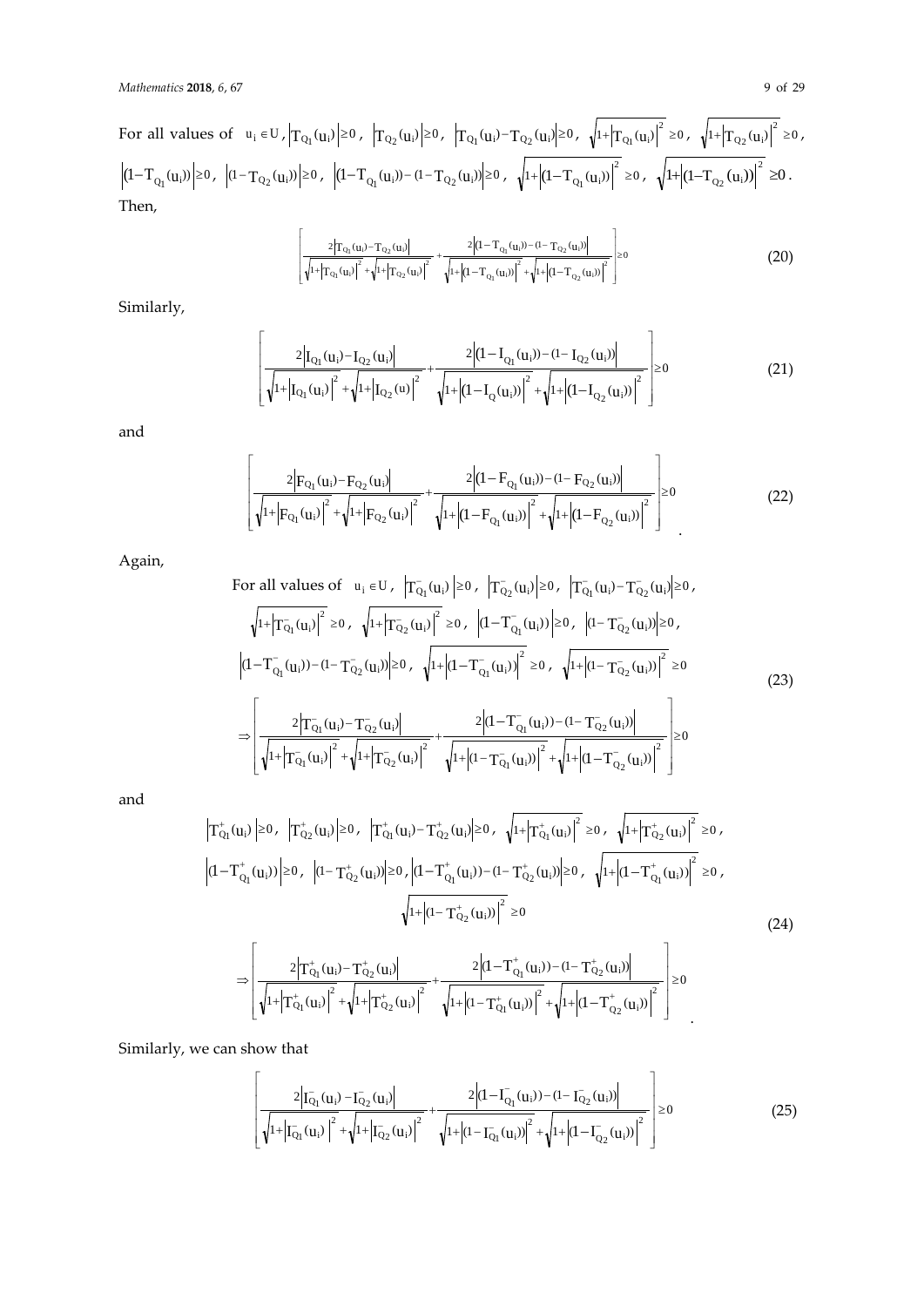$$
\left[\frac{2\left|I_{Q_1}^+(u_i) - I_{Q_2}^+(u_i)\right|}{\sqrt{1+\left|I_{Q_1}^+(u_i)\right|^2} + \sqrt{1+\left|I_{Q_2}^+(u_i)\right|^2}} + \frac{2\left|(1-I_{Q_1}^+(u_i)) - (1-I_{Q_2}^+(u_i))\right|}{\sqrt{1+\left|(1-I_{Q_1}^+(u_i))\right|^2} + \sqrt{1+\left|(1-I_{Q_2}^+(u_i))\right|^2}}\right] \ge 0
$$
\n(26)

$$
\left[ \frac{2 \left| F_{Q_1} (u_i) - F_{Q_2} (u_i) \right|}{\sqrt{1 + \left| F_{Q_1} (u_i) \right|^2} + \sqrt{1 + \left| F_{Q_2} (u_i) \right|^2}} + \frac{2 \left| (1 - F_{Q_1} (u_i)) - (1 - F_{Q_2} (u_i)) \right|}{\sqrt{1 + \left| (1 - F_{Q_1} (u_i)) \right|^2} + \sqrt{1 + \left| (1 - F_{Q_2} (u_i)) \right|^2}} \right] \ge 0
$$
\n(27)

and

$$
\left[\frac{2\left|F_{Q_1}^+(u_i) - F_{Q_2}^+(u_i)\right|}{\sqrt{1+\left|F_{Q_1}^+(u_i)\right|^2} + \sqrt{1+\left|F_{Q_2}^+(u_i)\right|^2}} + \frac{2\left| (1 - F_{Q_1}^+(u_i)) - (1 - F_{Q_2}^+(u_i)) \right|}{\sqrt{1+\left| (1 - F_{Q_1}^+(u_i)) \right|^2} + \sqrt{1+\left| (1 - F_{Q_2}^+(u_i)) \right|^2}} \right] \ge 0
$$
\n(28)

Adding Equation (20) to Equation (28), we obtain  $CE_{NC} (Q_1, Q_2) \ge 0$ .

(ii).

$$
\left[\frac{2\left|T_{Q_{1}}(u_{i})-T_{Q_{2}}(u_{i})\right|^{2}}{\sqrt{1+\left|T_{Q_{1}}(u_{i})\right|^{2}}+\sqrt{1+\left|T_{Q_{2}}(u_{i})\right|^{2}}+\sqrt{1+\left|(1-T_{Q_{1}}(u_{i}))\right|^{2}+\sqrt{1+\left|(1-T_{Q_{2}}(u_{i}))\right|^{2}}}\right]=0,
$$
\n
$$
\Leftrightarrow T_{Q_{1}}(u_{i})=T_{Q_{2}}(u_{i})
$$
\n(29)

$$
\frac{2|I_{Q_1}(u_i)-I_{Q_2}(u_i)|}{\sqrt{1+|I_{Q_1}(u_i)|^2}+\sqrt{1+|I_{Q_2}(u)|^2}}+\frac{2|(1-I_{Q_1}(u_i))-(1-I_{Q_2}(u_i))|}{\sqrt{1+|(1-I_{Q_1}(u_i))|^2}+\sqrt{1+|(1-I_{Q_2}(u_i))|^2}}=0,
$$
\n
$$
\Leftrightarrow I_{Q_1}(u_i)=I_{Q_2}(u_i)
$$
\n(30)

$$
\left[\frac{2\left|F_{Q_1}(u_i) - F_{Q_2}(u_i)\right|}{\sqrt{1 + \left|F_{Q_1}(u_i)\right|^2} + \sqrt{1 + \left|F_{Q_2}(u_i)\right|^2}} + \frac{2\left|(1 - F_{Q_1}(u_i)) - (1 - F_{Q_2}(u_i))\right|}{\sqrt{1 + \left|(1 - F_{Q_1}(u_i))\right|^2} + \sqrt{1 + \left|(1 - F_{Q_2}(u_i))\right|^2}}\right] = 0,
$$
\n(31)  
\n
$$
\Leftrightarrow F_{Q_1}(u_i) = F_{Q_2}(u_i), \text{ For all values of } u_i \in U.
$$

Again,

$$
\left[ \frac{2\left|T_{Q_1}^{-}(u_i) - T_{Q_2}^{-}(u_i)\right|}{\sqrt{1 + \left|T_{Q_1}^{-}(u_i)\right|^2} + \sqrt{1 + \left|T_{Q_2}^{-}(u_i)\right|^2} + \sqrt{1 + \left|(1 - T_{Q_1}^{-}(u_i))\right|^2} + \sqrt{1 + \left|(1 - T_{Q_2}^{-}(u_i))\right|^2}} \right] = 0
$$
\n
$$
\Leftrightarrow T_{Q_1}^{-}(u_i) = T_{Q_2}^{-}(u_i)
$$
\n
$$
(32)
$$

$$
\left[\frac{2\left|T_{Q_1}^+(u_i)-T_{Q_2}^+(u_i)\right|}{\sqrt{1+\left|T_{Q_1}^+(u_i)\right|^2}+\sqrt{1+\left|T_{Q_2}^+(u_i)\right|^2}}+\frac{2\left|(1-T_{Q_1}^+(u_i))-(1-T_{J_{Q_2}}^+(u_i))\right|}{\sqrt{1+\left|(1-T_{Q_1}^+(u_i))\right|^2}+\sqrt{1+\left|(1-T_{Q_2}^+(u_i))\right|^2}}\right]=0
$$
\n(33)

$$
\left[ \frac{2\left| \Gamma_{Q_1}(\mathbf{u}_i) - \Gamma_{Q_2}(\mathbf{u}_i) \right|}{\sqrt{1 + \left| \Gamma_{Q_1}(\mathbf{u}_i) \right|^2} + \sqrt{1 + \left| \Gamma_{Q_2}(\mathbf{u}_i) \right|^2}} + \frac{2\left\| (\mathbf{I} - \mathbf{I}_{Q_1}(\mathbf{u}_i)) - (\mathbf{I} - \mathbf{I}_{Q_2}(\mathbf{u}_i)) \right\|}{\sqrt{1 + \left| (\mathbf{I} - \mathbf{I}_{Q_1}(\mathbf{u}_i)) \right|^2} + \sqrt{1 + \left| (\mathbf{I} - \mathbf{I}_{Q_2}(\mathbf{u}_i)) \right|^2}} \right] = 0
$$
\n
$$
\Leftrightarrow \Gamma_{Q_1}(\mathbf{u}_i) = \Gamma_{Q_2}(\mathbf{u}_i)
$$
\n(34)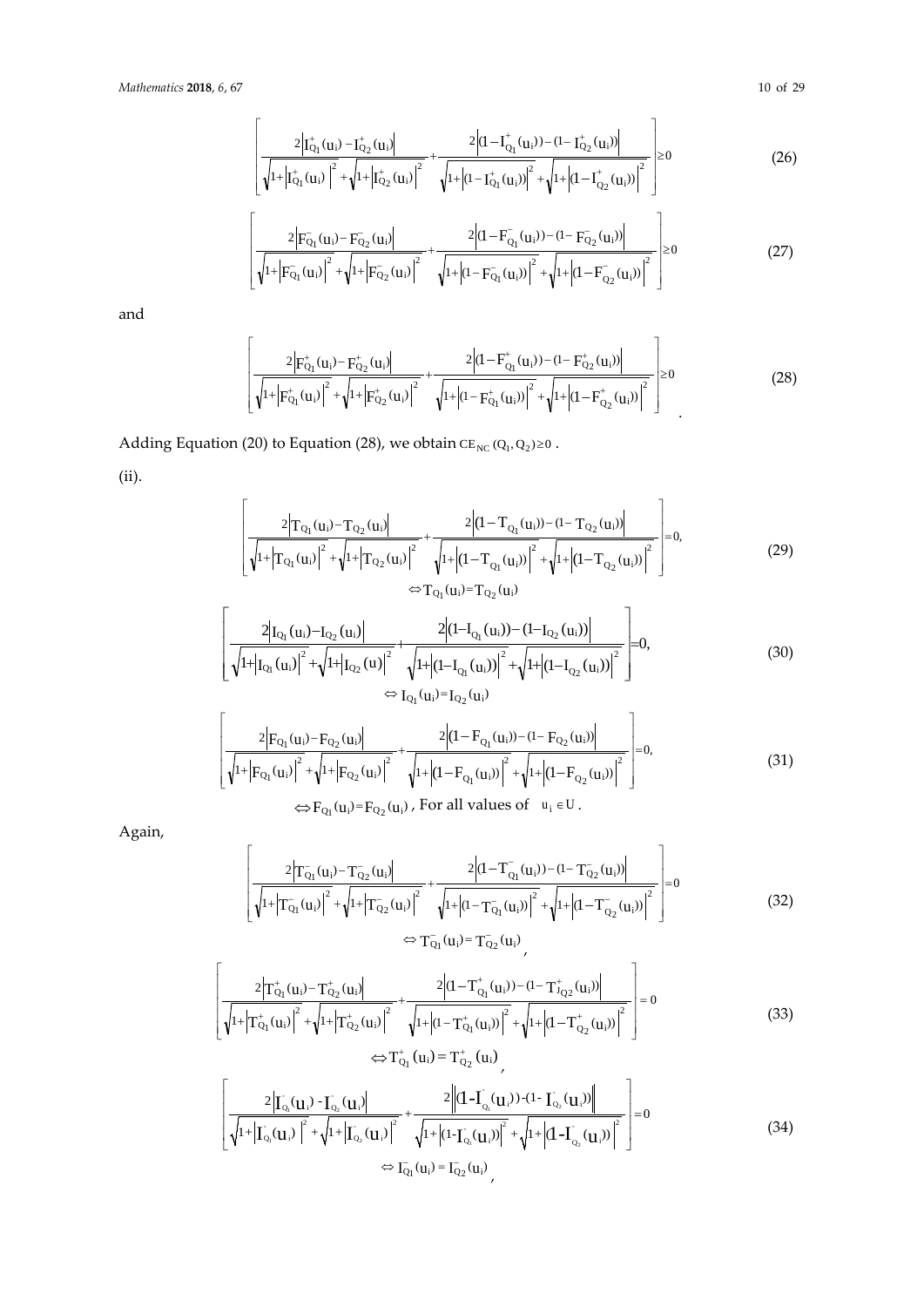$$
\frac{2\left|\mathbf{I}_{Q_{1}}^{+}(\mathbf{u}_{i})-\mathbf{I}_{Q_{2}}^{+}(\mathbf{u}_{i})\right|^{2}}{\sqrt{1+\left|\mathbf{I}_{Q_{1}}^{+}(\mathbf{u}_{i})\right|^{2}}+\sqrt{1+\left|\mathbf{I}_{Q_{2}}^{+}(\mathbf{u}_{i})\right|^{2}}}+\frac{2\left|\left(1-\mathbf{I}_{Q_{1}}^{+}(\mathbf{u}_{i})\right)-\left(1-\mathbf{I}_{Q_{2}}^{+}(\mathbf{u}_{i})\right)\right|^{2}}{\sqrt{1+\left|\mathbf{I}_{Q_{1}}^{+}(\mathbf{u}_{i})\right|^{2}}+\sqrt{1+\left|\left(1-\mathbf{I}_{Q_{2}}^{+}(\mathbf{u}_{i})\right)\right|^{2}}}\right|=0
$$
\n
$$
\Leftrightarrow \mathbf{I}_{Q_{1}}^{+}(\mathbf{u}_{i})=\mathbf{I}_{Q_{2}}^{+}(\mathbf{u}_{i})\tag{35}
$$

$$
\left[ \frac{2 \left| F_{Q_1}(\mathbf{u}_i) - F_{Q_2}(\mathbf{u}_i) \right|}{\sqrt{1 + \left| F_{Q_1}(\mathbf{u}_i) \right|^2} + \sqrt{1 + \left| F_{Q_2}(\mathbf{u}_i) \right|^2} + \sqrt{1 + \left| (1 - F_{Q_1}(\mathbf{u}_i)) \right|^2} + \sqrt{1 + \left| (1 - F_{Q_2}(\mathbf{u}_i)) \right|^2} \right|} = 0
$$
\n
$$
\Leftrightarrow F_{Q_1}(\mathbf{u}_i) = F_{Q_2}(\mathbf{u}_i)
$$
\n(36)

$$
\left[ \frac{2 \left| F_{Q_1}^{\dagger}(\mathbf{u}_i) - F_{Q_2}^{\dagger}(\mathbf{u}_i) \right|}{\sqrt{1 + \left| F_{Q_1}^{\dagger}(\mathbf{u}_i) \right|^2 + \sqrt{1 + \left| F_{Q_2}^{\dagger}(\mathbf{u}_i) \right|^2}} + \frac{2 \left| (1 - F_{Q_1}^{\dagger}(\mathbf{u}_i)) - (1 - F_{Q_2}^{\dagger}(\mathbf{u}_i)) \right|}{\sqrt{1 + \left| (1 - F_{Q_1}^{\dagger}(\mathbf{u}_i)) \right|^2} + \sqrt{1 + \left| (1 - F_{Q_2}^{\dagger}(\mathbf{u}_i)) \right|^2}} \right] = 0
$$
\n
$$
\Leftrightarrow F_{Q_1}^{\dagger}(\mathbf{u}_i) = F_{Q_2}^{\dagger}(\mathbf{u}_i)
$$
\n(37)

From, Equation (29) to Equation (37), we obtain  $CE_{NC}(Q_1, Q_2) = 0$  iff  $T_{Q_1}(u_i) = T_{Q_2}(u_i)$ ,  $T^+_{Q_1}(u_i)=\,T^+_{Q_2}(u_i)\quad,\quad I^-_{Q_1}(u_i)=I^-_{Q_2}(u_i)\quad,\quad I^+_{Q_1}(u_i)=I^+_{Q_2}(u_i)\quad,\quad F^-_{Q_1}(u_i)=F^-_{Q_2}(u_i)\quad,\quad F^+_{Q_1}(u_i)=F^+_{Q_2}(u_i)\quad\text{and}\quad\quad T^-_{Q_1}(u_i)=T^-_{Q_2}(u_i)\quad\text{and}\quad\quad T^-_{Q_1}(u_i)=T^-_{Q_2}(u_i)\quad\text{and}\quad\quad T^-_{Q_1}(u_i)=T^-_{Q_2}(u_i)\quad\text{and}\quad\quad T^-_{Q$  $T_{Q_1}(u_{\bf i})\!=T_{Q_2}(u_{\bf i}),I_{Q_1}(u_{\bf i})\!=\!I_{Q_2}(u_{\bf i}),F_{Q_1}(u_{\bf i})\!=\!F_{Q_2}(u_{\bf i})\ \ \text{for all}\ \ \forall\,u_{\bf i}\in U.$ 

(iii).

Using Definition (1), Definition (4) and Definition (10), we obtain the following expression:

$$
CE_{\text{NC}} (Q_i^c, Q_2^c) = \frac{1}{8} \left\{ \sum_{i=1}^{1} \left[ \frac{2 \left| T_{Q_i^c}(u_i) - T_{Q_2^c}(u_i) \right|}{\sqrt{1 + \left| T_{Q_i^c}(u_i) \right|^2 + \left| J_1 + \left| T_{Q_2^c}(u_i) \right| \right|^2}} + \frac{2 \left| (1 - T_{Q_i^c}(u_i)) - (1 - T_{Q_2^c}(u_i)) \right|^2}{\sqrt{1 + \left| J_1 + \left| J_1 - \frac{T_{Q_2^c}(u_i) \right| \right|^2}} + \frac{2 \left| (1 - T_{Q_1^c}(u_i)) - (1 - T_{Q_2^c}(u_i)) \right|^2} + \sqrt{1 + \left| (1 - T_{Q_2^c}(u_i)) \right|^2} \right\} + \frac{2 \left| (1 - T_{Q_1^c}(u_i)) - (1 - T_{Q_2^c}(u_i)) \right|^2}{\sqrt{1 + \left| T_{Q_1^c}(u_i) \right|^2 + \left| J_1 + \left| J_1 - \frac{T_{Q_2^c}(u_i) \right| \right|^2}} + \frac{2 \left| (1 - T_{Q_1^c}(u_i)) - (1 - T_{Q_2^c}(u_i)) \right|^2}{\sqrt{1 + \left| T_{Q_1^c}(u_i) \right|^2 + \left| J_1 + \left| J_2 - \frac{T_{Q_2^c}(u_i) \right| \right|^2}} + \frac{2 \left| (1 - T_{Q_1^c}(u_i)) - (1 - T_{Q_2^c}(u_i)) \right|^2}{\sqrt{1 + \left| T_{Q_1^c}(u_i) \right|^2 + \left| J_1 + \left| J_1 - \frac{T_{Q_2^c}(u_i) \right| \right|^2}} + \frac{2 \left| (1 - T_{Q_1^c}(u_i)) - (1 - T_{Q_2^c}(u_i)) \right|^2}{\sqrt{1 + \left| T_{Q_1^c}(u_i) \right|^2 + \left| J_1 + \left| J_1 - \frac{T_{Q_2^c}(u_i) \right| \right|^2}} + \frac{2 \left| (1 - T_{Q_1^c}(u_i)) - (1 - T_{Q_2^c}(u_i)) \right|^2}{\sqrt{1 + \left| T_{Q_1^c}(u_i) \right|^2 + \left| J_
$$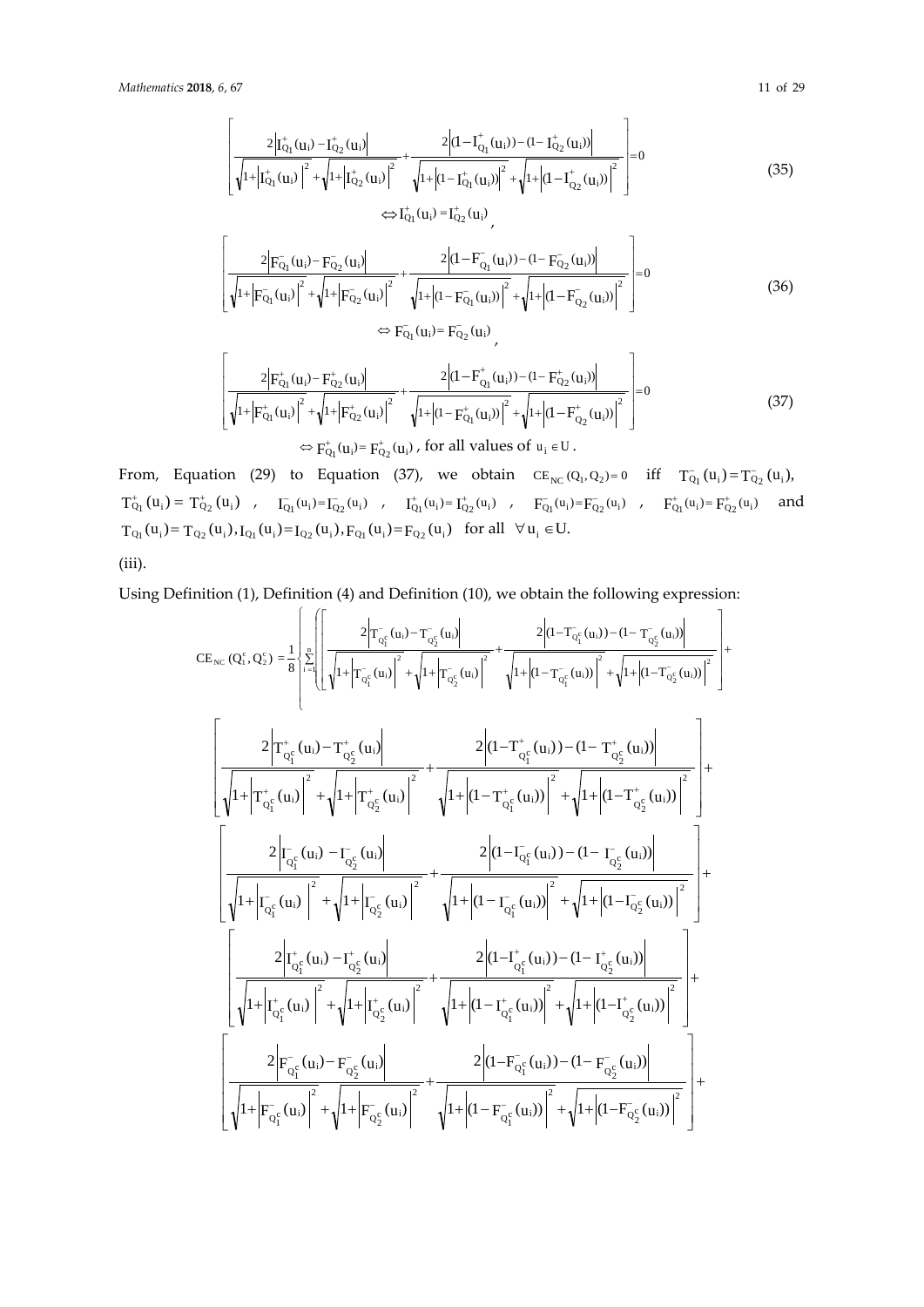$\begin{bmatrix} \phantom{-} \end{bmatrix}$ L

I

 $\begin{bmatrix} \phantom{-} \end{bmatrix}$ L

 $\overline{1}$ 

$$
\begin{split} &\frac{2\left| \mathbf{r}_{\sigma_{2}^{c}}^{*}(u_{i}) - \mathbf{r}_{\sigma_{2}^{c}}^{*}(u_{i}) \right|}{\sqrt{1+\left| \mathbf{r}_{\sigma_{2}^{c}}^{*}(u_{i}) \right|^{2}}+\sqrt{1+\left| \mathbf{q}-\mathbf{r}_{\sigma_{2}^{c}}^{*}(u_{i}) \right|^{2}}+\sqrt{1+\left| \mathbf{q}-\mathbf{r}_{\sigma_{2}^{c}}^{*}(u_{i}) \right|^{2}}+\sqrt{1+\left| \mathbf{q}-\mathbf{r}_{\sigma_{2}^{c}}^{*}(u_{i}) \right|^{2}}+\sqrt{1+\left| \mathbf{q}-\mathbf{r}_{\sigma_{2}^{c}}^{*}(u_{i}) \right|^{2}}+\sqrt{1+\left| \mathbf{q}-\mathbf{r}_{\sigma_{2}^{c}}^{*}(u_{i}) \right|^{2}}+\sqrt{1+\left| \mathbf{q}-\mathbf{r}_{\sigma_{2}^{c}}^{*}(u_{i}) \right|^{2}}+\sqrt{1+\left| \mathbf{q}-\mathbf{r}_{\sigma_{2}^{c}}^{*}(u_{i}) \right|^{2}}+\sqrt{1+\left| \mathbf{q}-\mathbf{r}_{\sigma_{2}^{c}}^{*}(u_{i}) \right|^{2}}+\sqrt{1+\left| \mathbf{q}-\mathbf{r}_{\sigma_{2}^{c}}^{*}(u_{i}) \right|^{2}}+\sqrt{1+\left| \mathbf{q}-\mathbf{r}_{\sigma_{2}^{c}}^{*}(u_{i}) \right|^{2}}+\sqrt{1+\left| \mathbf{q}-\mathbf{r}_{\sigma_{2}^{c}}^{*}(u_{i}) \right|^{2}}+\sqrt{1+\left| \mathbf{q}-\mathbf{r}_{\sigma_{2}^{c}}^{*}(u_{i}) \right|^{2}}+\sqrt{1+\left| \mathbf{q}-\mathbf{r}_{\sigma_{2}^{c}}^{*}(u_{i}) \right|^{2}}+\sqrt{1+\left| \mathbf{q}-\mathbf{r}_{\sigma_{2}^{c}}^{*}(u_{i}) \right|^{2}}+\sqrt{1+\left| \mathbf{q}-\mathbf{r}_{\sigma_{2}^{c}}^{*}(u_{i}) \right|^{2}}+\sqrt{1+\left| \mathbf{q}-\mathbf{r}_{\sigma_{2}^{c}}^{*}(u_{i}) \right|^{2}}+\sqrt{1+\left| \mathbf{q}-\mathbf{r}_{\sigma_{2}^{c
$$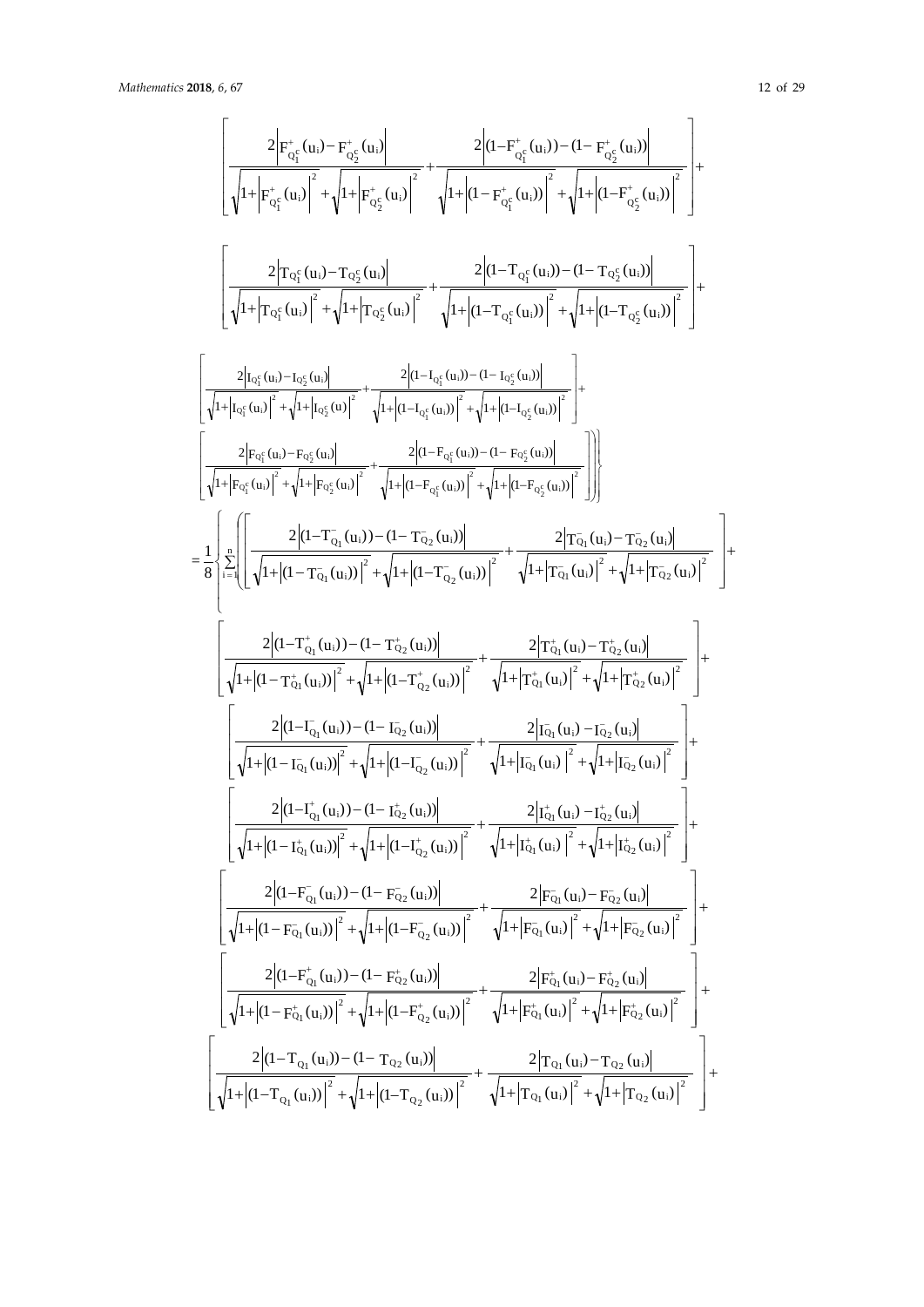$$
\begin{bmatrix} \frac{2|q-1_{Q_{1}}(q_{1})-d-1_{Q_{2}}(q_{1})|}{\sqrt{1+|q-1_{Q_{1}}(q_{1})|^{2}}+\sqrt{1+|q-1_{Q_{2}}(q_{1})|^{2}}+\sqrt{1+|q_{1}}(q_{1})-1_{Q_{2}}(q_{1})|^{2}} \\ \frac{2|q-F_{Q_{1}}(q_{1})-d-F_{Q_{2}}(q_{1})|}{\sqrt{1+|q-1_{Q_{1}}(q_{1})|^{2}}+\sqrt{1+|q_{2}}(q_{1})|^{2}}+\sqrt{1+|q_{2}}(q_{1})|^{2}}+\sqrt{1+|q_{2}}(q_{1})|^{2}} \\ \frac{2|q-F_{Q_{1}}(q_{1})-d-F_{Q_{2}}(q_{1})|}{\sqrt{1+|q-1_{Q_{1}}(q_{1})|^{2}}+\sqrt{1+|q-1_{Q_{1}}(q_{1})|^{2}}+\sqrt{1+|q_{2}}(q_{1})|^{2}}\end{bmatrix}\Bigg] \Bigg) \\ =\frac{1}{8}\Bigg\{\frac{2}{\pi}\Bigg[\Bigg[\frac{2|T_{Q_{1}}(q_{1})-T_{Q_{2}}(q_{1})|}{\sqrt{1+|T_{Q_{1}}(q_{1})|^{2}}+\sqrt{1+|T_{Q_{2}}(q_{1})|^{2}}+\sqrt{1+|q-1_{Q_{1}}(q_{1})|^{2}}+\sqrt{1+|q-1_{Q_{2}}(q_{1})|^{2}}\Bigg]\Bigg] + \Bigg[\frac{2|T_{Q_{1}}(q_{1})-T_{Q_{2}}(q_{1})|}{\sqrt{1+|T_{Q_{1}}(q_{1})|^{2}}+\sqrt{1+|T_{Q_{2}}(q_{1})|^{2}}+\sqrt{1+|q-1_{Q_{1}}(q_{1})|^{2}}+\sqrt{1+|q-1_{Q_{2}}(q_{1})|^{2}}\Bigg] + \Bigg[\frac{2|T_{Q_{1}}(q_{1})-T_{Q_{2}}(q_{1})|}{\sqrt{1+|T_{Q_{1}}(q_{1})|^{2}}+\sqrt{1+|q-1_{Q_{1}}(q_{1})|^{2}}+\sqrt{1+|q-1_{Q_{2}}(q_{1})|^{2}}\Bigg] + \Bigg[\frac{2|T_{Q_{1}}(q_{1})-T_{Q_{2}}(q_{1})|}{\sqrt{1
$$

(iv).

Since  $\forall u_i \in U$ , for a single valued part, we obtain:  $\left|\mbox{\bf T}_{\mbox{\bf Q}_1}({\bf u}_i) - \mbox{\bf T}_{\mbox{\bf Q}_2}({\bf u}_i)\right| = \left|\mbox{\bf T}_{\mbox{\bf Q}_2}({\bf u}_i) - \mbox{\bf T}_{\mbox{\bf Q}_1}({\bf u}_i)\right| \ , \quad \left|\mbox{\bf I}_{\mbox{\bf Q}_1}({\bf u}_i) - \mbox{\bf I}_{\mbox{\bf Q}_2}({\bf u}_i)\right| = \left|\mbox{\bf I}_{\mbox{\bf Q}_2}({\bf u}_i) - \mbox{\bf T}_{\mbox{\bf Q}_1}({\bf u}_i)\right| \ , \quad \left|\mbox{\$  $\left|\left(1-T_{Q_1}(u_i))- (1-T_{Q_2}(u_i))\right| = \left|(1-T_{Q_2}(u_i))- (1-T_{Q_1}(u_i))\right| \, , \quad \left|(1-I_{Q_1}(u_i))- (1-I_{Q_2}(u_i))\right| = \left|(1-I_{Q_2}(u_i))- (1-I_{Q_1}(u_i))\right| \, ,$ 

.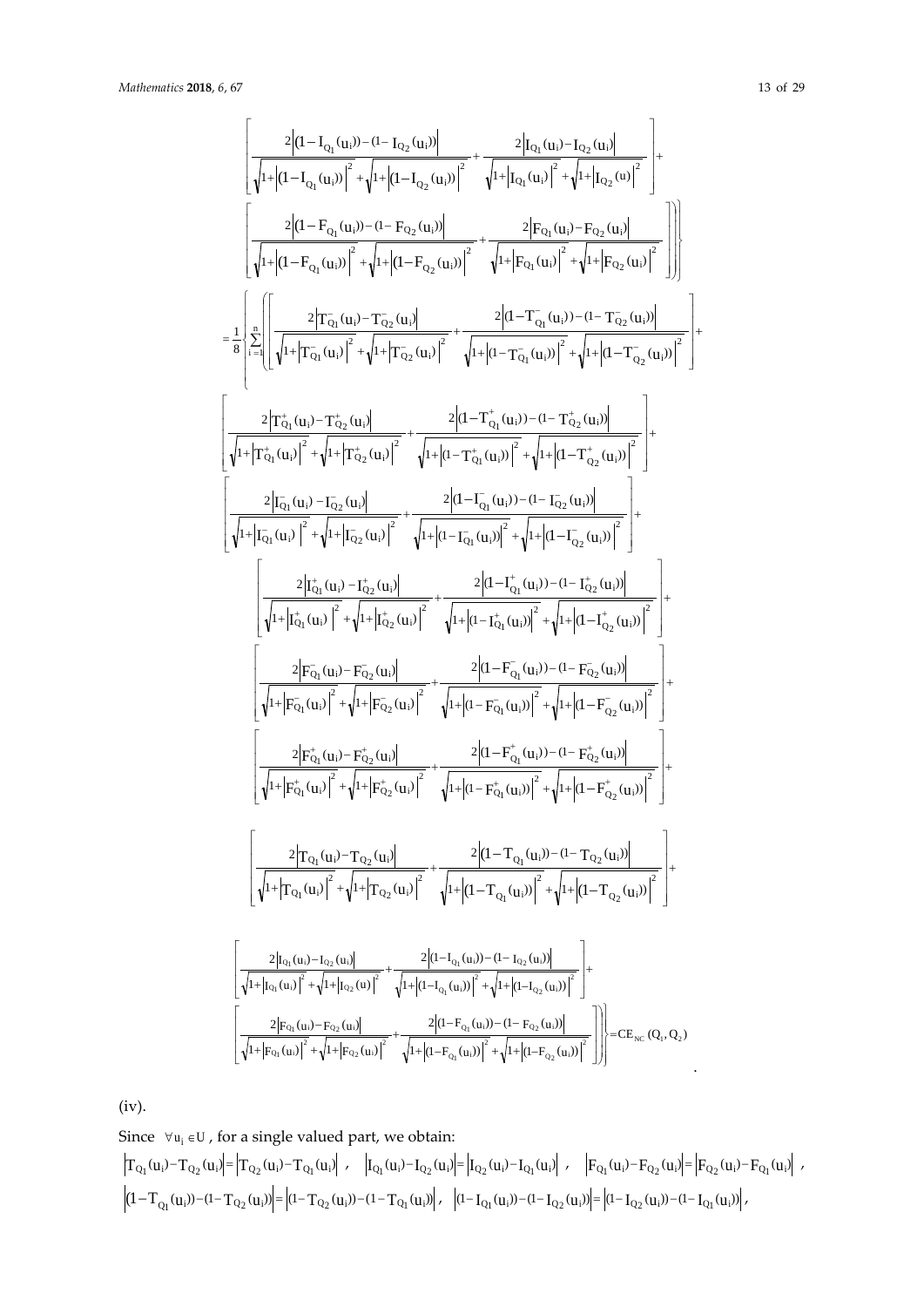(1 <sup>F</sup> (u )) (1 <sup>F</sup> (u )) (1 <sup>F</sup> (u )) (1 <sup>F</sup> (u )) <sup>i</sup> Q2 <sup>i</sup> Q2 <sup>i</sup> Q1 <sup>i</sup> Q1 <sup>−</sup> <sup>−</sup> <sup>−</sup> <sup>=</sup> <sup>−</sup> <sup>−</sup> <sup>−</sup> . Then, 2 Q1 i 2 Q2 i 2 Q2 i 2 Q1 <sup>i</sup> 1+ T (u ) + 1+ T (u ) = 1+ T (u ) + 1+ T (u ) , 2 Q1 i 2 Q2 i 2 Q2 i 2 Q1 <sup>i</sup> <sup>1</sup> ( ) <sup>1</sup> ( ) <sup>1</sup> ( ) <sup>1</sup> (u ) <sup>+</sup> <sup>I</sup> <sup>u</sup> <sup>+</sup> <sup>+</sup> <sup>I</sup> <sup>u</sup> <sup>=</sup> <sup>+</sup> <sup>I</sup> <sup>u</sup> <sup>+</sup> <sup>+</sup> <sup>I</sup> , <sup>2</sup> Q1 i 2 Q2 i 2 Q2 i 2 Q1 <sup>i</sup> <sup>1</sup><sup>+</sup> <sup>F</sup> (u ) <sup>+</sup> <sup>1</sup><sup>+</sup> <sup>F</sup> (u ) <sup>=</sup> <sup>1</sup><sup>+</sup> <sup>F</sup> (u ) <sup>+</sup> <sup>1</sup><sup>+</sup> <sup>F</sup> (u ) , 2 Q1 i 2 Q2 i 2 Q2 i 2 <sup>i</sup> Q1 1+ (1−T (u )) + 1+ (1− T (u )) = 1+ (− T (u )) + 1+ (1− T (u )) , 2 Q1 i 2 Q2 i 2 Q2 i 2 Q1 <sup>i</sup> <sup>1</sup> (1 ( )) <sup>1</sup> (1 ( )) <sup>1</sup> (1 ( )) <sup>1</sup> (1 (u )) <sup>+</sup> <sup>−</sup> <sup>I</sup> <sup>u</sup> <sup>+</sup> <sup>+</sup> <sup>−</sup> <sup>I</sup> <sup>u</sup> <sup>=</sup> <sup>+</sup> <sup>−</sup> <sup>I</sup> <sup>u</sup> <sup>+</sup> <sup>+</sup> <sup>−</sup> <sup>I</sup> , 2 Q1 i 2 Q2 i 2 Q2 i 2 <sup>i</sup> Q1 <sup>1</sup><sup>+</sup> (1−<sup>F</sup> (u )) <sup>+</sup> <sup>1</sup><sup>+</sup> (1 <sup>−</sup> <sup>F</sup> (u )) <sup>=</sup> <sup>1</sup><sup>+</sup> (1 <sup>−</sup> <sup>F</sup> (u )) <sup>+</sup> <sup>1</sup><sup>+</sup> (1 <sup>−</sup> <sup>F</sup> (u )) , <sup>u</sup> U. <sup>∀</sup> <sup>i</sup> <sup>∈</sup> For the interval neutrosophic part, we obtain T (u ) T (u ) T (u ) T (u ) <sup>Q</sup> <sup>i</sup> <sup>1</sup> <sup>Q</sup> <sup>i</sup> <sup>2</sup> <sup>Q</sup> <sup>i</sup> <sup>2</sup> <sup>Q</sup> <sup>i</sup> <sup>1</sup> <sup>−</sup> <sup>−</sup> <sup>−</sup> <sup>−</sup> <sup>−</sup> <sup>=</sup> <sup>−</sup> , ( ) ( ) ( ) (u ) <sup>I</sup> <sup>u</sup> <sup>I</sup> <sup>u</sup> <sup>I</sup> <sup>u</sup> IQ <sup>i</sup> <sup>1</sup> <sup>Q</sup> <sup>i</sup> <sup>2</sup> <sup>Q</sup> <sup>i</sup> <sup>2</sup> <sup>Q</sup> <sup>i</sup> <sup>1</sup> <sup>−</sup> <sup>−</sup> <sup>−</sup> <sup>−</sup> <sup>−</sup> <sup>=</sup> <sup>−</sup> , <sup>F</sup> (u ) <sup>F</sup> (u ) <sup>F</sup> (u ) <sup>F</sup> (u ) <sup>Q</sup> <sup>i</sup> <sup>1</sup> <sup>Q</sup> <sup>i</sup> <sup>2</sup> <sup>Q</sup> <sup>i</sup> <sup>2</sup> <sup>Q</sup> <sup>i</sup> <sup>1</sup> <sup>−</sup> <sup>−</sup> <sup>−</sup> <sup>−</sup> − = − , (1 T (u )) (1 T (u )) (1 T (u )) (1 T (u )) <sup>Q</sup> <sup>i</sup> <sup>1</sup> <sup>Q</sup> <sup>i</sup> <sup>2</sup> <sup>Q</sup> <sup>i</sup> <sup>2</sup> <sup>Q</sup> <sup>i</sup> <sup>1</sup> <sup>−</sup> <sup>−</sup> <sup>−</sup> <sup>−</sup> <sup>−</sup> <sup>−</sup> <sup>−</sup> <sup>=</sup> <sup>−</sup> <sup>−</sup> <sup>−</sup> , (1 ( )) (1 ( )) (1 ( )) (1 (u )) <sup>I</sup> <sup>u</sup> <sup>I</sup> <sup>u</sup> <sup>I</sup> <sup>u</sup> IQ <sup>i</sup> <sup>1</sup> <sup>Q</sup> <sup>i</sup> <sup>2</sup> <sup>Q</sup> <sup>i</sup> <sup>2</sup> <sup>Q</sup> <sup>i</sup> <sup>1</sup> <sup>−</sup> <sup>−</sup> <sup>−</sup> <sup>−</sup> − − − = − − − , (1 F (u )) (1 F (u )) (1 F (u )) (1 F (u )) <sup>Q</sup> <sup>i</sup> <sup>1</sup> <sup>Q</sup> <sup>i</sup> <sup>2</sup> <sup>Q</sup> <sup>i</sup> <sup>2</sup> <sup>Q</sup> <sup>i</sup> <sup>1</sup> <sup>−</sup> <sup>−</sup> <sup>−</sup> <sup>−</sup> − − − = − − − . Then, we obtain 2 Q i 1 2 Q i 2 2 Q i 2 2 <sup>Q</sup> <sup>i</sup> <sup>1</sup> 1 T (u ) 1 T (u ) 1 T (u ) 1 T (u ) <sup>−</sup> <sup>−</sup> <sup>−</sup> <sup>−</sup> + + + = + + + , 2 Q i 1 2 Q i 2 2 Q i 2 2 <sup>Q</sup> <sup>i</sup> <sup>1</sup> <sup>1</sup> <sup>I</sup> (u ) <sup>1</sup> <sup>I</sup> (u ) <sup>1</sup> <sup>I</sup> (u ) <sup>1</sup> <sup>I</sup> (u ) <sup>−</sup> <sup>−</sup> <sup>−</sup> <sup>−</sup> <sup>+</sup> <sup>+</sup> <sup>+</sup> <sup>=</sup> <sup>+</sup> <sup>+</sup> <sup>+</sup> , 2 Q i 1 2 Q i 2 2 Q i 2 2 <sup>Q</sup> <sup>i</sup> <sup>1</sup> <sup>1</sup> <sup>F</sup> (u ) <sup>1</sup> <sup>F</sup> (u ) <sup>1</sup> <sup>F</sup> (u ) <sup>1</sup> <sup>F</sup> (u ) <sup>−</sup> <sup>−</sup> <sup>−</sup> <sup>−</sup> <sup>+</sup> <sup>+</sup> <sup>+</sup> <sup>=</sup> <sup>+</sup> <sup>+</sup> <sup>+</sup> , 2 Q i 1 2 Q i 2 2 Q i 2 2 <sup>Q</sup> <sup>i</sup> <sup>1</sup> 1 (1 T (u ) 1 (1 T (u ) 1 (1 T (u ) 1 (1 T (u ) <sup>−</sup> <sup>−</sup> <sup>−</sup> <sup>−</sup> + − + + − = + − + + − , 2 Q i 1 2 Q i 2 2 Q i 2 2 <sup>Q</sup> <sup>i</sup> <sup>1</sup> <sup>1</sup> (1 <sup>I</sup> (u ) <sup>1</sup> (1 <sup>I</sup> (u ) <sup>1</sup> (1 <sup>I</sup> (u ) <sup>1</sup> (1 <sup>I</sup> (u ) <sup>−</sup> <sup>−</sup> <sup>−</sup> <sup>−</sup> <sup>+</sup> <sup>−</sup> <sup>+</sup> <sup>+</sup> <sup>−</sup> <sup>=</sup> <sup>+</sup> <sup>−</sup> <sup>+</sup> <sup>+</sup> <sup>−</sup> , 2 Q i 1 2 Q i 2 2 Q i 2 2 <sup>Q</sup> <sup>i</sup> <sup>1</sup> <sup>1</sup> (1 <sup>F</sup> (u ) <sup>1</sup> (1 <sup>F</sup> (u ) <sup>1</sup> (1 <sup>F</sup> (u ) <sup>1</sup> (1 <sup>F</sup> (u ) <sup>−</sup> <sup>−</sup> <sup>−</sup> <sup>−</sup> <sup>+</sup> <sup>−</sup> <sup>+</sup> <sup>+</sup> <sup>−</sup> <sup>=</sup> <sup>+</sup> <sup>−</sup> <sup>+</sup> <sup>+</sup> <sup>−</sup> , <sup>u</sup> U. <sup>∀</sup> <sup>i</sup> <sup>∈</sup> Similarly, T (u ) T (u ) T (u ) T (u ) <sup>Q</sup> <sup>i</sup> <sup>1</sup> <sup>Q</sup> <sup>i</sup> <sup>2</sup> <sup>Q</sup> <sup>i</sup> <sup>2</sup> <sup>Q</sup> <sup>i</sup> <sup>1</sup> <sup>+</sup> <sup>+</sup> <sup>+</sup> <sup>+</sup> <sup>−</sup> <sup>=</sup> <sup>−</sup> , ( ) ( ) ( ) (u ) <sup>I</sup> <sup>u</sup> <sup>I</sup> <sup>u</sup> <sup>I</sup> <sup>u</sup> IQ <sup>i</sup> <sup>1</sup> <sup>Q</sup> <sup>i</sup> <sup>2</sup> <sup>Q</sup> <sup>i</sup> <sup>2</sup> <sup>Q</sup> <sup>i</sup> <sup>1</sup> <sup>+</sup> <sup>+</sup> <sup>+</sup> <sup>+</sup> − = − , F (u ) F (u ) F (u ) F (u ) <sup>Q</sup> <sup>i</sup> <sup>1</sup> <sup>Q</sup> <sup>i</sup> <sup>2</sup> <sup>Q</sup> <sup>i</sup> <sup>2</sup> <sup>Q</sup> <sup>i</sup> <sup>1</sup> <sup>+</sup> <sup>+</sup> <sup>+</sup> <sup>+</sup> <sup>−</sup> <sup>=</sup> <sup>−</sup> , (1 <sup>T</sup> (u )) (1 <sup>T</sup> (u )) (1 <sup>T</sup> (u )) (1 <sup>T</sup> (u )) <sup>Q</sup> <sup>i</sup> <sup>1</sup> <sup>Q</sup> <sup>i</sup> <sup>2</sup> <sup>Q</sup> <sup>i</sup> <sup>2</sup> <sup>Q</sup> <sup>i</sup> <sup>1</sup> <sup>+</sup> <sup>+</sup> <sup>+</sup> <sup>+</sup> − − − = − − − , (1 ( )) (1 ( )) (1 ( )) (1 (u )) I u I u I u IQ <sup>i</sup> <sup>1</sup> <sup>Q</sup> <sup>i</sup> <sup>2</sup> <sup>Q</sup> <sup>i</sup> <sup>2</sup> <sup>Q</sup> <sup>i</sup> <sup>1</sup> <sup>+</sup> <sup>+</sup> <sup>+</sup> <sup>+</sup> <sup>−</sup> <sup>−</sup> <sup>−</sup> <sup>=</sup> <sup>−</sup> <sup>−</sup> <sup>−</sup> , (1 <sup>F</sup> (u )) (1 <sup>F</sup> (u )) (1 <sup>F</sup> (u )) (1 <sup>F</sup> (u )) <sup>Q</sup> <sup>i</sup> <sup>1</sup> <sup>Q</sup> <sup>i</sup> <sup>2</sup> <sup>Q</sup> <sup>i</sup> <sup>2</sup> <sup>Q</sup> <sup>i</sup> <sup>1</sup> <sup>+</sup> <sup>+</sup> <sup>+</sup> <sup>+</sup> − − − = − − − , then 2 Q i 1 2 Q i 2 2 Q i 2 2 <sup>Q</sup> <sup>i</sup> <sup>1</sup> 1 T (u ) 1 T (u ) 1 T (u ) 1 T (u ) <sup>+</sup> <sup>+</sup> <sup>+</sup> <sup>+</sup> + + + = + + + , 2 Q i 1 2 Q i 2 2 Q i 2 2 <sup>Q</sup> <sup>i</sup> <sup>1</sup> <sup>1</sup> <sup>I</sup> (u ) <sup>1</sup> <sup>I</sup> (u ) <sup>1</sup> <sup>I</sup> (u ) <sup>1</sup> <sup>I</sup> (u ) <sup>+</sup> <sup>+</sup> <sup>+</sup> <sup>+</sup> <sup>+</sup> <sup>+</sup> <sup>+</sup> <sup>=</sup> <sup>+</sup> <sup>+</sup> <sup>+</sup> , 2 Q i 1 2 Q i 2 2 Q i 2 2 <sup>Q</sup> <sup>i</sup> <sup>1</sup> <sup>1</sup> <sup>F</sup> (u ) <sup>1</sup> <sup>F</sup> (u ) <sup>1</sup> <sup>F</sup> (u ) <sup>1</sup> <sup>F</sup> (u ) <sup>+</sup> <sup>+</sup> <sup>+</sup> <sup>+</sup> <sup>+</sup> <sup>+</sup> <sup>+</sup> <sup>=</sup> <sup>+</sup> <sup>+</sup> <sup>+</sup> , 2 Q i 1 2 Q i 2 2 Q i 2 2 <sup>Q</sup> <sup>i</sup> <sup>1</sup> 1 (1 T (u ) 1 (1 T (u ) 1 (1 T (u ) 1 (1 T (u ) <sup>+</sup> <sup>+</sup> <sup>+</sup> <sup>+</sup> + − + + − = + − + + − , 2 Q i 1 2 Q i 2 2 Q i 2 2 <sup>Q</sup> <sup>i</sup> <sup>1</sup> <sup>1</sup> (1 <sup>I</sup> (u ) <sup>1</sup> (1 <sup>I</sup> (u ) <sup>1</sup> (1 <sup>I</sup> (u ) <sup>1</sup> (1 <sup>I</sup> (u ) <sup>+</sup> <sup>+</sup> <sup>+</sup> <sup>+</sup> <sup>+</sup> <sup>−</sup> <sup>+</sup> <sup>+</sup> <sup>−</sup> <sup>=</sup> <sup>+</sup> <sup>−</sup> <sup>+</sup> <sup>+</sup> <sup>−</sup> , 2 Q i 1 2 Q i 2 2 Q i 2 2 <sup>Q</sup> <sup>i</sup> <sup>1</sup> <sup>1</sup> (1 <sup>F</sup> (u ) <sup>1</sup> (1 <sup>F</sup> (u ) <sup>1</sup> (1 <sup>F</sup> (u ) <sup>1</sup> (1 <sup>F</sup> (u ) <sup>+</sup> <sup>+</sup> <sup>+</sup> <sup>+</sup> <sup>+</sup> <sup>−</sup> <sup>+</sup> <sup>+</sup> <sup>−</sup> <sup>=</sup> <sup>+</sup> <sup>−</sup> <sup>+</sup> <sup>+</sup> <sup>−</sup> , <sup>u</sup> U. <sup>∀</sup> <sup>i</sup> <sup>∈</sup> Thus, CE (Q , Q ) CE (Q , Q ) NC <sup>1</sup> <sup>2</sup> = NC <sup>2</sup> <sup>1</sup> .□

# **Definition 17.** Weighted NC-cross-entropy measure

*We consider the weight*  $w_i$  *(i = 1, 2, 3, …, n) of*  $u_i$  *(i = 1, 2, 3, …, n) with*  $w_i \in [0,1]$  and  $\sum_{i=1}^{n} w_i = 1$ . *Then, a neutrosophic cubic weighted cross entropy measure between*  $Q_1$  and  $Q_2$  *can be defined as*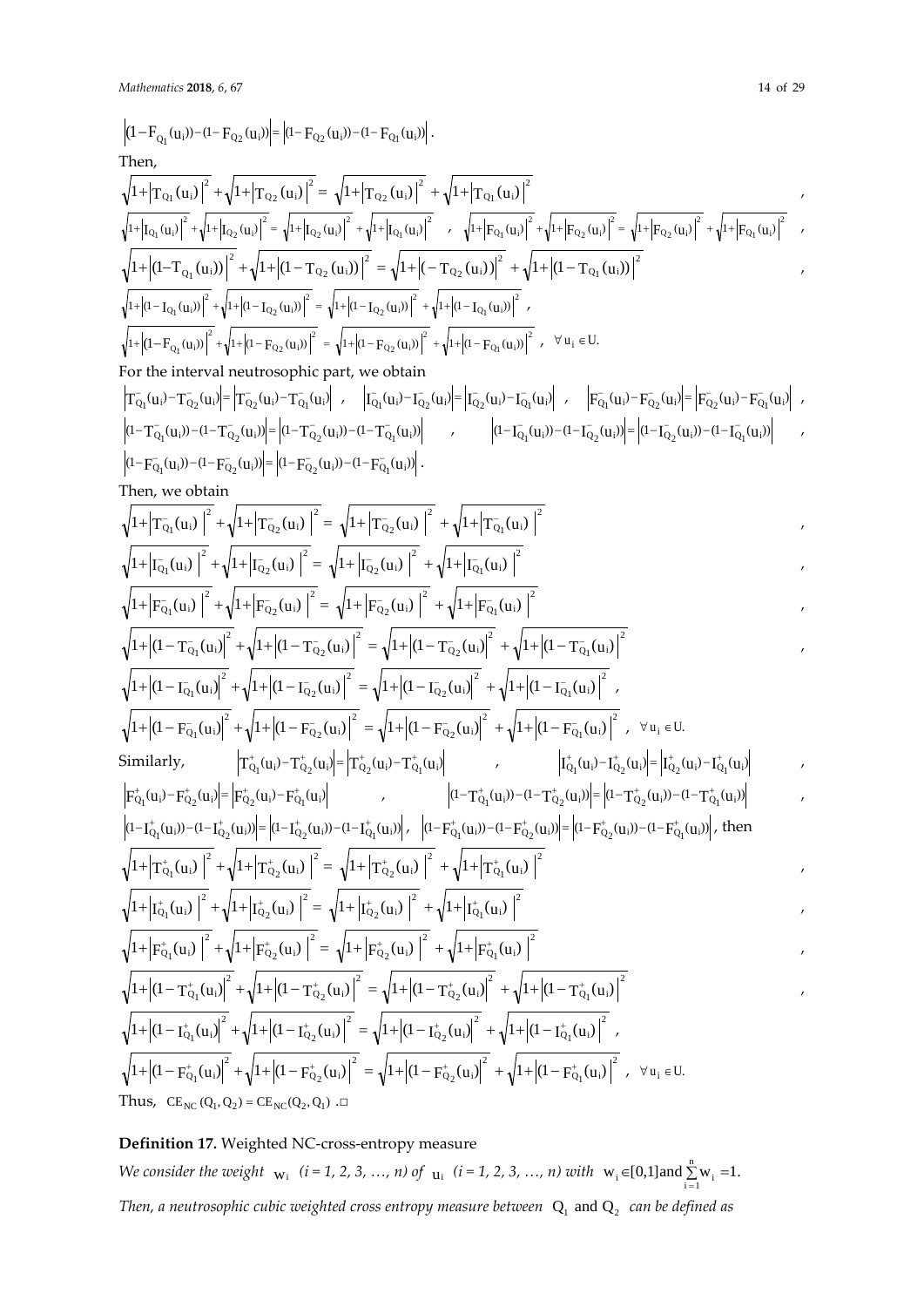$\frac{1}{2}$ L

 $\mathsf{I}$ 

 $\mathbf{r}$ 

L  $\mathbf{r}$  $\mathsf{I}$  $\mathbf{r}$ 

 $\mathsf{I}$ 

L

 $+$   $| \overline{I_{\Omega}}(u_i) | + \sqrt{1+}$ 

 $_{\mathrm{Q}_1}$  \u<sub>i</sub>

− −  $-$ 

 $|1+|\mathbf{I}_{\Omega_1}(\mathbf{u}_i)| + \sqrt{1+|\mathbf{I}_{\Omega_2}(\mathbf{u}_i)|}$  $2[\overline{I_{\Omega}}_{1}(u_i) - \overline{I_{\Omega}}_{2}(u_i)]$ 

 $\left| \right| \mathbf{I}_{\mathrm{Q}_1}(\mathbf{u}_{\mathrm{i}}) \left| \right| + \sqrt{1 + \left| \mathbf{I}_{\mathrm{Q}_2}(\mathbf{u}) \right|}$  $I_{Q_1}^-(u_i) - I_{Q_2}^-(u)$ 

 $+ |I_{\Omega_1}^+(u_i)|^+ + \sqrt{1+$ 

2  $Q_1$  \cdot i

 $+|T_{\Omega_1}^{\dagger}(u_i)| + \sqrt{1+$ 

−

 $_{\mathrm{Q}_1}$  \u<sub>i</sub>  $_{\mathrm{Q}_2}$  \u<sub>i</sub>

−

 $_{\mathrm{Q}_1}$   $\mathrm{u}_i$  $\mathrm{u}_i$   $\mathrm{u}_i$ 

+ +  $+$   $\leftarrow$   $\sim$   $\mathbf{m}^+$ 

 $|1+|T_{\Omega_1}^{\dagger}(u_i)| + \sqrt{1+|T_{\Omega_2}^{\dagger}(u_i)|}$  $2T_{\Omega_1}^{\dagger}(u_i)-T_{\Omega_2}^{\dagger}(u_i)$ 

 $T_{\mathrm{Q}_1}^{\mathrm{+}}(\mathrm{u_i})\big|$  +  $\sqrt{1+\big|T_{\mathrm{Q}_2}^{\mathrm{+}}(\mathrm{u_i})\big|}$  $T_{Q_1}^{\dagger}(u_i) - T_{Q_2}^{\dagger}(u_i)$ 

2  $Q_1 \setminus u_1$ 

 $_{\rm NC}^{\rm w}$  (Q<sub>1</sub>, Q<sub>2</sub>) =  $\frac{1}{8}$   $\sum_{i}^{\infty}$  w<sub>i</sub>

 $\overline{\phantom{a}}$  $\overline{\mathfrak{l}}$   $\frac{1}{2}$ L

 $\overline{\phantom{a}}$ ₹

∑

n

 $\int$ 

I

+

2  $_{\mathrm{Q_2}}$  \u<sub>i</sub>

−

 $2\left| \overline{\mathrm{F}_{\mathrm{Q}_1}}\left(\mathrm{u_i}\right) - \overline{\mathrm{F}_{\mathrm{Q}_2}}\left(\mathrm{u_i}\right) \right|$ 

 $_{\mathrm{Q}_1}$  (u<sub>i</sub>) –  $_{\mathrm{PQ}_2}$  (u<sub>i</sub>

 $-(-)$   $-$ 

 $+$  (...)  $\mathbf{r}$  +  $\mathbf{r}$  +  $\mathbf{r}$ 

2

 $+$  (...)  $T^+$ 

−

 $_{\mathrm{Q}_1}$  (u<sub>i</sub>)  $_{\mathrm{q}_2}$  (u<sub>i</sub>

 $2\left| {\rm I}_{\rm Q_1}^+ \left( {\rm u_i} \right) \right. - {\rm I}_{\rm Q_2}^+ \left( {\rm u_i} \right)$ 

+

2  $Q_2$   $\mathsf{u}_i$ 

L

 $\overline{\phantom{a}}$ L

L

$$
CE_{NC}^{w}(Q_{1}, Q_{2}) = \frac{1}{8} \left\langle \sum_{i=1}^{n} w_{i} \left[ \frac{2 \left| T_{Q_{1}}^{T}(u_{i}) - T_{Q_{2}}^{T}(u_{i}) \right|^{2}}{\sqrt{1 + \left| T_{Q_{1}}^{T}(u_{i}) \right|^{2}} + \sqrt{1 + \left| T_{Q_{2}}^{T}(u_{i}) \right|^{2}} + \sqrt{1 + \left| (1 - T_{Q_{1}}^{T}(u_{i})) \right|^{2}} + \sqrt{1 + \left| (1 - T_{Q_{2}}^{T}(u_{i})) \right|^{2}} + \sqrt{1 + \left| (1 - T_{Q_{2}}^{T}(u_{i})) \right|^{2}} \right] + \frac{1}{8} \left[ \frac{2 \left| T_{Q_{1}}^{+}(u_{i}) - T_{Q_{2}}^{+}(u_{i}) \right|^{2}}{\sqrt{1 + \left| T_{Q_{1}}^{+}(u_{i}) \right|^{2}} + \sqrt{1 + \left| T_{Q_{2}}^{+}(u_{i}) \right|^{2}} + \sqrt{1 + \left| (1 - T_{Q_{1}}^{+}(u_{i})) \right|^{2}} + \sqrt{1 + \left| (1 - T_{Q_{2}}^{+}(u_{i})) \right|^{2}} \right] + \frac{1}{8} \left[ \frac{2 \left| T_{Q_{1}}^{+}(u_{i}) - T_{Q_{2}}^{+}(u_{i}) \right|^{2}}{\sqrt{1 + \left| T_{Q_{1}}^{+}(u_{i}) \right|^{2}} + \sqrt{1 + \left| (1 - T_{Q_{1}}^{+}(u_{i})) \right|^{2}} + \sqrt{1 + \left| (1 - T_{Q_{2}}^{+}(u_{i})) \right|^{2}} \right] + \frac{1}{8} \left[ \frac{2 \left| T_{Q_{1}}^{+}(u_{i}) - T_{Q_{2}}^{+}(u_{i}) \right|^{2}}{\sqrt{1 + \left| T_{Q_{1}}^{+}(u_{i}) \right|^{2}} + \sqrt{1 + \left| (1 - T_{Q_{1}}^{+}(u_{i})) \right|^{2}} + \sqrt{1 + \left| (1 - T_{Q_{2}}^{+}(u_{i})) \right|^{2}} \right] + \frac{1}{8} \left[ \frac{2 \left| T_{Q_{1}}^{+}(u_{i}) - T_{Q_{2}}^{+}(u_{i}) \right|^{2}}{\sqrt{1 + \left| T_{Q_{1}}^{+
$$

$$
(38)
$$

$$
\frac{\left[\sqrt{1+|F_{Q_1}(u_i)|^2}+\sqrt{1+|F_{Q_2}(u_i)|^2}+\sqrt{1+|(1-F_{Q_1}(u_i))|^2}+\sqrt{1+|(1-F_{Q_2}(u_i))|^2}\right]^2}{\sqrt{1+|F_{Q_1}^+(u_i)|^2}+\sqrt{1+|F_{Q_2}^+(u_i)|^2}+\sqrt{1+|(1-F_{Q_1}^+(u_i))-(1-F_{Q_2}^+(u_i))|^2}\right]+\frac{2\left|T_{Q_1}(u_i)-T_{Q_2}(u_i)\right|^2}{\sqrt{1+|F_{Q_1}^+(u_i)|^2}+\sqrt{1+|(1-F_{Q_1}^+(u_i))|^2}+\sqrt{1+|(1-F_{Q_2}^+(u_i))|^2}\right]+\frac{2\left|T_{Q_1}(u_i)-T_{Q_2}(u_i)\right|^2}{\sqrt{1+|T_{Q_1}(u_i)|^2}+\sqrt{1+|T_{Q_2}(u_i)|^2}+\sqrt{1+|(1-T_{Q_1}(u_i))-(1-T_{Q_2}(u_i))|^2}\right]+\frac{2\left|T_{Q_1}(u_i)-T_{Q_2}(u_i)\right|^2}{\sqrt{1+|T_{Q_1}(u_i)|^2}+\sqrt{1+|T_{Q_2}(u_i)|^2}+\sqrt{1+|T_{Q_1}(u_i))-(1-T_{Q_2}(u_i))|^2}\right]+\frac{2\left|T_{Q_1}(u_i)-T_{Q_2}(u_i)\right|^2}{\sqrt{1+|T_{Q_1}(u_i)|^2}+\sqrt{1+|T_{Q_2}(u_i)|^2}+\sqrt{1+|T_{Q_2}(u_i))|^2}+\sqrt{1+|T_{Q_2}(u_i)|^2}\right]+\frac{2\left|T_{Q_1}(u_i)-T_{Q_2}(u_i)\right|^2}{\sqrt{1+|F_{Q_1}(u_i)|^2}+\sqrt{1+|T_{Q_2}(u_i)|^2}+\sqrt{1+|T_{Q_2}(u_i)|^2}+\sqrt{1+|T_{Q_2}(u_i)|^2}\right|}
$$

# **Theorem 2.** Let  $Q_1, Q_2$  be any two NCSs in U. Then, weighted NC-cross entropy measure  $CE_{NC}^w(Q_1, Q_2)$ *satisfies the following properties:*

 $(i)$  CE<sub>NC</sub> (Q<sub>1</sub>, Q<sub>2</sub>) ≥ 0.

- (*ii*)  $CE_{NC}^{w}(Q_1, Q_2) = 0$  *iff*  $T_{Q_1}^{-}(u_1) = T_{Q_2}^{-}(u_1)$ ,  $T_{Q_1}^{+}(u_1) = T_{Q_2}^{+}(u_1)$ ,  $T_{Q_1}^{-}(u_1) = T_{Q_2}^{-}(u_1)$ ,  $T_{Q_1}^{+}(u_1) = T_{Q_2}^{+}(u_1)$ ,  $F_{Q_1}^-(u_i) = F_{Q_2}^-(u_i)$ ,  $F_{Q_1}^+(u_i) = F_{Q_2}^+(u_i)$  and  $T_{Q_1}(u_i) = T_{Q_2}(u_i)$ ,  $I_{Q_1}(u_i) = I_{Q_2}(u_i)$ ,  $F_{Q_1}(u_i) = F_{Q_2}(u_i)$   $\forall u_i \in U$ .
- (*iii*)  $CE_{NC}^{w} (Q_1, Q_2) = CE_{NC}^{w} (Q_1^{c}, Q_2^{c})$
- $(iv)$  CE<sub>NC</sub> (Q<sub>1</sub>, Q<sub>2</sub>) = CE<sub>NC</sub> (Q<sub>2</sub>, Q<sub>1</sub>).

# **Proof of Theorem 2.**

(i).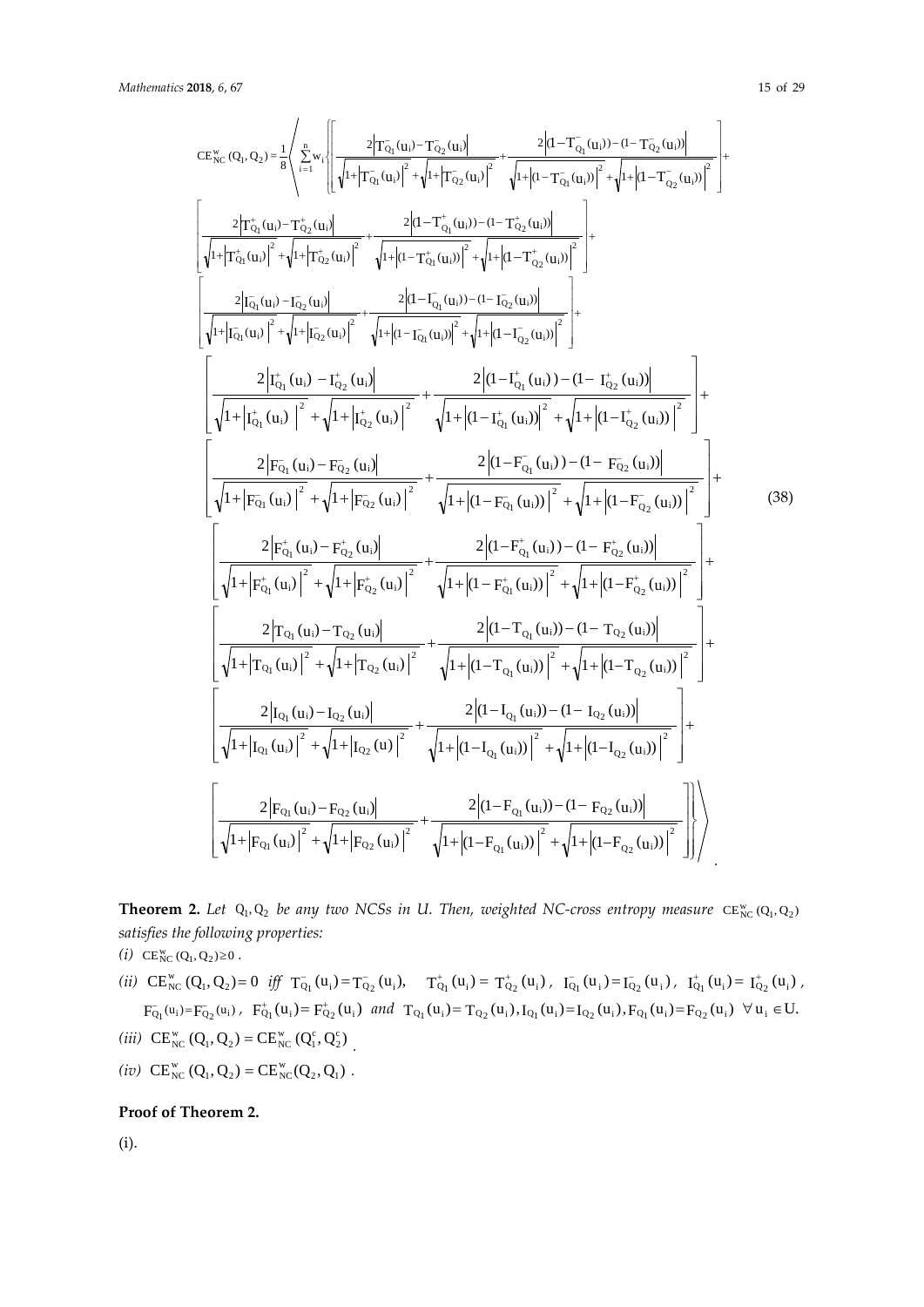For all values of 
$$
u_i \in U
$$
,  $|T_{Q_1}(u_i)| \ge 0$ ,  $|T_{Q_2}(u_i)| \ge 0$ ,  $|T_{Q_1}(u_i) - T_{Q_2}(u_i)| \ge 0$ ,  $\sqrt{1 + |T_{Q_1}(u_i)|^2} \ge 0$ ,  
\n $\sqrt{1 + |T_{Q_2}(u_i)|^2} \ge 0$ ,  $|(1 - T_{Q_1}(u_i))| \ge 0$ ,  $|(1 - T_{Q_2}(u_i))| \ge 0$ ,  $|(1 - T_{Q_1}(u_i)) - (1 - T_{Q_2}(u_i))| \ge 0$ ,  
\n $\sqrt{1 + |(1 - T_{Q_1}(u_i))|^2} \ge 0$ ,  $\sqrt{1 + |(1 - T_{Q_2}(u_i))|^2} \ge 0$ .  
\nThen,

$$
\frac{2\left|T_{Q_1}(u_i)-T_{Q_2}(u_i)\right|}{\sqrt{1+\left|T_{Q_1}(u_i)\right|^2}+\sqrt{1+\left|T_{Q_2}(u_i)\right|^2}}+\frac{2\left|(1-T_{Q_1}(u_i))-1-T_{Q_2}(u_i)\right|}{\sqrt{1+\left|(1-T_{Q_1}(u_i))\right|^2}+\sqrt{1+\left|(1-T_{Q_2}(u_i))\right|^2}}\Bigg| \ge 0
$$
\n(39)

Similarly,

I I I I I

Г

L

$$
\left[\frac{2\left|I_{Q_1}(u_i)-I_{Q_2}(u_i)\right|}{\sqrt{1+\left|I_{Q_1}(u_i)\right|^2}+\sqrt{1+\left|I_{Q_2}(u)\right|^2}}+\frac{2\left|(1-I_{Q_1}(u_i))-1-I_{Q_2}(u_i)\right|}{\sqrt{1+\left|(1-I_{Q}(u_i))\right|^2}+\sqrt{1+\left|(1-I_{Q_2}(u_i))\right|^2}}\right]\geq 0
$$
\n(40)

and

$$
\left[\frac{2\left|F_{Q_1}(u_i)-F_{Q_2}(u_i)\right|}{\sqrt{1+\left|F_{Q_1}(u_i)\right|^2}+\sqrt{1+\left|F_{Q_2}(u_i)\right|^2}}+\frac{2\left|(1-F_{Q_1}(u_i))-(1-F_{Q_2}(u_i))\right|}{\sqrt{1+\left|(1-F_{Q_1}(u_i))\right|^2}+\sqrt{1+\left|(1-F_{Q_2}(u_i))\right|^2}}\right]\geq 0
$$
\n(41)

Again,

for all values of 
$$
u_i \in U
$$
,  $|T_{Q_1}(u_i)| \ge 0$ ,  $|T_{Q_2}(u_i)| \ge 0$ ,  $|T_{Q_1}(u_i) - T_{Q_2}(u_i)| \ge 0$ ,  $\sqrt{1 + |T_{Q_1}(u_i)|^2} \ge 0$ ,  
\n
$$
\sqrt{1 + |T_{Q_2}(u_i)|^2} \ge 0
$$
,  $|(1 - T_{Q_1}(u_i))| \ge 0$ ,  $|(1 - T_{Q_2}(u_i))| \ge 0$ ,  $|(1 - T_{Q_1}(u_i)) - (1 - T_{Q_2}(u_i))| \ge 0$ ,  
\n
$$
\sqrt{1 + |(1 - T_{Q_1}(u_i))|^2} \ge 0
$$
,  $\sqrt{1 + |(1 - T_{Q_2}(u_i))|^2} \ge 0$   
\n
$$
\Rightarrow \left[ \frac{2|T_{Q_1}(u_i) - T_{Q_2}(u_i)|}{\sqrt{1 + |T_{Q_1}(u_i)|^2 + \sqrt{1 + |T_{Q_2}(u_i)|^2}} + \frac{2|(1 - T_{Q_1}(u_i)) - (1 - T_{Q_2}(u_i))|}{\sqrt{1 + |(1 - T_{Q_1}(u_i))|^2 + \sqrt{1 + |(1 - T_{Q_2}(u_i))|^2}} \right] \ge 0
$$
\n(42)

and

$$
|T_{Q_{1}}^{+}(u_{i})| \geq 0, |T_{Q_{2}}^{+}(u_{i})| \geq 0, |T_{Q_{1}}^{+}(u_{i})-T_{Q_{2}}^{+}(u_{i})| \geq 0, \sqrt{1+|T_{Q_{1}}^{+}(u_{i})|}^{2} \geq 0, \sqrt{1+|T_{Q_{2}}^{+}(u_{i})|}^{2} \geq 0, (1-T_{Q_{1}}^{+}(u_{i})) \geq 0, |(1-T_{Q_{2}}^{+}(u_{i}))| \geq 0, |(1-T_{Q_{1}}^{+}(u_{i})) - (1-T_{Q_{2}}^{+}(u_{i}))| \geq 0, \sqrt{1+|(1-T_{Q_{1}}^{+}(u_{i}))|}^{2} \geq 0, \sqrt{1+|(1-T_{Q_{2}}^{+}(u_{i}))|}^{2} \geq 0
$$
\n(43)\n
$$
\Rightarrow \left[\frac{2|T_{Q_{1}}^{+}(u_{i})-T_{Q_{2}}^{+}(u_{i})|}{\sqrt{1+|T_{Q_{1}}^{+}(u_{i})|}^{2}+\sqrt{1+|(1-T_{Q_{1}}^{+}(u_{i}))|}^{2}+\sqrt{1+|(1-T_{Q_{2}}^{+}(u_{i}))|}^{2}}\right] \geq 0
$$

Similarly, we can show that

$$
\left[ \frac{2\left| \overline{I_{Q_1}}(u_i) - \overline{I_{Q_2}}(u_i) \right|}{\sqrt{1 + \left| \overline{I_{Q_1}}(u_i) \right|^2} + \sqrt{1 + \left| \overline{I_{Q_2}}(u_i) \right|^2}} + \frac{2\left| (1 - \overline{I_{Q_1}}(u_i)) - (1 - \overline{I_{Q_2}}(u_i)) \right|}{\sqrt{1 + \left| (1 - \overline{I_{Q_1}}(u_i)) \right|^2} + \sqrt{1 + \left| (1 - \overline{I_{Q_2}}(u_i)) \right|^2}} \right] \ge 0
$$
\n(44)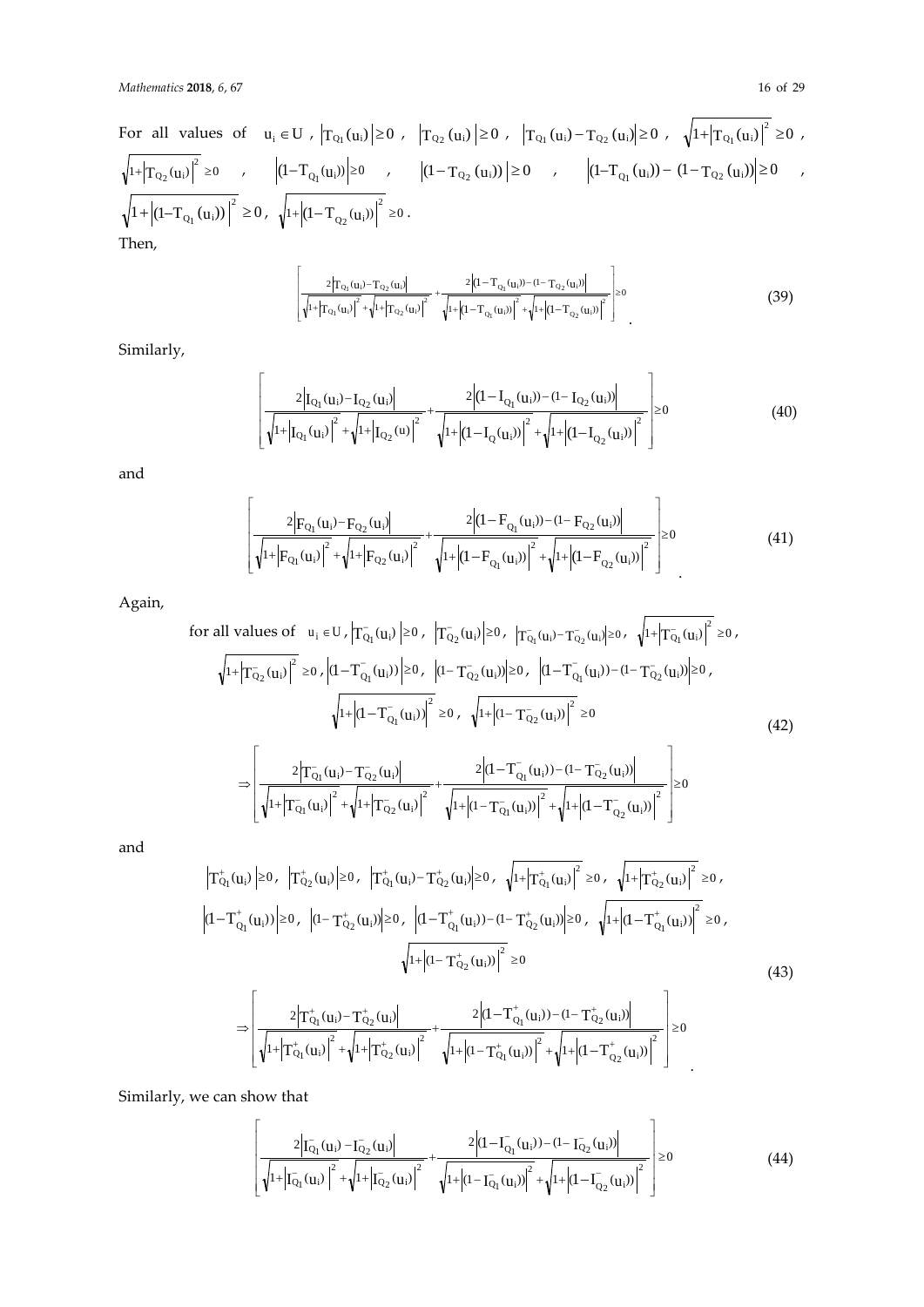$$
\left| \frac{2\left| \mathbf{I}_{Q_1}^{\dagger}(\mathbf{u}_i) - \mathbf{I}_{Q_2}^{\dagger}(\mathbf{u}_i) \right|}{\sqrt{1 + \left| \mathbf{I}_{Q_1}^{\dagger}(\mathbf{u}_i) \right|^2} + \sqrt{1 + \left| \mathbf{I}_{Q_2}^{\dagger}(\mathbf{u}_i) \right|^2}} + \frac{2\left| (\mathbf{I} - \mathbf{I}_{Q_1}^{\dagger}(\mathbf{u}_i)) - (\mathbf{I} - \mathbf{I}_{Q_2}^{\dagger}(\mathbf{u}_i)) \right|}{\sqrt{1 + \left| (\mathbf{I} - \mathbf{I}_{Q_1}^{\dagger}(\mathbf{u}_i)) \right|^2} + \sqrt{1 + \left| (\mathbf{I} - \mathbf{I}_{Q_2}^{\dagger}(\mathbf{u}_i)) \right|^2}} \right| \ge 0
$$
\n(45)

$$
\left| \frac{2 \left| F_{Q_1}(u_i) - F_{Q_2}(u_i) \right|}{\sqrt{1 + \left| F_{Q_1}(u_i) \right|^2} + \sqrt{1 + \left| F_{Q_2}(u_i) \right|^2}} + \frac{2 \left| (1 - F_{Q_1}(u_i)) - (1 - F_{Q_2}(u_i)) \right|}{\sqrt{1 + \left| (1 - F_{Q_1}(u_i)) \right|^2} + \sqrt{1 + \left| (1 - F_{Q_2}(u_i)) \right|^2}} \right| \ge 0 \tag{46}
$$

and

$$
\left[\frac{2\left|F_{Q_1}^+(u_i) - F_{Q_2}^+(u_i)\right|}{\sqrt{1+\left|F_{Q_1}^+(u_i)\right|^2} + \sqrt{1+\left|F_{Q_2}^+(u_i)\right|^2}} + \frac{2\left|(1 - F_{Q_1}^+(u_i)) - (1 - F_{Q_2}^+(u_i))\right|}{\sqrt{1+\left|(1 - F_{Q_1}^+(u_i))\right|^2} + \sqrt{1+\left|(1 - F_{Q_2}^+(u_i))\right|^2}}\right| \ge 0
$$
\n(47)

Adding Equation (39) to Equation (47), and using  $w_i \in [0,1], \sum_{i=1}^{n} w_i = 1$ , we have  $CE_{NC}^{w}(Q_1, Q_2) \ge 0$ . Hence, this completes the proof.

(ii).

$$
\left[\frac{2\left|T_{Q_{1}}(u_{i})-T_{Q_{2}}(u_{i})\right|^{2}}{\sqrt{1+\left|T_{Q_{1}}(u_{i})\right|^{2}+\sqrt{1+\left|T_{Q_{2}}(u_{i})\right|^{2}}}+\frac{2\left|(1-T_{Q_{1}}(u_{i}))-(1-T_{Q_{2}}(u_{i}))\right|^{2}}{\sqrt{1+\left|T_{Q_{1}}(u_{i})\right|^{2}+\sqrt{1+\left|(1-T_{Q_{1}}(u_{i}))\right|^{2}}}+\sqrt{1+\left|(1-T_{Q_{2}}(u_{i}))\right|^{2}}}\right]=0,
$$
\n
$$
(2\left|T_{Q_{1}}(u_{i})-T_{Q_{2}}(u_{i})\right|\left[\frac{1}{\sqrt{1+\left|T_{Q_{1}}(u_{i})\right|^{2}}+\sqrt{1+\left|T_{Q_{2}}(u_{i})\right|^{2}}}+\frac{1}{\sqrt{1+\left|(1-T_{Q_{1}}(u_{i}))\right|^{2}}+\sqrt{1+\left|(1-T_{Q_{2}}(u_{i}))\right|^{2}}}\right]=0,
$$
\n
$$
\Rightarrow T_{Q_{1}}(u_{i})=T_{Q_{2}}(u_{i})
$$
\n
$$
\left[\frac{2\left|I_{Q_{1}}(u_{i})-I_{Q_{2}}(u_{i})\right|^{2}}{\sqrt{1+\left|T_{Q_{2}}(u_{i})\right|^{2}}+\sqrt{1+\left|(1-T_{Q_{2}}(u_{i}))\right|^{2}}}\right]=0,
$$
\n(49)

$$
\left[\sqrt{1+|I_{Q_1}(u_i)|^2} + \sqrt{1+|I_{Q_2}(u)|^2}\right] \sqrt{1+|(1-I_{Q_1}(u_i))|^2} + \sqrt{1+|(1-I_{Q_2}(u_i))|^2}\right]^{-0},
$$
\n
$$
\Leftrightarrow I_{Q_1}(u_i) = I_{Q_2}(u_i)
$$
\n
$$
2|F_{Q_1}(u_i) - F_{Q_2}(u_i)|
$$
\n
$$
\left[2|F_{Q_1}(u_i) - F_{Q_2}(u_i)|\right] \sqrt{1+|(1-I_{Q_1}(u_i))^2} + \sqrt{1+|(1-I_{Q_2}(u_i))^2} \sqrt{1+|(1-I_{Q_2}(u_i))^2} \sqrt{1+|(1-I_{Q_2}(u_i))^2} \sqrt{1+|(1-I_{Q_2}(u_i))^2} \sqrt{1+|(1-I_{Q_2}(u_i))^2} \sqrt{1+|(1-I_{Q_2}(u_i))^2} \sqrt{1+|(1-I_{Q_2}(u_i))^2} \sqrt{1+|(1-I_{Q_2}(u_i))^2} \sqrt{1+|(1-I_{Q_2}(u_i))^2} \sqrt{1+|(1-I_{Q_2}(u_i))^2} \sqrt{1+|(1-I_{Q_2}(u_i))^2} \sqrt{1+|(1-I_{Q_2}(u_i))^2} \sqrt{1+|(1-I_{Q_2}(u_i))^2} \sqrt{1+|(1-I_{Q_2}(u_i))^2} \sqrt{1+|(1-I_{Q_2}(u_i))^2} \sqrt{1+|(1-I_{Q_2}(u_i))^2} \sqrt{1+|(1-I_{Q_2}(u_i))^2} \sqrt{1+|(1-I_{Q_2}(u_i))^2} \sqrt{1+|(1-I_{Q_2}(u_i))^2} \sqrt{1+|(1-I_{Q_2}(u_i))^2} \sqrt{1+|(1-I_{Q_2}(u_i))^2} \sqrt{1+|(1-I_{Q_2}(u_i))^2} \sqrt{1+|(1-I_{Q_2}(u_i))^2} \sqrt{1+|(1-I_{Q_2}(u_i))^2} \sqrt{1+|(1-I_{Q_2}(u_i))^2} \sqrt{1+|(1-I_{Q_2}(u_i))^2} \sqrt{1+|(1-I_{Q_2}(u_i))^2} \sqrt{1+|(1-I_{Q_2}(u_i))^2} \sqrt{1+|(1-I_{Q_2}(u_i))^2} \sqrt{1+|(
$$

$$
\left| \frac{2 \left| F_{Q_1}(u_i) - F_{Q_2}(u_i) \right|}{\sqrt{1 + \left| F_{Q_1}(u_i) \right|^2} + \sqrt{1 + \left| F_{Q_2}(u_i) \right|^2} + \sqrt{1 + \left| (1 - F_{Q_1}(u_i)) \right|^2} + \sqrt{1 + \left| (1 - F_{Q_2}(u_i)) \right|^2}} \right| = 0,
$$
\n
$$
\Leftrightarrow F_{Q_1}(u_i) = F_{Q_2}(u_i), \text{ For all values of } u_i \in U.
$$
\n(50)

Again,

$$
\left[\frac{2\left|T_{Q_1}(u_i)-T_{Q_2}(u_i)\right|}{\sqrt{1+\left|T_{Q_1}(u_i)\right|^2}+\sqrt{1+\left|T_{Q_2}(u_i)\right|^2}}+\frac{2\left|(1-T_{Q_1}(u_i))- (1-T_{Q_2}(u_i))\right|}{\sqrt{1+\left|(1-T_{Q_1}(u_i))\right|^2}+\sqrt{1+\left|(1-T_{Q_2}(u_i))\right|^2}}\right]=0,
$$
\n
$$
\Leftrightarrow T_{Q_1}(u_i)=T_{Q_2}(u_i)
$$
\n(51)

$$
\left[\frac{2\left|T_{Q_1}^+(u_i) - T_{Q_2}^+(u_i)\right|}{\sqrt{1 + \left|T_{Q_1}^+(u_i)\right|^2} + \sqrt{1 + \left|T_{Q_2}^+(u_i)\right|^2}} + \frac{2\left(1 - T_{Q_1}^+(u_i)\right) - (1 - T_{Q_2}^+(u_i))\right|}{\sqrt{1 + \left|1 - T_{Q_1}^+(u_i)\right|^2} + \sqrt{1 + \left|1 - T_{Q_2}^+(u_i)\right|^2}}\right] = 0,
$$
\n
$$
\Leftrightarrow T_{Q_1}^+(u_i) = T_{Q_2}^+(u_i)
$$
\n(52)

 $\overline{a}$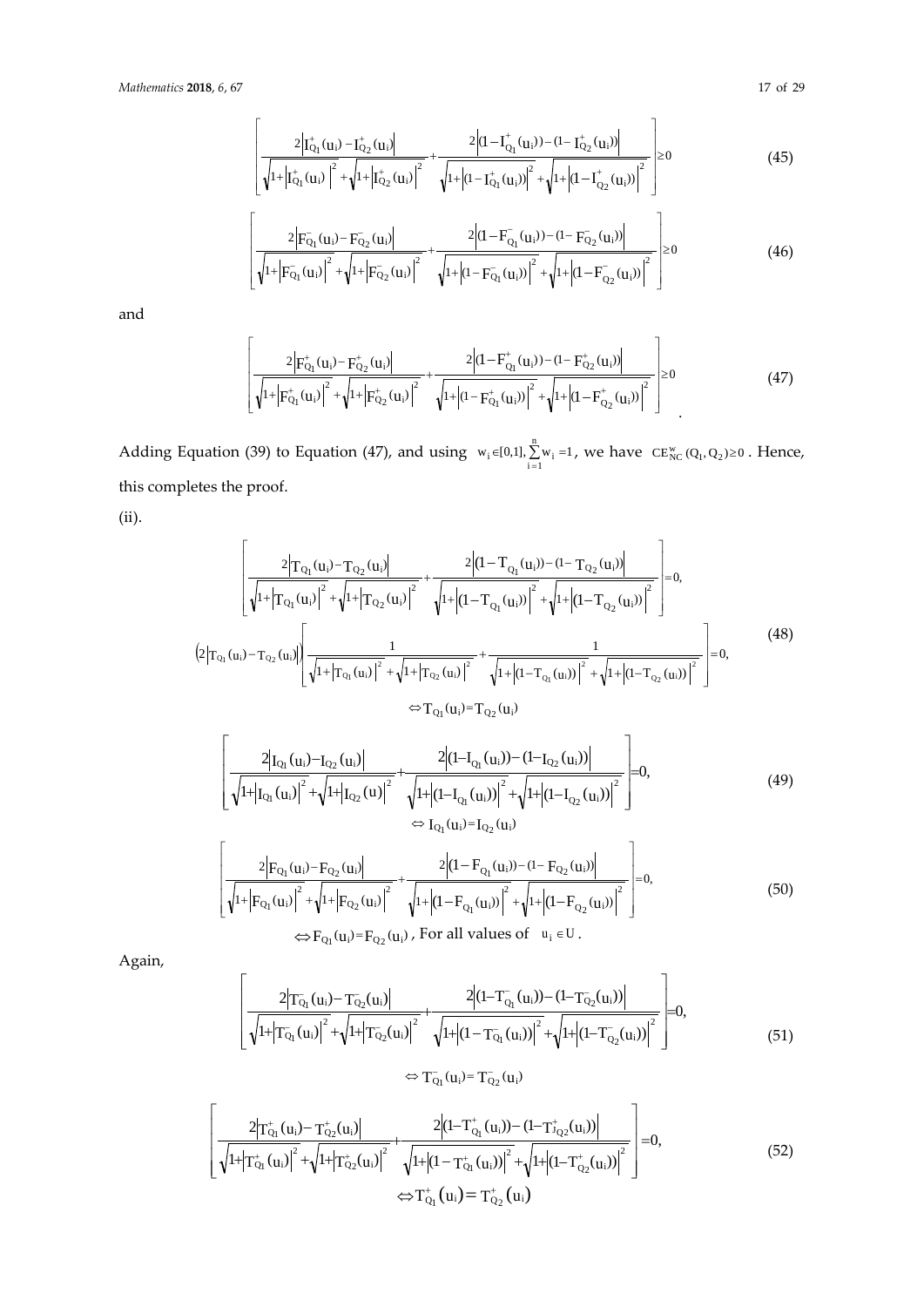$$
\frac{2|I_{\overline{Q}_1}(u_i) - I_{\overline{Q}_2}(u_i)|}{\sqrt{1+|I_{\overline{Q}_1}(u_i)|^2} + \sqrt{1+|I_{\overline{Q}_2}(u_i)|^2}} + \frac{2|_{(1 - I_{\overline{Q}_1}(u_i)) - (1 - I_{\overline{Q}_2}(u_i))|}}{\sqrt{1+|(I - I_{\overline{Q}_1}(u_i))|^2} + \sqrt{1+|(I - I_{\overline{Q}_2}(u_i))|^2}}\Bigg| = 0,
$$
\n
$$
\Leftrightarrow I_{\overline{Q}_1}(u_i) = I_{\overline{Q}_2}(u_i)
$$
\n(53)

$$
\frac{2\left|T_{Q_1}^+(u_i) - T_{Q_2}^+(u_i)\right|}{\sqrt{1+|T_{Q_1}^-(u_i)|}^2 + \sqrt{1+|T_{Q_2}^-(u_i)|}^2} + \frac{2\left|(1-T_{Q_1}^-(u_i)) - (1-T_{Q_2}^+(u_i))\right|}{\sqrt{1+|(1-T_{Q_1}^+(u_i))|^2} + \sqrt{1+|(1-T_{Q_2}^+(u_i))|^2}}\right|=0,
$$
\n(54)

$$
\left[\frac{2\left|F_{Q_1}(u_i) - F_{Q_2}(u_i)\right|}{\sqrt{1 + \left|F_{Q_1}(u_i)\right|^2} + \sqrt{1 + \left|F_{Q_2}(u_i)\right|^2}} + \frac{2\left|(1 - F_{Q_1}(u_i)) - (1 - F_{Q_2}(u_i))\right|}{\sqrt{1 + \left|(1 - F_{Q_1}(u_i))\right|^2} + \sqrt{1 + \left|(1 - F_{Q_2}(u_i))\right|^2}}\right] = 0,
$$
\n
$$
\Leftrightarrow F_{Q_1}(u_i) = F_{Q_2}(u_i)
$$
\n(55)

$$
\left[\frac{2\left|F_{Q_1}^+(u_i) - F_{Q_2}^+(u_i)\right|}{\sqrt{1+}\left|F_{Q_1}^+(u_i)\right|^2 + \sqrt{1+}\left|F_{Q_2}^+(u_i)\right|^2} + \frac{2\left|(1-F_{Q_1}^+(u_i)) - (1-F_{Q_2}^+(u_i))\right|}{\sqrt{1+}\left|(1-F_{Q_1}^+(u_i))\right|^2 + \sqrt{1+}\left|(1-F_{Q_2}^+(u_i))\right|^2}\right] = 0,
$$
\n
$$
\Leftrightarrow F_{Q_1}^+(u_i) = F_{Q_2}^+(u_i) \text{, for all values of } u_i \in U.
$$
\n(56)

Using Equation (48) to Equation (56) and  $w_i \in [0,1], \sum_{i=1}^{n} w_i = 1$ ,  $w_i \ge 0$ , we have  $CE_{NC}^{w}(Q_1, Q_2) = 0$  iff  $\label{eq:4.10} T_{Q_1}^-(u_i) = T_{Q_2}^-(u_i), \qquad T_{Q_1}^+(u_i) = T_{Q_2}^+(u_i) \ , \quad I_{Q_1}^-(u_i) = I_{Q_2}^-(u_i) \ , \quad I_{Q_1}^+(u_i) = I_{Q_2}^+(u_i) \ , \quad F_{Q_1}^-(u_i) = F_{Q_2}^-(u_i) \ , \quad F_{Q_1}^+(u_i) = F_{Q_2}^+(u_i)$ and  $T_{Q_1}(u_i) = T_{Q_2}(u_i)$ ,  $I_{Q_1}(u_i) = I_{Q_2}(u_i)$ ,  $F_{Q_1}(u_i) = F_{Q_2}(u_i)$  for all  $u_i \in U$ .

(iii).

Using Definition (20), Definition (4), and Definition (10), we obtain the following expression:

$$
CE_{NC}^{w} (Q_{i}^{c}, Q_{2}^{c}) = \frac{1}{8} \left( \sum_{i=1}^{n} w_{i} \left[ \frac{2 \left| T_{Q_{i}^{c}}(u_{i}) - T_{Q_{2}^{c}}(u_{i}) \right|^{2}}{\sqrt{1 + \left| T_{Q_{i}^{c}}(u_{i}) \right|^{2}} + \sqrt{1 + \left| T_{Q_{2}^{c}}(u_{i}) \right|^{2}} + \frac{2 \left| (1 - T_{Q_{i}^{c}}(u_{i})) - (1 - T_{Q_{2}^{c}}(u_{i})) \right|^{2}}{\sqrt{1 + \left| T_{Q_{i}^{c}}(u_{i}) \right|^{2}} + \sqrt{1 + \left| T_{Q_{2}^{c}}(u_{i}) \right|^{2}} + \sqrt{1 + \left| T_{Q_{2}^{c}}(u_{i}) \right|^{2}} + \sqrt{1 + \left| (1 - T_{Q_{1}^{c}}(u_{i})) \right|^{2}} + \sqrt{1 + \left| (1 - T_{Q_{2}^{c}}(u_{i})) \right|^{2}} \right] + \frac{2 \left| (1 - T_{Q_{1}^{c}}^{t}(u_{i})) - (1 - T_{Q_{2}^{c}}^{t}(u_{i})) \right|^{2}}{\sqrt{1 + \left| T_{Q_{i}^{c}}^{t}(u_{i}) \right|^{2}} + \sqrt{1 + \left| T_{Q_{2}^{c}}(u_{i}) \right|^{2}} + \sqrt{1 + \left| (1 - T_{Q_{2}^{c}}^{t}(u_{i})) \right|^{2}} + \sqrt{1 + \left| (1 - T_{Q_{2}^{c}}^{t}(u_{i})) \right|^{2}} \right] + \frac{2 \left| T_{Q_{i}^{c}}(u_{i}) - T_{Q_{2}^{c}}(u_{i}) \right|^{2}}{\sqrt{1 + \left| T_{Q_{i}^{c}}^{t}(u_{i}) \right|^{2}} + \sqrt{1 + \left| (1 - T_{Q_{i}^{c}}(u_{i})) \right|^{2}} + \sqrt{1 + \left| (1 - T_{Q_{2}^{c}}^{t}(u_{i})) \right|^{2}} + \sqrt{1 + \left| (1 - T_{Q_{2}^{c}}^{t}(u_{i})) \right|^{2}} \right] + \frac{2 \left| T_{Q_{1}^{c}}(u_{i}) - T_{Q_{2}^{c}}^{t}(u_{i}) \right|^{2}}{\sqrt{1
$$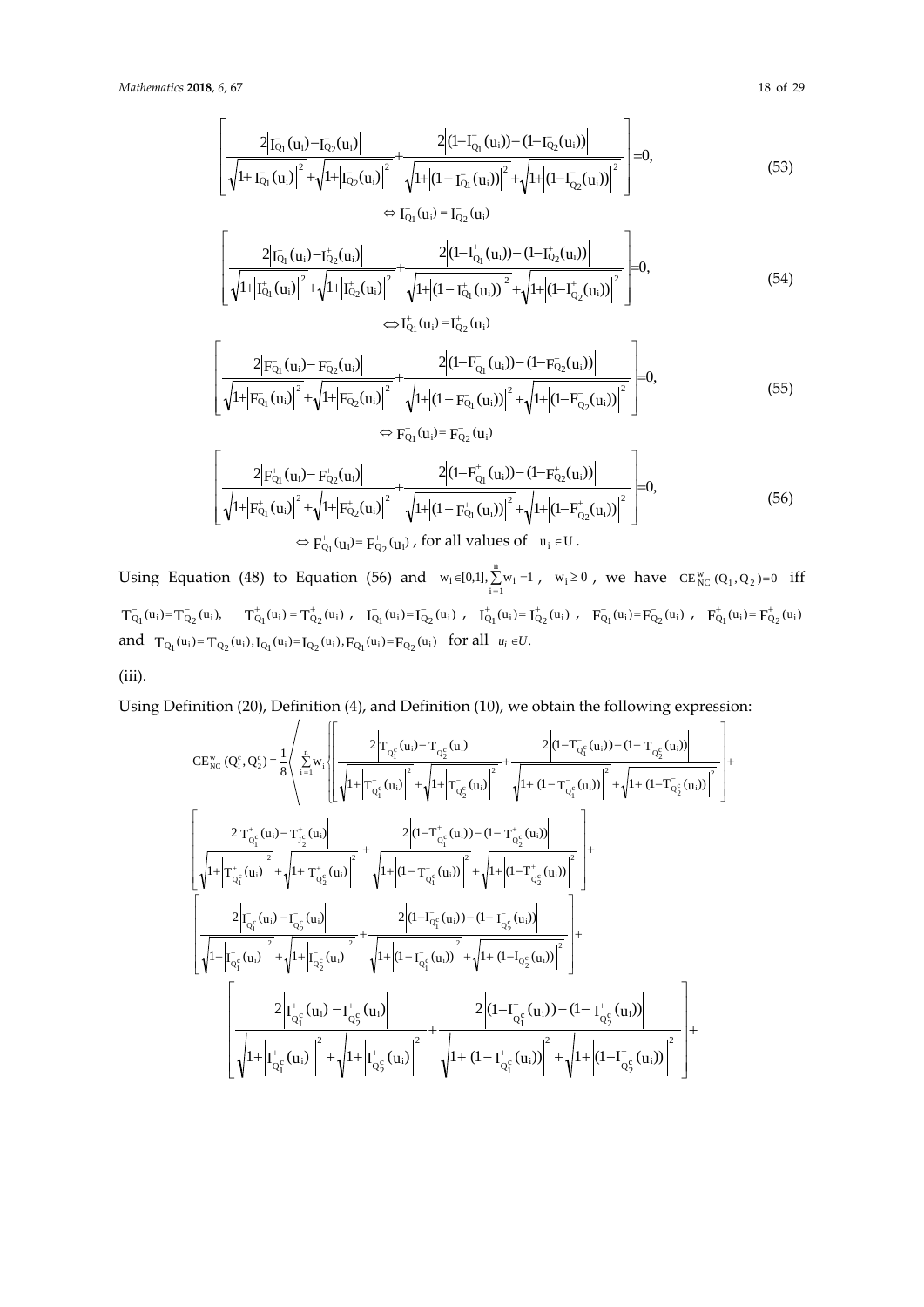$$
\begin{bmatrix} \frac{2\left|F_{\sigma_{1}^{x}}(u_{1})-F_{\sigma_{2}^{x}}(u_{2})\right|^{2}}{\sqrt{1+\left|F_{\sigma_{1}^{x}}(u_{1})\right|^{2}}+\sqrt{1+\left|F_{\sigma_{2}^{x}}(u_{2})\right|^{2}}+\sqrt{1+\left|G_{-\sigma_{1}^{x}}(u_{2})\right|^{2}}+\sqrt{1+\left|G_{-\sigma_{1}^{x}}(u_{2})\right|^{2}}+\sqrt{1+\left|G_{-\sigma_{1}^{x}}(u_{2})\right|^{2}}+\sqrt{1+\left|G_{-\sigma_{1}^{x}}(u_{2})\right|^{2}}+\sqrt{1+\left|G_{-\sigma_{1}^{x}}(u_{2})\right|^{2}}+\sqrt{1+\left|G_{-\sigma_{1}^{x}}(u_{2})\right|^{2}}+\sqrt{1+\left|G_{-\sigma_{1}^{x}}(u_{2})\right|^{2}}+\sqrt{1+\left|G_{-\sigma_{1}^{x}}(u_{2})\right|^{2}}+\sqrt{1+\left|G_{-\sigma_{1}^{x}}(u_{2})\right|^{2}}+\sqrt{1+\left|G_{-\sigma_{1}^{x}}(u_{2})\right|^{2}}+\sqrt{1+\left|G_{-\sigma_{1}^{x}}(u_{2})\right|^{2}}+\sqrt{1+\left|G_{-\sigma_{1}^{x}}(u_{2})\right|^{2}}+\sqrt{1+\left|G_{-\sigma_{1}^{x}}(u_{2})\right|^{2}}+\sqrt{1+\left|G_{-\sigma_{1}^{x}}(u_{2})\right|^{2}}+\sqrt{1+\left|G_{-\sigma_{1}^{x}}(u_{2})\right|^{2}}+\sqrt{1+\left|G_{-\sigma_{1}^{x}}(u_{2})\right|^{2}}+\sqrt{1+\left|G_{-\sigma_{1}^{x}}(u_{2})\right|^{2}}+\sqrt{1+\left|G_{-\sigma_{1}^{x}}(u_{2})\right|^{2}}+\sqrt{1+\left|G_{-\sigma_{1}^{x}}(u_{2})\right|^{2}}+\sqrt{1+\left|G_{-\sigma_{1}^{x}}(u_{2})\right|^{2}}+\sqrt{1+\left|G_{-\sigma_{1}^{x}}(u_{2})\right|^{2}}+\sqrt{1+\left|G_{-\sigma_{1}^{x}}(u_{2})\right|^{2}}+\sqrt{1+\left|G_{-\sigma_{1}^{x}}(u_{2})\right|^{2}}+\sqrt{1+\left|G_{-\
$$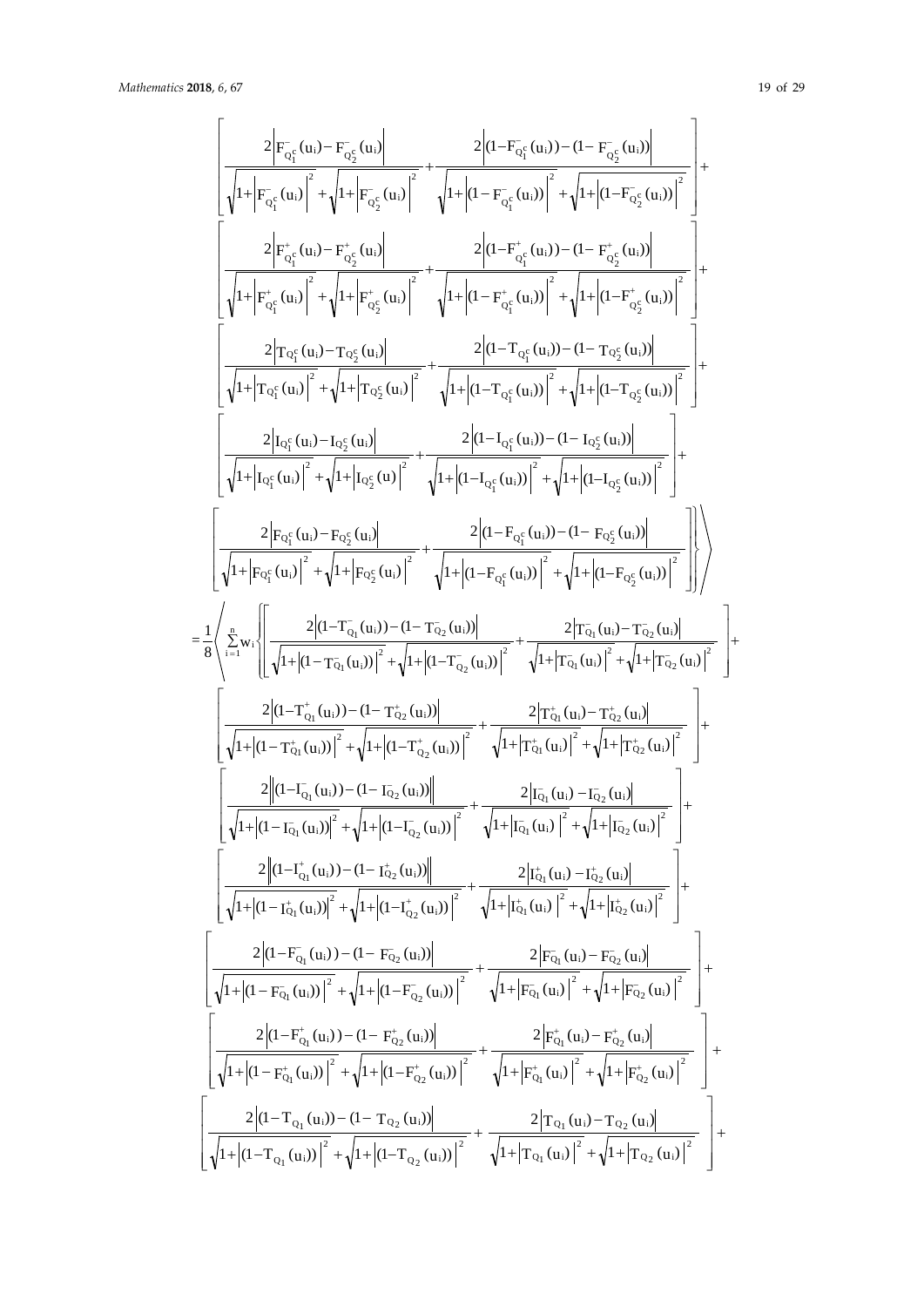$$
\begin{bmatrix} \frac{2|d-I_{Q_{1}}(u_{1})-d-I_{Q_{2}}(u_{1})|}{\sqrt{1+|d-I_{Q_{1}}(u_{1})|^{2}}+\sqrt{1+|d-I_{Q_{2}}(u_{1})|^{2}}}+\frac{2|I_{Q_{1}}(u_{1})-I_{Q_{2}}(u_{1})|}{\sqrt{1+|t_{Q_{1}}(u_{1})|^{2}+\sqrt{1+|t_{Q_{1}}(u_{1})|^{2}}}+\sqrt{1+|t_{Q_{1}}(u_{1})|^{2}+\sqrt{1+|t_{Q_{2}}(u_{1})|^{2}}}\\\frac{2|d-I_{Q_{1}}(u_{1}))-d-I_{Q_{2}}(u_{1})|}{\sqrt{1+|d-I_{Q_{1}}(u_{1})|^{2}}+\sqrt{1+|d-I_{Q_{2}}(u_{1})|^{2}}}+\frac{2|F_{Q_{1}}(u_{1})-F_{Q_{2}}(u_{1})|}{\sqrt{1+|F_{Q_{1}}(u_{1})|^{2}}+\sqrt{1+|F_{Q_{2}}(u_{1})|^{2}}}\\\frac{2}{8}\sqrt{\sum_{i=1}^{N}w_{i}\left\{\frac{2|T_{Q_{1}}(u_{1})-T_{Q_{2}}(u_{1})|}{\sqrt{1+|T_{Q_{1}}(u_{1})|^{2}}+\sqrt{1+|T_{Q_{2}}(u_{1})|^{2}}+\sqrt{1+|d-I_{Q_{1}}(u_{1})|^{2}+\sqrt{1+|d-I_{Q_{2}}(u_{1})|^{2}}}\\\frac{2|T_{Q_{1}}^{*}(u_{1})-T_{Q_{2}}^{*}(u_{1})|}{\sqrt{1+|T_{Q_{1}}(u_{1})|^{2}}+\sqrt{1+|d-I_{Q_{1}}^{*}(u_{1})|^{2}}}+\frac{2|d-I_{Q_{1}}^{*}(u_{1}))-d-I_{Q_{2}}^{*}(u_{1})|^{2}}{\sqrt{1+|d-I_{Q_{2}}^{*}(u_{1})|^{2}}}\\\frac{2|T_{Q_{1}}^{*}(u_{1})-T_{Q_{2}}^{*}(u_{1})|^{2}}{\sqrt{1+|t_{Q_{1}}(u_{1})|^{2}}+\sqrt{1+|d-I_{Q_{1}}^{*}(u_{1})|^{2}}}+\frac{2|d-I_{Q_{1}}(u_{1}))-d-I_{Q_{2}}^{*}(u_{1})|^{2}}{\sqrt{1+|d-I_{Q_{2}}^{*}(u_{
$$

(iv).

Since 
$$
\forall u_i \in U
$$
, for single valued parts, we obtain:  
\n
$$
\left|T_{Q_1}(u_i) - T_{Q_2}(u_i)\right| = \left|T_{Q_2}(u_i) - T_{Q_1}(u_i)\right|, \quad \left|I_{Q_1}(u_i) - I_{Q_2}(u_i)\right| = \left|I_{Q_2}(u_i) - I_{Q_1}(u_i)\right|, \quad \left|F_{Q_1}(u_i) - F_{Q_2}(u_i)\right| = \left|F_{Q_2}(u_i) - F_{Q_1}(u_i)\right|,
$$
\n
$$
\left| (1 - T_{Q_1}(u_i)) - (1 - T_{Q_2}(u_i)) \right| = \left| (1 - T_{Q_2}(u_i)) - (1 - T_{Q_1}(u_i)) \right|, \quad \left| (1 - I_{Q_1}(u_i)) - (1 - I_{Q_2}(u_i)) - (1 - I_{Q_1}(u_i)) \right|,
$$
\n
$$
\left| (1 - F_{Q_1}(u_i)) - (1 - F_{Q_2}(u_i)) \right| = \left| (1 - F_{Q_2}(u_i)) - (1 - F_{Q_1}(u_i)) \right|.
$$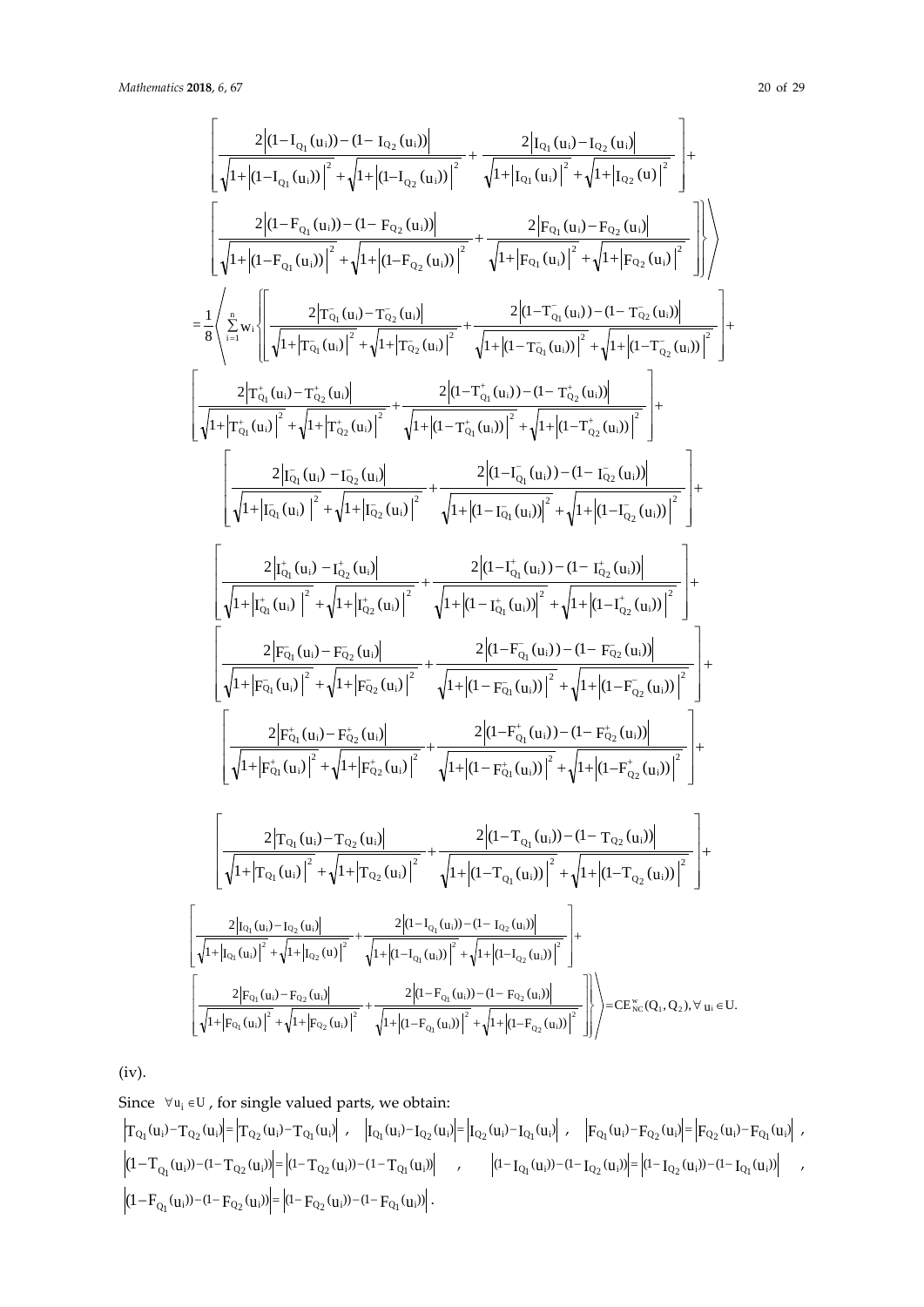Then, we obtain 2  $_{\mathrm{Q}_1}$  (u<sub>i</sub> 2  $_{\mathrm{Q_2}}$  \u<sub>i</sub> 2  $_{\mathrm{Q_2}}$  (u<sub>i</sub>  $\sqrt{1+\left|T_{Q_1}(u_i)\right|^2+\sqrt{1+\left|T_{Q_2}(u_i)\right|^2}=\sqrt{1+\left|T_{Q_2}(u_i)\right|^2+\sqrt{1+\left|T_{Q_1}(u_i)\right|^2}}$  $\sqrt{1+|I_{Q_1}(u_i)|^2} + \sqrt{1+|I_{Q_2}(u_i)|^2} = \sqrt{1+|I_{Q_2}(u_i)|^2} + \sqrt{1+|I_{Q_1}(u_i)|^2}$  $_{\mathrm{Q_1}}$  (u<sub>i</sub> 2  $_{\mathrm{Q_2}}$  (u<sub>i</sub> 2  $_{\mathrm{Q_2}}$  (u<sub>i</sub>  $+\left|I_{\mathrm{Q}_1}(\mathrm{u_i})\right|^2+\sqrt{1+}\left|I_{\mathrm{Q}_2}(\mathrm{u_i})\right|^2=\sqrt{1+}\left|I_{\mathrm{Q}_2}(\mathrm{u_i})\right|^2\ +\sqrt{1+}$ 2  $Q_1 \setminus u_1$ 2  $Q_2$  \u<sub>i</sub> 2  $_{\mathrm{Q_2}}$   $\mathrm{u_i}$  $\sqrt{1+|F_{Q_1}(u_i)|^2} + \sqrt{1+|F_{Q_2}(u_i)|^2} = \sqrt{1+|F_{Q_2}(u_i)|^2} + \sqrt{1+|F_{Q_1}(u_i)|^2}$ 2  $_{\mathrm{Q}_1}$  \u<sub>i</sub> 2  $_{\mathrm{Q_2}}$  \u<sub>i</sub> 2  $_{\mathrm{Q_2}}$  \u<sub>i</sub>  $\sqrt{1+|(1-T_{Q_1}(u_i))|^2} + \sqrt{1+|(1-T_{Q_2}(u_i))|^2} = \sqrt{1+|(-T_{Q_2}(u_i))|^2} + \sqrt{1+|(1-T_{Q_1}(u_i))|^2}$ 2  $Q_1 \setminus u_1$ 2  $_{\mathrm{Q_2}}$   $\mathrm{u_i}$ 2  $_{\mathrm{Q_2}}$  u<sub>i</sub>  $\left|1+\left|\left(1-\text{I}_{\text{Q}_1}(\text{u}_i)\right)\right|^2+\sqrt{1+\left|\left(1-\text{I}_{\text{Q}_2}(\text{u}_i)\right)\right|^2}=\sqrt{1+\left|\left(1-\text{I}_{\text{Q}_2}(\text{u}_i)\right)\right|^2}+\sqrt{1+\left|\left(1-\text{I}_{\text{Q}_1}(\text{u}_i)\right)\right|^2}$ 2  $Q_1 \setminus u_i$ 2  $Q_2$  \u<sub>i</sub> 2  $Q_2$  \cmu i  $\left|1+\left|\left(1-F_{Q_1}(u_i)\right)\right|^2+\sqrt{1+\left|(1-F_{Q_2}(u_i))\right|^2}=\sqrt{1+\left|(1-F_{Q_2}(u_i))\right|^2}+\sqrt{1+\left|(1-F_{Q_1}(u_i))\right|^2}$ ,  $\forall u_i \in U$ . For interval neutrosophic part, we have  $T_{Q_1}^-(u_i) - T_{Q_2}^-(u_i) = \left| T_{Q_2}^-(u_i) - T_{Q_1}^-(u_i) \right|$  ,  $\left| T_{Q_1}^-(u_i) - T_{Q_2}^-(u_i) \right| = \left| T_{Q_2}^-(u_i) - T_{Q_1}^-(u_i) \right|$  ,  $\left| F_{Q_1}^-(u_i) - F_{Q_2}^-(u_i) \right| = \left| F_{Q_2}^-(u_i) - F_{Q_1}^-(u_i) \right|$  $(1 - T_{Q_1}^-(u_i)) - (1 - T_{Q_2}^-(u_i)) = |(1 - T_{Q_2}^-(u_i)) - (1 - T_{Q_1}^-(u_i))|$  ,  $(1 - T_{Q_1}^-(u_i)) - (1 - T_{Q_2}^-(u_i))| = |(1 - T_{Q_2}^-(u_i)) - (1 - T_{Q_1}^-(u_i))|$  $(1 - F_{Q_1}^-(u_i)) - (1 - F_{Q_2}^-(u_i)) = |(1 - F_{Q_2}^-(u_i)) - (1 - F_{Q_1}^-(u_i))|$ . Then, we obtain 2  $Q_1$  \ U i 2  $Q_2$  U<sub>i</sub> 2  $_{\rm Q_2}$  \ U<sub>i</sub>  $\sqrt{1+\left|T_{Q_1}^-(u_i)\right|^2+\sqrt{1+\left|T_{Q_2}^-(u_i)\right|^2}=\sqrt{1+\left|T_{Q_2}^-(u_i)\right|^2+\sqrt{1+\left|T_{Q_1}^-(u_i)\right|^2}}$ 2  $Q_1$  (U<sub>i</sub> 2  $Q_2$  \  $U_1$ 2  $Q_2$  (U<sub>i</sub>  $\sqrt{1+\left|I_{Q_1}^-(u_i)\right|^2}+\sqrt{1+\left|I_{Q_2}^-(u_i)\right|^2}=\sqrt{1+\left|I_{Q_2}^-(u_i)\right|^2}+\sqrt{1+\left|I_{Q_1}^-(u_i)\right|^2}$ 2  $Q_1$  \  $U_1$ 2  $Q_2$  \  $U_1$ 2  $Q_2$  \  $U_1$  $\sqrt{1+}\left|F_{\text{Q}_1}^-(\text{u}_i)\right|^2+\sqrt{1+}\left|F_{\text{Q}_2}^-(\text{u}_i)\right|^2=\sqrt{1+}\left|F_{\text{Q}_2}^-(\text{u}_i)\right|^2+\sqrt{1+}\left|F_{\text{Q}_1}^-(\text{u}_i)\right|^2$ 2  $Q_1$  \  $U_i$ 2  $Q_2$  \  $U_i$ 2  $Q_2$  \  $U_1$  $\sqrt{1+}\left|{(1-{\rm T}_{\rm Q_1}({\rm u_{\rm i}})\right|^2+\sqrt{1+}\left|{(1-{\rm T}_{\rm Q_2}({\rm u_{\rm i}})\right|^2}\right|^2}=\sqrt{1+}\left|{(1-{\rm T}_{\rm Q_2}({\rm u_{\rm i}})\right|^2}+\sqrt{1+}\left|{(1-{\rm T}_{\rm Q_1}^{\rm T}({\rm u_{\rm i}})\right|^2}+\sqrt{1+}{\rm T}_{\rm Q_2}^{\rm T}({\rm u_{\rm i}})\right|^2}$ 2  $Q_1$  (U<sub>i</sub> 2  $Q_2$  U<sub>i</sub> 2  $_{\rm Q_2}$  \u<sub>i</sub>  $\sqrt{1+}(1-\text{I}_{\text{Q}_1}(\text{u}_i))^2+\sqrt{1+}(1-\text{I}_{\text{Q}_2}(\text{u}_i))^2=\sqrt{1+}(1-\text{I}_{\text{Q}_2}(\text{u}_i))^2+\sqrt{1+}(1-\text{I}_{\text{Q}_1}(\text{u}_i))^2}$ 2  $Q_1$  \  $U_i$ 2  $Q_2$  \  $U_1$ 2  $Q_2$  \  $U_1$  $\sqrt{1+}\left| \left(1-\mathrm{F}_{\mathrm{Q}_1}^{\mathrm{-}}(u_i)\right|^2+\sqrt{1+}\left| \left(1-\mathrm{F}_{\mathrm{Q}_2}^{\mathrm{-}}(u_i)\right)^2\right|^2+\sqrt{1+}\left| \left(1-\mathrm{F}_{\mathrm{Q}_1}^{\mathrm{-}}(u_i)\right)^2\right|^2}$  ,  $\forall u_i \in \mathrm{U}$ . Similarly,  $\left|T^+_{Q_1}(u_i) - T^+_{Q_2}(u_i)\right| = \left|T^+_{Q_2}(u_i) - T^+_{Q_1}(u_i)\right|, \quad \left|I^+_{Q_1}(u_i) - I^+_{Q_2}(u_i)\right| = \left|I^+_{Q_2}(u_i) - I^+_{Q_1}(u_i)\right|,$  $F_{Q_1}^{\dagger}(u_i) - F_{Q_2}^{\dagger}(u_i) = \left| F_{Q_2}^{\dagger}(u_i) - F_{Q_1}^{\dagger}(u_i) \right|$ ,  $\left| (1 - T_{Q_1}^{\dagger}(u_i)) - (1 - T_{Q_2}^{\dagger}(u_i)) \right| = \left| (1 - T_{Q_2}^{\dagger}(u_i)) - (1 - T_{Q_1}^{\dagger}(u_i)) \right|$  $(1 - \mathbf{I}_{Q_1}^+(u_i)) - (1 - \mathbf{I}_{Q_2}^+(u_i)) = |(1 - \mathbf{I}_{Q_2}^+(u_i)) - (1 - \mathbf{I}_{Q_1}^+(u_i))|,$   $\left| (1 - \mathbf{F}_{Q_1}^+(u_i)) - (1 - \mathbf{F}_{Q_2}^+(u_i)) \right| = |(1 - \mathbf{F}_{Q_2}^+(u_i)) - (1 - \mathbf{F}_{Q_1}^+(u_i))|,$  then  $\sqrt{1+\left|{\rm T}^+_{\rm Q_{1}}({\rm u}_{\rm i})\right|^2+\sqrt{1+\left|{\rm T}^+_{\rm Q_{2}}({\rm u}_{\rm i})\right|^2}\,=\,\sqrt{1+\left|{\rm T}^+_{\rm Q_{2}}({\rm u}_{\rm i})\right|^2}\,+\sqrt{1+\left|{\rm T}^+_{\rm Q_{1}}({\rm u}_{\rm i})\right|^2}\;,$  $Q_1$  (U<sub>i</sub> 2  $Q_2$  U<sub>i</sub> 2  $_{\rm Q_2}$  (u<sub>i</sub> 2  $\left|T^+_{Q_1}(u_i)\right|^2 + \sqrt{1+|T^+_{Q_2}(u_i)|}^2 = \sqrt{1+|T^+_{Q_2}(u_i)|}^2 + \sqrt{1+|T^+_{Q_2}(u_i)|}^2$  $\sqrt{1+|I_{\text{Q}_1}^+(u_i)|}^2+\sqrt{1+|I_{\text{Q}_2}^+(u_i)|}^2=\sqrt{1+|I_{\text{Q}_2}^+(u_i)|}^2+\sqrt{1+|I_{\text{Q}_1}^+(u_i)|}^2,$  $Q_1$  (U<sub>i</sub> 2  $_{\rm Q_2}$  (u<sub>i</sub> 2  $_{\rm Q_2}$  (u<sub>i</sub> 2  $+ \left| I_{Q_1}^{\dagger}(u_i) \right|^2 + \sqrt{1 + \left| I_{Q_2}^{\dagger}(u_i) \right|^2} = \sqrt{1 + \left| I_{Q_2}^{\dagger}(u_i) \right|^2} + \sqrt{1 + \left| I_{Q_2}^{\dagger}(u_i) \right|^2}$  $\left|1+\left|F_{\mathrm{Q}_1}^{\mathrm{+}}(u_{\mathrm{i}})\right|\right|^2+\sqrt{1+\left|F_{\mathrm{Q}_2}^{\mathrm{+}}(u_{\mathrm{i}})\right|^2}=\sqrt{1+\left|F_{\mathrm{Q}_2}^{\mathrm{+}}(u_{\mathrm{i}})\right|^2}+\sqrt{1+\left|F_{\mathrm{Q}_1}^{\mathrm{+}}(u_{\mathrm{i}})\right|^2}\right|^2,$  $Q_1 \setminus u_i$ 2  $_{\rm Q_2}$  \  $\rm u_i$ 2  $_{\rm Q_2}$  \  $\rm u_i$ 2  $+ \Big| F_{Q_1}^{\dagger}(u_i) \Big|^2 + \sqrt{1 +} \Big| F_{Q_2}^{\dagger}(u_i) \Big|^2 = \sqrt{1 +} \Big| F_{Q_2}^{\dagger}(u_i) \Big|^2 + \sqrt{1 +} \Big| F_C^{\dagger}(u_i) \Big|^2$  $\int_0^1 |A_1|^2 |(1-T_{\rm Q_1}^{\rm t}(u_i)|^2+ \sqrt{1+|(1-T_{\rm Q_2}^{\rm t}(u_i)|^2}=\sqrt{1+|(1-T_{\rm Q_2}^{\rm t}(u_i)|^2}+\sqrt{1+|(1-T_{\rm Q_1}^{\rm t}(u_i)|^2})\,,$  $Q_1$  (U<sub>i</sub> 2  $Q_2$  U<sub>i</sub> 2  $Q_2$  (U<sub>i</sub> 2  $+ |(1-T^+_{Q_1}(u_i)|^2 + \sqrt{1+ |(1-T^+_{Q_2}(u_i)|^2 + \sqrt{1+ |(1-T^+_{Q_2}(u_i)|^2 + \sqrt{1+ |(1-T^+_{Q_2}(u_i)|^2 + \sqrt{1+ |(1-T^+_{Q_2}(u_i)|^2 + \sqrt{1+ |(1-T^+_{Q_2}(u_i)|^2 + \sqrt{1+ |(1-T^+_{Q_2}(u_i)|^2 + \sqrt{1+ |(1-T^+_{Q_2}(u_i)|^2 + \sqrt{1+ |(1-T^+_{Q_2}(u_i)|^2 + \sqrt{1+ |(1-T^+_{Q_2}(u_i)|^2 + \sqrt{1$ 2  $Q_1$  (U<sub>i</sub> 2  $Q_2$  U<sub>i</sub> 2  $Q_2$  (U<sub>i</sub>  $\sqrt{1+}\left| (1-\mathbf{I}_{\text{Q}_1}^{\text{+}}(\textbf{u}_i)) \right|^2 + \sqrt{1+}\left| (1-\mathbf{I}_{\text{Q}_2}^{\text{+}}(\textbf{u}_i)) \right|^2\right| = \sqrt{1+}\left| (1-\mathbf{I}_{\text{Q}_2}^{\text{+}}(\textbf{u}_i)) \right|^2 + \sqrt{1+}\left| (1-\mathbf{I}_{\text{Q}_1}^{\text{+}}(\textbf{u}_i)) \right|^2\right| \; ,$ 2  $Q_1$  \  $U_i$ 2  $Q_2$  \ U<sub>i</sub> 2  $_{\rm Q_2}$  \  $\mu_i$  $\left| 1 + \left| (1 - F_{Q_1}^+(u_i) \right|^2 + \sqrt{1 + \left| (1 - F_{Q_2}^+(u_i) \right|^2} \right|^2) = \sqrt{1 + \left| (1 - F_{Q_2}^+(u_i) \right|^2} + \sqrt{1 + \left| (1 - F_{Q_1}^+(u_i) \right|^2} \right)^2$ ,  $\forall u_i \in U$ . In addition,  $w_i \in [0,1], \sum_{i=1}^{n} w_i = 1$ ,  $w_i \ge 0$ . Thus,  $CE_{NC}^{w} (Q_1, Q_2) = CE_{NC}^{w} (Q_2, Q_1)$ . hence completing the proof.□

# **4. MADM Strategy Using Proposed NC-Cross Entropy Measure in the NCS Environment**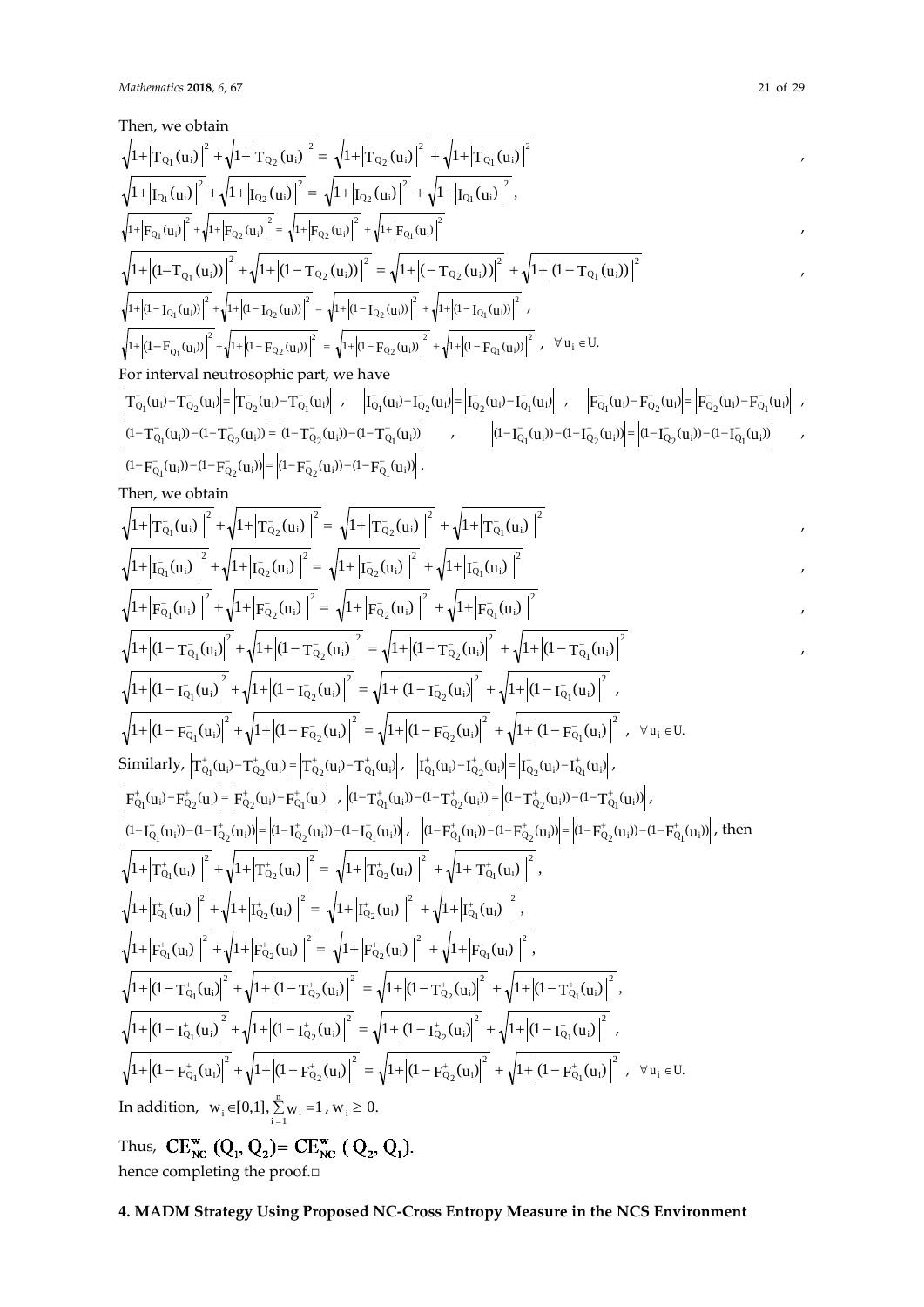In this section, we develop an MADM strategy using the proposed NC-cross entropy measure. Description of the MADM problem:

Let  $A = \{A_1, A_2, A_3, ..., A_m\}$  and  $G = \{G_1, G_2, G_3, ..., G_n\}$  be the discrete set of alternatives and attribute, respectively. Let  $W = \{w_1, w_2, w_3, ..., w_n\}$  be the weight vector of attributes  $G_j$  (j = 1, 2, 3, ..., n), where  $w_j \ge 0$  and  $\sum_{j=1}^{n} w_j = 1$ .

Now, we describe the steps of MADM strategy using NC-cross entropy measure.

#### **Step: 1. Formulate the decision matrices**

For MADM with neutrosophic cubic information, the rating values of the alternatives A<sub>i</sub> (i=1, 2, 3, ..., m) on the basis of criterion  $G_i$  ( j=1, 2, 3, ..., n) by the decision-maker can be expressed in NCN as  $a_{ij} = \langle [T_{ij}^-, T_{ij}^+], [I_{ij}^-, I_{ij}^+], [F_{ij}^-, F_{ij}^+], (T_{ij}, I_{ij}, F_{ij}) \rangle$   $(i = 1, 2, 3, ..., m; j = 1, 2, 3, ..., n)$ . We present these rating values of alternatives provided by the decision-maker in matrix form as follows:

$$
M = \begin{pmatrix} G_1 & G_2 & \dots & G_n \\ A_1 & a_{11} & a_{12} & \dots & a_{1n} \\ A_2 & a_{21} & a_{22} & a_{2n} \\ \vdots & \vdots & \ddots & \vdots \\ A_m & a_{m1} & a_{m2} & \dots & a_{mn} \end{pmatrix}
$$
 (57)

#### **Step: 2. Formulate priori/ideal decision matrix**

In the MADM process, the priori decision matrix is used to select the best alternative from the set of feasible alternatives. In the decision-making situation, we use the following decision matrix as priori decision matrix.

$$
P = \begin{pmatrix} G_1 & G_2 & \dots & G_n \\ A_1 & a_{11} & a_{12} & \dots & a_{1n} \\ A_2 & a_{21} & a_{22} & a_{2n} \\ \vdots & \vdots & \ddots & \vdots \\ A_m & a_{m1} & a_{m2} & \dots & a_{mn} \end{pmatrix}
$$
 (58)

where,  $a_{ij}^* = \langle [1,1], [0,0], [0,0] \rangle$  for benefit type attributes and  $a_{ij}^* = \langle [0,0], [1,1], [1,1] \rangle$  for cost type attributes,  $(i = 1, 2, 3, ..., m; j = 1, 2, 3, ..., n)$ .

#### **Step: 3. Formulate the weighted NC-cross entropy matrix**

Using Equation (38), we calculate weighted NC-cross entropy values between decision matrix and priori matrix. The cross entropy value can be presented in matrix form as follows:

$$
{}^{NC}M_{CE}^{w} = \begin{pmatrix} CE_{NC}^{w}(A_{1}) \\ CE_{NC}^{w}(A_{2}) \\ \vdots \\ \vdots \\ CE_{NC}^{w}(A_{m}) \end{pmatrix}
$$
 (59)

#### **Step: 4. Rank the priority**

Smaller value of the cross entropy reflects that an alternative is closer to the ideal alternative. Therefore, the preference ranking order of all the alternatives can be determined according to the increasing order of the cross entropy values  $CE^w_{NC}(A_i)$  (i = 1, 2, 3, ..., m). The smallest cross entropy value reflects the best alternative and the greatest cross entropy value reflects the worst alternative.

A conceptual model of the proposed strategy is shown in Figure 1.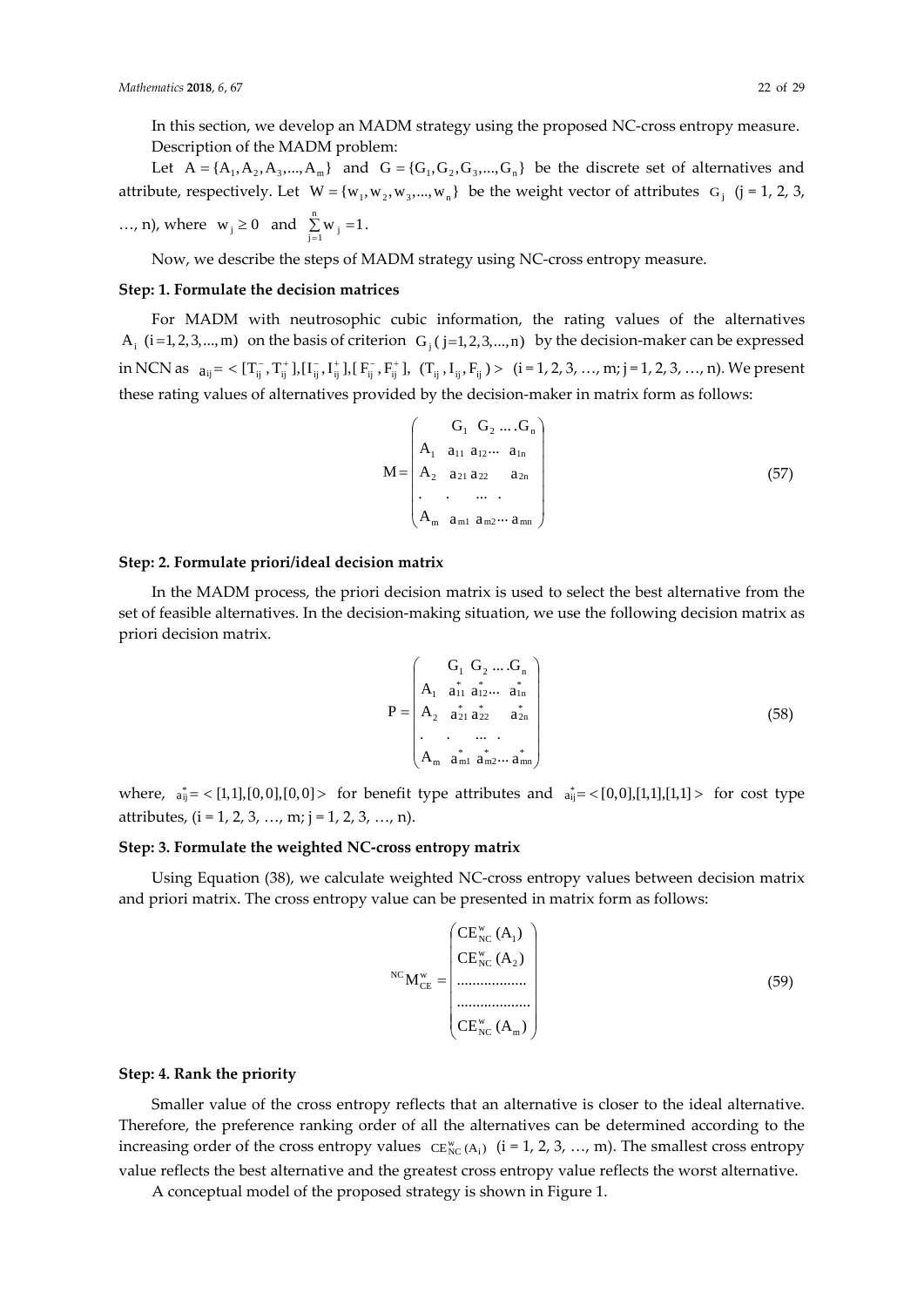

Step-3

Step-4

**Figure 1.** A flow chart of the NC-cross entropy based MADM strategy.

# **5. Illustrative Example**

In this section, we solve an illustrative example of an MADM problem to reflect the feasibility and efficiency of our proposed strategy in NCSs environments.

Now, we use an example [89] for cultivation and analysis. A venture capital firm intends to make evaluation and selection to five enterprises with the investment potential:

- (1) Automobile company (A1)
- (2) Military manufacturing enterprise (A2)
- (3) TV media company (A3)
- (4) Food enterprises (A4)
- (5) Computer software company (A5)

On the basis of four attributes namely:

- (1) Social and political factor (G1)
- (2) The environmental factor  $(G_2)$
- (3) Investment risk factor (G3)
- (4) The enterprise growth factor  $(G<sub>4</sub>)$ .

Weight vector of attributes is  $W = \{0.24, 0.25, 0.23, 0.28\}$ .

Formulate weighted NC-

cross entropy matrix

**Rank the priority** 

End

The steps of decision-making strategy to rank alternatives are presented as follows:

# **Step: 1. Formulate the decision matrix**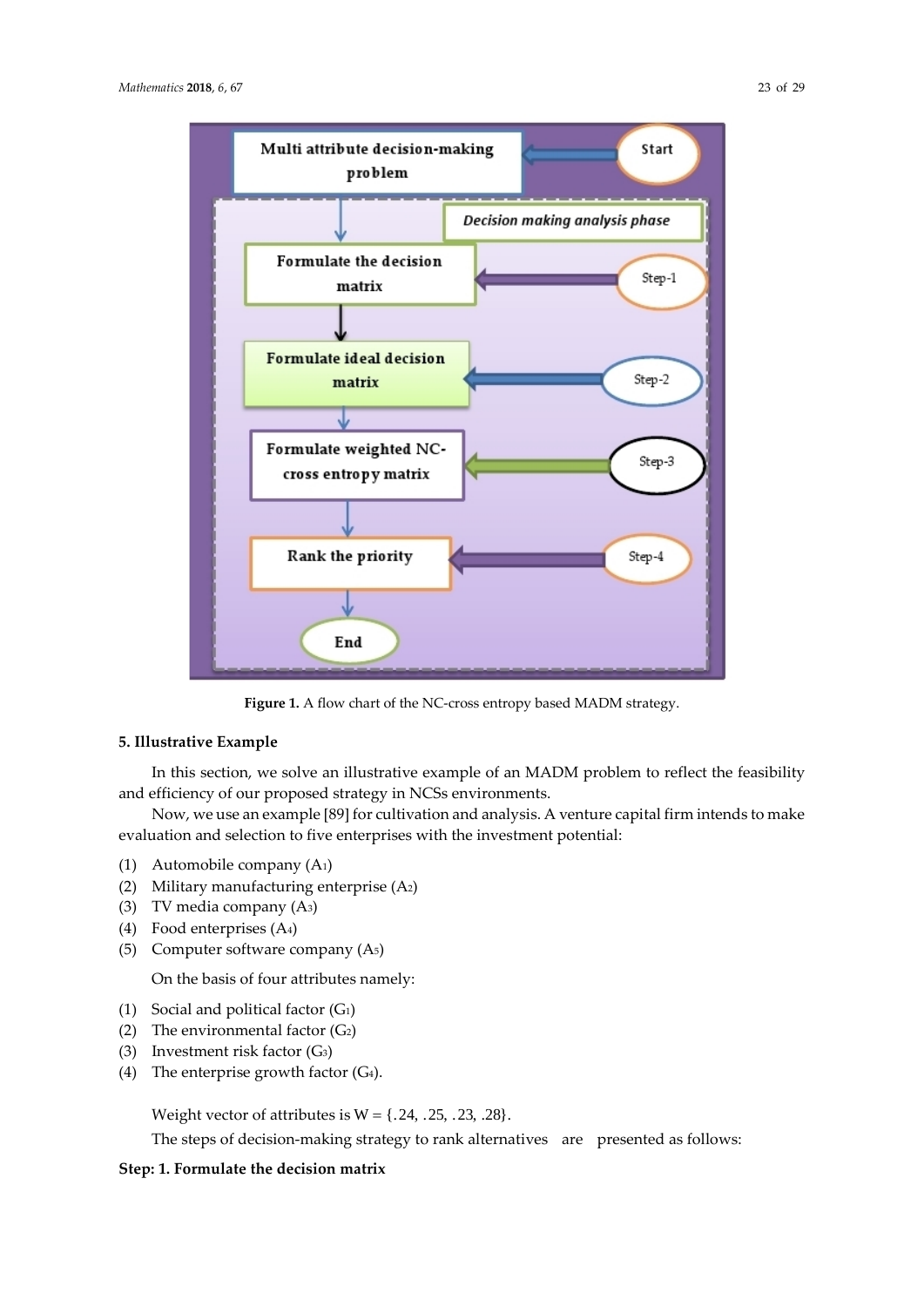The decision-maker represents the rating values of alternative Ai  $(i = 1, 2, 3, 4, 5)$  with respect to the attribute Gj  $(i = 1, 2, 3, 4)$  in terms of NCNs and constructs the decision matrix M as follows:

 $\label{eq:2d1d} \begin{cases} \mathsf{A}_1 & < \left\{ 6, 8 \right\}, \left\{ 2, 3 \right\}, \left\{ 6, 4 \right\}, \left\{ 6, 4 \right\}, \left\{ 6, 4 \right\}, \left\{ 6, 4 \right\}, \left\{ 6, 4 \right\}, \left\{ 6, 4 \right\}, \left\{ 6, 4 \right\}, \left\{ 6, 4 \right\}, \left\{ 6, 4 \right\}, \left\{ 6, 4 \right\}, \left\{ 6, 4 \right\}, \left\{ 6, 4 \right\}, \left\{ 6, 4 \right\}, \$  $A_3^2$ <br> $A_4^4$  $\begin{pmatrix} G_1 & G_2 & G_3 \ G_4 & G_5 & G_6 \end{pmatrix}$  $\left(A_{\frac{1}{2}} \leq [0.7,8], [2,4], [2,3], (8,4,4) > \frac{1}{4}, (6,4,4], [2,4], (6,4,4) > \frac{1}{4}, (5,4], [2,4], [3,4], (7,4,4) > \frac{1}{4}, (6,8], [4,5], [4,5], (8,5,5) \right)$ (60)

# **Step: 3. Formulate priori/ideal decision matrix**

#### Priori/ideal decision matrix

|  | U1 | ∪≙ | U٠ | U, |                                                                                                                                                                                                                                                                                                  |      |
|--|----|----|----|----|--------------------------------------------------------------------------------------------------------------------------------------------------------------------------------------------------------------------------------------------------------------------------------------------------|------|
|  |    |    |    |    | $A_1 \quad \langle [1,1], [0,0], [0,0], (1,0,0) \rangle \quad \langle [1,1], [0,0], [0,0], (1,0,0) \rangle \quad \langle [1,1], [0,0], [0,0], (1,0,0) \rangle \quad \langle [1,1], [0,0], [0,0], (1,0,0) \rangle$                                                                                | (61) |
|  |    |    |    |    | $\left \begin{array}{cc} A_2 < [1,1], [0,0], [0,0], (1,0,0) < [1,1], [0,0], [0,0], (1,0,0) < [1,1], [0,0], [0,0], (1,0,0) < [1,1], [0,0], [0,0], (1,0,0) > \\ A_3 < [1,1], [0,0], [0,0], (1,0,0) < [1,1], [0,0], [0,0], (1,0,0) < [1,1], [0,0], [0,0], (1,0,0) < [1,1], [0,0], [0,0], (1,0,0) &$ |      |
|  |    |    |    |    |                                                                                                                                                                                                                                                                                                  |      |
|  |    |    |    |    | $\mid A_{4}\mid\langle [1,1],[0,0],[0,0],(1,0,0)>\langle [1,1],[0,0],[0,0],(1,0,0)>\langle [1,1],[0,0],[0,0],(1,0,0)>\langle [1,1],[0,0],[0,0],(1,0,0)>\rangle\big $                                                                                                                             |      |
|  |    |    |    |    | $\left\{ \mathrm{A_5~} <\!\!\!\!\!\! [1,1],[0,0],[0,0],(1,0,0) >\!\!\!\!\! <\!\!\!\! [1,1],[0,0],[0,0],(1,0,0) >\!\!\!\!\! <\!\!\!\! [1,1],[0,0],[0,0],(1,0,0) >\!\!\!\! <\!\!\!\! [1,1],[0,0],[0,0],(1,0,0) >\!\!\!\!\! \right\}$                                                               |      |
|  |    |    |    |    |                                                                                                                                                                                                                                                                                                  |      |

#### **Step: 4. Calculate the weighted INS cross entropy matrix**

Using Equation (38), we calculate weighted NC-cross entropy values between ideal matrixes (61) and decision matrix (60):

$$
{}^{NC}M_{CE} = \begin{pmatrix} 0.66 \\ 0.58 \\ 0.60 \\ 0.74 \\ 0.71 \end{pmatrix}
$$
 (62)

# **Step: 5. Rank the priority**

The position of cross entropy values of alternatives arranging in increasing order is 0.58 < 0.60 < 0.66 < 0.71 < 0.74. Since the smallest values of cross entropy indicate that the alternative is closer to the ideal alternative, the ranking priority of alternatives is  $A_2 > A_3 > A_1 > A_5 > A_4$ . Hence, military manufacturing enterprise (A2) is the best alternative for investment.

Graphical representation of alternatives versus cross entropy is shown in Figure 2. From the Figure 2, we see that A<sub>2</sub> is the best preference alternative and A<sub>4</sub> is the least preference alternative.



**Figure 2.** Bar diagram of alternatives versus cross entropy values of alternatives.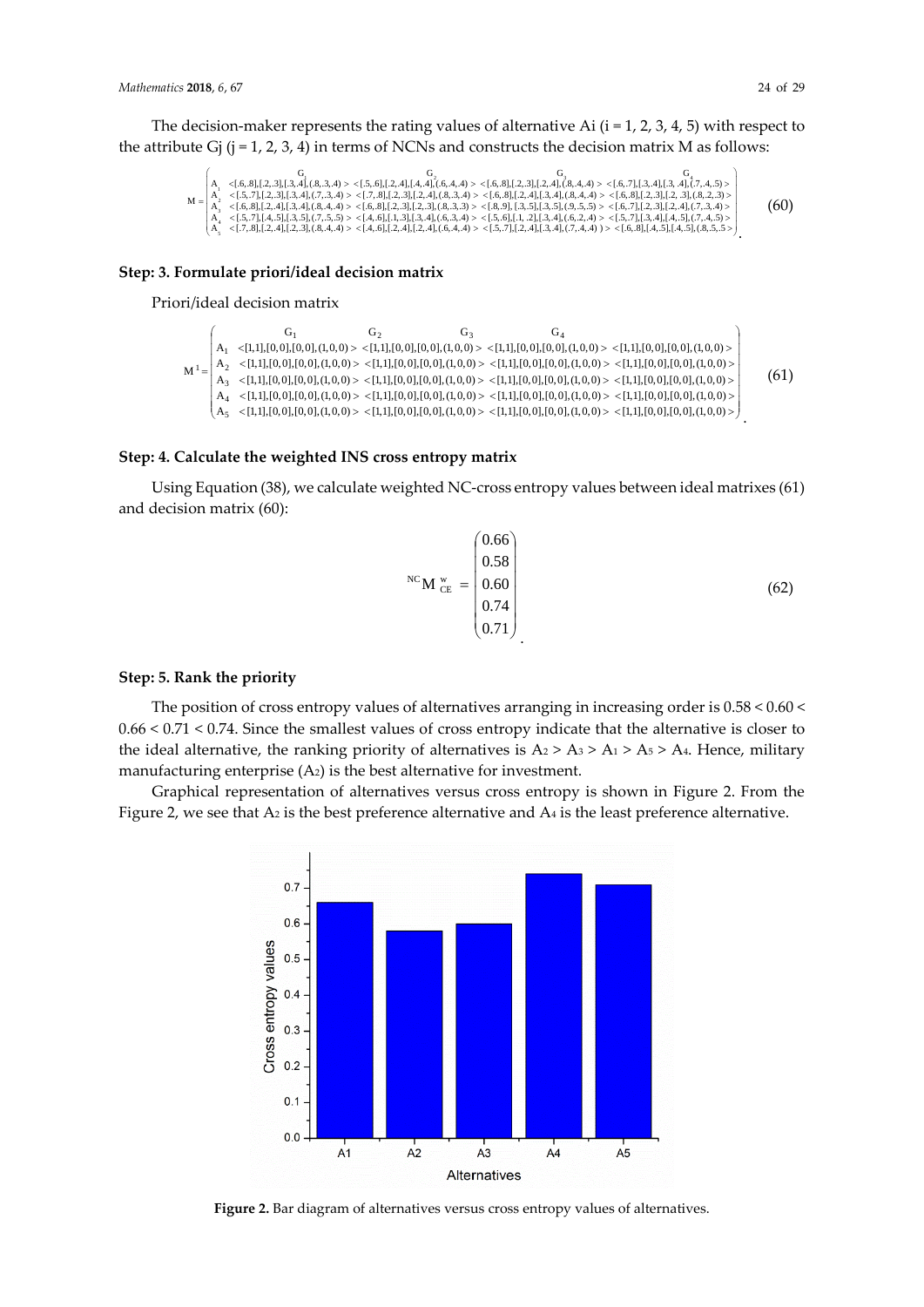Figure 3 presents relation between cross entropy value and preference ranking of the alternative.



**Figure 3.** Graphical representation of cross entropy values and ranking of alternatives.

#### **6. Contributions of the Paper**

The contributions of the paper are summarized as follows:

- 1. We have introduced an NC-cross entropy measure and proved its basic properties in NCS environments.
- 2. We have introduced a weighted NC-cross entropy measure and proved its basic properties in NCS environments.
- 3. We have developed a novel MADM strategy based on weighted NC- cross entropy to solve MADM problems.
- 4. We solved an illustrative example of MADM problem using proposed strategies.

# **7. Conclusions**

We have introduced NC-cross entropy measure in NCS environments. We have proved the basic properties of the proposed NC-cross entropy measure. We have also introduced weighted NC-cross entropy measure and established its basic properties. Using the weighted NC-cross entropy measure, we developed a novel MADM strategy. We have also solved an MADM problem to illustrate the proposed MADM strategy. The proposed NC-cross entropy based MADM strategy can be employed to solve a variety of problems such as logistics center selection [90,91], weaver selection [92], teacher selection [21], brick selection [93], renewable energy selection [94], etc. The proposed NC-cross entropy based MADM strategy can also be extended to MAGDM strategy using suitable aggregation operators.

**Acknowledgments:** The authors are very grateful to the anonymous reviewers for their insightful and constructive comments and suggestions that have led to an improved version of this paper.

**Author Contributions:** Surapati Pramanik conceived and designed the problem; Surapati Pramanik and Shyamal Dalapati solved the problem; Surapati Pramanik, Shariful Alam, Florentin Smarandache and Tapan Kumar Roy analyzed the results; Surapati Pramanik and Shyamal Dalapati wrote the paper.

**Conflicts of Interest:** The authors declare no conflicts of interest.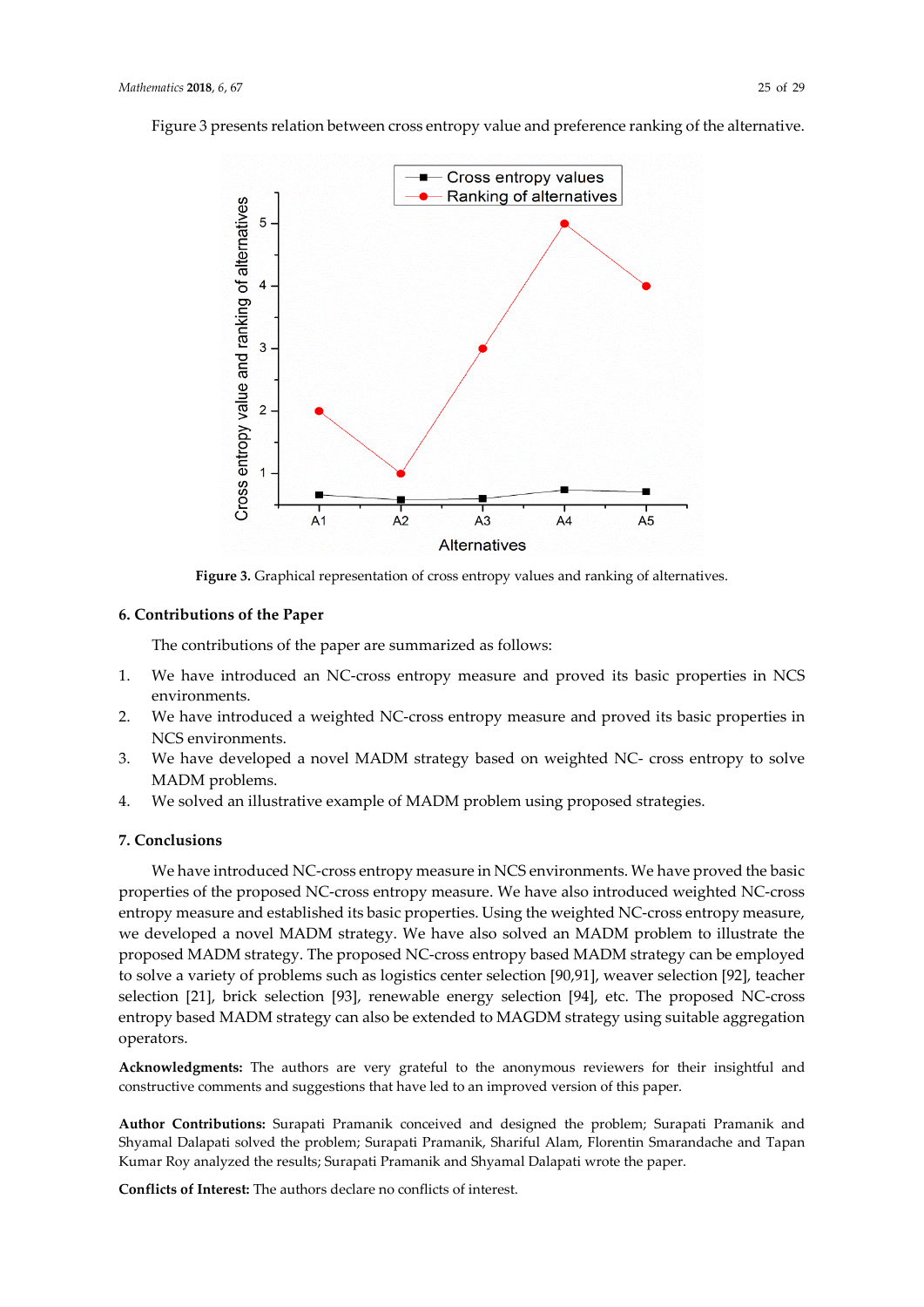# **References**

- 1. Smarandache, F. *Neutrosophy, Neutrosophic Probability, Set, and Logic*; American Research Press: Rehoboth, DE, USA, 1998.
- 2. Wang, H.; Smarandache, F.; Zhang, Y.; Sunderraman, R. Single valued neutrosophic sets. *Multi-Space Multi-Struct.* **2010**, *4*, 410–413.
- 3. Ansari, A.Q.; Biswas, R.; Aggarwal, S. Proposal for applicability of neutrosophic set theory in medical AI. *Int. J. Comput. Appl.* **2011**, *27*, 5–11.
- 4. Guo, Y.; Cheng, H. New neutrosophic approach to image segmentation. *Pattern Recognit*. **2009**, *42*, 587–595.
- 5. Cheng, H.D.; Guo, Y.; Zhang, Y. A novel image segmentation approach based on neutrosophic set and improved fuzzy c-mean algorithm. *New Math. Nat. Comput.* **2011**, *7*, 155–171.
- 6. Guo, Y.; Sengur, A.; Ye, J. A novel image thresholding algorithm based on neutrosophic similarity score. *Measurement* **2014**, *58*, 175–186.
- 7. Guo, Y.; Sengur, A. A novel image segmentation algorithm based on neutrosophic similarity clustering. *Appl. Soft Comput.* **2014**, *25*, 391–398.
- 8. Guo, Y.; Sengur, A.; Tain, J. A novel breast ultrasound image segmentation algorithm based on neutrosophic similarity score and level set. *Comput. Methods Programs Biomed.* **2016**, *123*, 43–53.
- 9. Mathew, J.; Simon, P. Color texture image segmentation based on neutrosophic set and nonsubsampled contourlet transformation. In Proceedings of the International Conference on Applied Algorithms, Kolkata, India, 13–15 January 2014; pp. 164–173.
- 10. Kraipeerapun, P.; Fung, C.C.; Brown, W. Assessment of uncertainty in mineral prospectivity prediction using interval neutrosophic sets. In *Computational Intelligence and Security, Proceedings of the International Conference on Computational and Information Science, Xian, China, 15–19 December 2005*; Springer: Berlin/Heidelberg, Germany, 2005; Volume 3802, pp. 1074–1079.
- 11. Kraipeerapun, P.; Fung, C.C. Binary classification using ensemble networks and interval neutrosophic sets. *Neurocomputing* **2009**, *72*, 2845–2856.
- 12. Pramanik, S.; Chakrabarti, S. A study on problems of construction workers in West Bengal based on neutrosophic cognitive maps. *Int. J. Innov. Res. Sci. Eng. Technol*. **2013**, *2*, 6387–6394.
- 13. Kandasamy, W.B.V.; Smarandache, F. *[Fuzzy Cognitive Maps and Neutrosophic Cognitive Map](http://books.google.com/books?hl=en&lr=&id=1VrzAAAAQBAJ&oi=fnd&pg=PA5&dq=info:OLxe-7ITTT4J:scholar.google.com&ots=1_HkMzl8qm&sig=dlyU_QqqHhFh9NHTnFsmskejPPE)*; Xiquan: [Phoenix, AZ, USA, 2003.](http://books.google.com/books?hl=en&lr=&id=1VrzAAAAQBAJ&oi=fnd&pg=PA5&dq=info:OLxe-7ITTT4J:scholar.google.com&ots=1_HkMzl8qm&sig=dlyU_QqqHhFh9NHTnFsmskejPPE)
- 14. Mondal, K.; Pramanik, S. A study on problems of Hijras in West Bengal based on neutrosophic cognitive maps. *Neutrosophic Sets Syst*. **2014**, *5*, 21–26.
- 15. Pramanik, S.; Roy, T.K. Neutrosophic game theoretic approach to Indo-Pak conflict over Jammu-Kashmir. *Neutrosophic Sets Syst.* **2014**, *2*, 82–101.
- 16. Pramanik, S.; Roy, T.K. Game theoretic model to the Jammu-Kashmir conflict between India and Pakistan. *Int. J. Math. Arch.* **2013**, *4*, 162–170.
- 17. Sodenkamp, S. Models, Methods and Applications of Group Multiple-Criteria Decision Analysis in Complex and Uncertain Systems. Ph.D. Dissertation, University of Paderborn, Paderborn, Germany, 2013.
- 18. Biswas, P. Multi-Attribute Decision Making in Neutrosophic Environment. Ph.D. Dissertation, Jadavpur University, Kolkata, India, 19 February 2018.
- 19. Kharal, A. A neutrosophic multi-criteria decision-making method. *New Math. Nat. Comput*. **2014**, *10*, 143– 162.
- 20. Mondal, K.; Pramanik, S. Multi-criteria group decision-making approach for teacher recruitment in higher education under simplified neutrosophic environment. *Neutrosophic Sets Syst*. **2014**, *6*, 28–34.
- 21. Pramanik, S.; Mukhopadhyaya, D. Grey relational analysis-based intuitionistic fuzzy multi-criteria group decision-making approach for teacher selection in higher education. *Int. J. Comput. Appl.* **2011**, *34*, 21–29.
- 22. Mondal, K.; Pramanik, S. Neutrosophic decision-making model of school choice. *Neutrosophic Sets Syst*. **2015**, *7*, 62–68.
- 23. [Mondal,](https://www.researchgate.net/profile/Kalyan_Mondal5?_sg=eL3EBGSKgQGW_YF97LKwtfKwwVkkic9f7rnBYnamqzl0pp3lumInbYMDnZfrfdJDnXoz8pw.tH_6lGXnPqsRu_dcLizYR60ma5HvuACNkz3wd7w5byRzxyzpERrI5tFou7IzKl9uS0Qqx53GlzUSlBohiEPNvw) K.; [Pramanik,](https://www.researchgate.net/profile/Surapati_Pramanik?_sg=eL3EBGSKgQGW_YF97LKwtfKwwVkkic9f7rnBYnamqzl0pp3lumInbYMDnZfrfdJDnXoz8pw.tH_6lGXnPqsRu_dcLizYR60ma5HvuACNkz3wd7w5byRzxyzpERrI5tFou7IzKl9uS0Qqx53GlzUSlBohiEPNvw) S. Neutrosophic decision-making model for clay-brick selection in construction field based on grey relational analysis. *Neutrosophic Sets Syst.* **2015**, *9*, 72–79.
- 24. Biswas, P.; Pramanik, S.; Giri, B.C. TOPSIS method for multi-attribute group decision-making under single valued neutrosophic environment. *Neural Comput. Appl.* **2016**, *27*, 727–737, doi:10.1007/s00521-015-1891-2.
- 25. Biswas, P.; Pramanik, S.; Giri, B.C. Entropy based grey relational analysis method for multi-attribute decision-making under single valued neutrosophic assessments. *Neutrosophic Sets Syst*. **2014**, *2*, 102–110.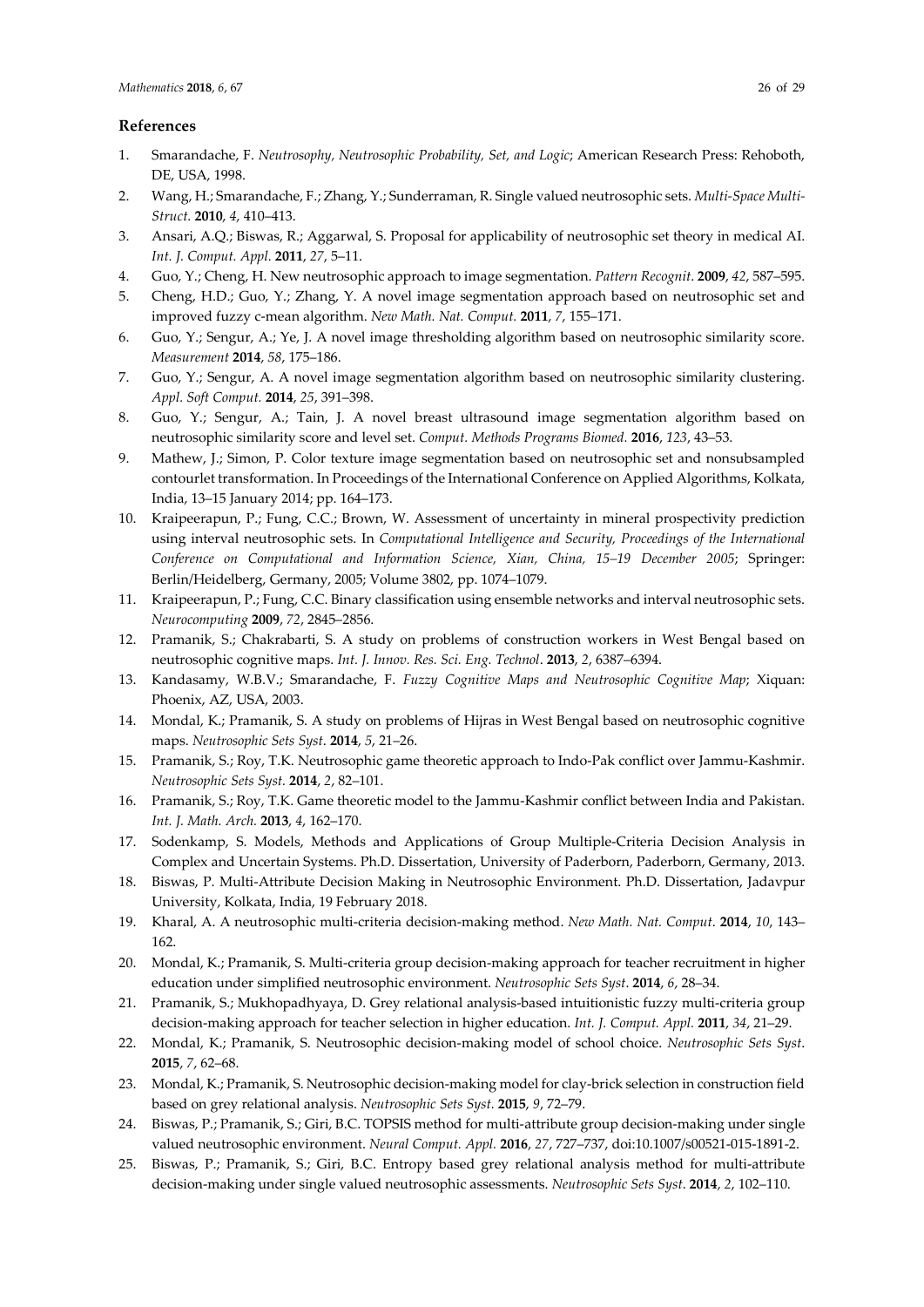- 26. Biswas, P.; Pramanik, S.; Giri, B.C. A new methodology for neutrosophic multi-attribute decision-making with unknown weight information. *Neutrosophic Sets Syst*. **2014**, *3*, 42–50.
- 27. Jiang, W.; Shou, Y. A novel single-valued neutrosophic set similarity measure and its application in multi criteria decision-making. *Symmetry* **2017**, *9*, 127, doi[:10.3390/sym9080127.](http://dx.doi.org/10.3390/sym9080127)
- 28. Mondal, K.; Pramanik, S. Neutrosophic tangent similarity measure and its application to multiple attribute decision-making. *Neutrosophic Sets Syst.* **2015**, *9*, 85–92.
- 29. Ye, J.; Zhang, Q. S. Single valued neutrosophic similarity measures for multiple attribute decision making. *Neutrosophic Sets Syst*. **2014**, *2*, 48–54.
- 30. Broumi, S.; Smarandache, F. Several similarity measures of neutrosophic sets. *Neutrosophic Sets Syst*. **2013**, *1*, 54–62.
- 31. Ye, J. Projection and bidirectional projection measures of single valued neutrosophic sets and their decision—Making method for mechanical design scheme. *J. Exp. Theor. Artif. Intell*. **2016**, doi:10.1080/0952813X.2016.1259263.
- 32. Sahin, R.; Liu, P. [Maximizing deviation method for neutrosophic multiple attribute decision-making](javascript:void(0)) with [incomplete weight information.](javascript:void(0)) *Neural Comput. Appl.* **2016**, *27*, 2017–2029.
- 33. Ji, P.; Wang, J.Q.; Zhang, H.Y. Frank prioritized Bonferroni mean operator with single-valued neutrosophic sets and its application in selecting third-party logistics providers. *Neural Comput. Appl.* **2016**, doi:10.1007/s00521-016-2660-6.
- 34. Garg, H.; Nancy. Some new biparametric distance measures on single-valued neutrosophic sets with applications to pattern recognition and medical diagnosis. *Information* **2017**, *8*, 162, doi:10.3390/info8040162.
- 35. Sun, R.; Hu, J.; Chen, X. Novel single-valued neutrosophic decision-making approaches based on prospect theory and their applications in physician selection. *Soft Comput.* **2017**, doi:10.1007/s00500-017-2949-0.
- 36. [Stanujkic, D.;](https://content.iospress.com/search?q=author%3A%28%22Stanujkic,%20Dragisa%22%29) [Zavadskas, E.K.;](https://content.iospress.com/search?q=author%3A%28%22Zavadskas,%20Edmundas%20Kazimieras%22%29) [Smarandache, F.;](https://content.iospress.com/search?q=author%3A%28%22Smarandache,%20Florentin%22%29) [Brauers, W.K.M.;](https://content.iospress.com/search?q=author%3A%28%22Brauers,%20Willem%20K.M.%22%29) [Karabasevic, D.](https://content.iospress.com/search?q=author%3A%28%22Karabasevic,%20Darjan%22%29) A neutrosophic extension of the MULTIMOORA Method. *[Informatica](https://content.iospress.com/journals/informatica)* **2017**, *28*, 181–192.
- 37. Zavadskas, E.K.; Baušys, R.; Stanujkic, D. Selection of lead-zinc flotation circuit design by applying WASPAS method with single-valued neutrosophic set. *Acta Montan. Slovaca* **2016**, *21*, 85–92.
- 38. Zavadskas, E.K.; Bausys, R.; Lazauskas, M. Sustainable assessment of alternative sites for the construction of a waste incineration plant by applying WASPAS method with single-valued neutrosophic set. *Sustainability* **2015**, *7*, 15923–15936.
- 39. Bausys, R.; Zavadskas, E.K.; Kaklauskas, A. Application of neutrosophic set to multicriteria decisionmaking by COPRAS. *J. Econ. Comput. Econ. Cybern. Stud. Res.* **2015**, *49*, 91–106.
- 40. Xu, D. S.; Wei, C. G. W. TODIM method for single-valued neutrosophic multiple attribute decision-making. *Information* **2017**, *8*, 125, do[i:10.3390/info8040125.](http://dx.doi.org/10.3390/info8040125)
- 41. Ji, P.; Zhang, H.Y.; Wang, J.Q. A projection-based TODIM method under multi-valued neutrosophic environments and its application in personnel selection. *Neural Comput. Appl.* **2018**, *29*, 221–234.
- 42. Peng, J.J.; Wang, J.Q.; Zhang, H.Y.; Chen, X.H. An outranking approach for multi-criteria decision-making problems with simplified neutrosophic sets. *Appl. Soft Comput*. **2014**, *25*, 336–346.
- 43. Abdel-Basset, M.; Mohamed, M.; Smarandache, F[. An extension of neutrosophic AHP–SWOT analysis for](javascript:void(0))  [strategic planning and decision-making.](javascript:void(0)) *Symmetry* **2018**, *10*, 116, do[i:10.3390/sym10040116.](https://doi.org/10.3390/sym10040116)
- 44. Pouresmaeil, H.; Shivanian, E.; Khorram, E.; Fathabadi, H.S. An extended method using TOPSIS and VIKOR for multiple attribute decision-making with multiple decision-makers and single valued neutrosophic numbers. *Adv. Appl. Stat.* **2017**, *50*, 261–292.
- 45. Wang, H.; Smarandache, F.; Zhang, Y.Q.; Sunderraman, R. *Interval Neutrosophic Sets and Logic: Theory and Applications in Computing*; Hexis: Phoenix, AZ, USA, 2005.
- 46. Pramanik, S.; Mondal, K. Interval neutrosophic multi-attribute decision-making based on grey relational analysis. *Neutrosophic Sets Syst*. **2015**, *9*, 13–22.
- 47. Dey, P.P.; Pramanik, S.; Giri, B.C. An extended grey relational analysis based multiple attribute decisionmaking in interval neutrosophic uncertain linguistic setting. Neutrosophic soft multi-attribute decisionmaking based on grey relational projection method. *Neutrosophic Sets Syst*. **2016**, *11*, 21–30.
- 48. Dey, P.P.; Pramanik, S.; Giri, B.C. Extended projection-based models for solving multiple attribute decisionmaking problems with interval-valued neutrosophic information. In *New Trends in Neutrosophic Theory and Applications*; Smarandache, F., Pramanik, S., Eds.; Pons Editions: Brussels, Belgium, 2016; pp. 127–140.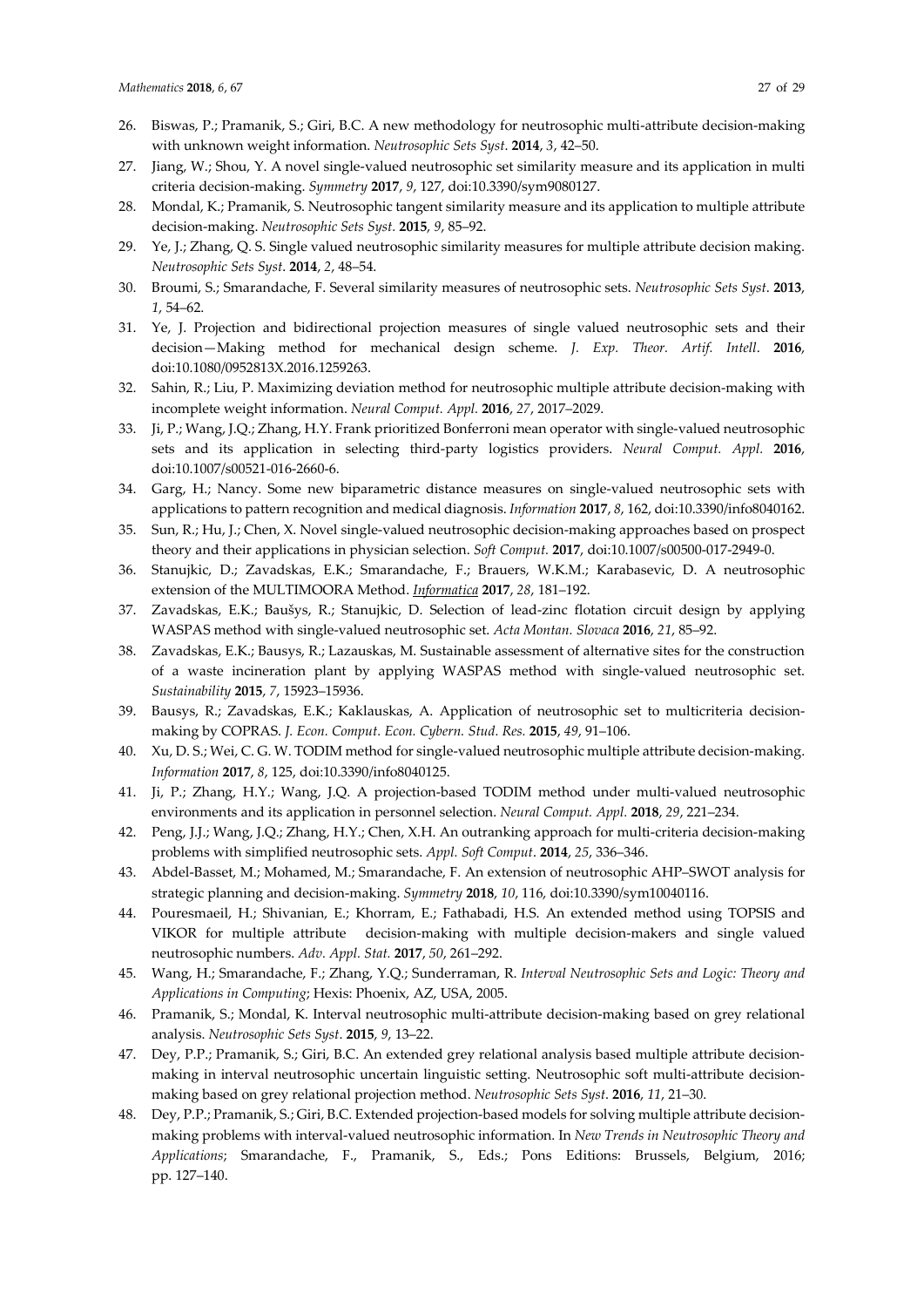- 49. Huang, Y.; Wei, G.W.; Wei, C. VIKOR method for interval neutrosophic multiple attribute group decisionmaking. *Information* **2017**, *8*, 144, doi:10.3390/info8040144.
- 50. Broumi, S.; Ye, J.; Smarandache, F. An extended TOPSIS method for multiple attribute decision-making based on interval neutrosophic uncertain linguistic variables. *Neutrosophic Sets Syst*. **2015**, *8*, 23–32.
- 51. Garg, H.; Nancy. Non-linear programming method for multi-criteria decision-making problems under interval neutrosophic set environment. *Appl. Intell.* **2017**, doi:10.1007/s10489-017-1070-5.
- 52. Zhang, H.Y.; Wang, J.Q.; Chen, X.H. An outranking approach for multi-criteria decision-making problems with interval-valued neutrosophic sets. *Neural Comput. Appl.* **2016**, *27*, 615–627.
- 53. Pramanik, S.; Biswas, P.; Giri, B.C. Hybrid vector similarity measures and their applications to multiattribute decision-making under neutrosophic environment. *Neural Comput*. *Appl*. **2017**, *28*, 1163–1176, doi:10.1007/s00521-015-2125-3.
- 54. Mondal, K.; Pramanik, S.; Giri, B.C. Interval neutrosophic tangent similarity measure based MADM strategy and its application to MADM Problems. *Neutrosophic Sets Syst*. **2018**, *19*, in press.
- 55. Ye, J. Similarity measures between interval neutrosophic sets and their applications in multi criteria decision-making. *J. Intell. Fuzzy Syst.* **2014**, *26*, 165–172.
- 56. Zhang, H.; Ji, P.; Wang, J.; Chen, X. An Improved weighted correlation coefficient based on integrated weight for interval neutrosophic sets and its application in multi criteria decision-making problems. *Int. J. Comput. Intell. Syst*. **2015**, *8*, 1027–1043.
- 57. Zhao, A.W.; Du, J.G.; Guan, H.J. Interval valued neutrosophic sets and multi-attribute decision-making based on generalized weighted aggregation operator. *J. Intell. Fuzzy Syst.* **2015**, *29*, 2697–2706.
- 58. Smarandache, F.; Pramanik, S. (Eds.) *New Trends in Neutrosophic Theory and Applications*; Pons Editions: Brussels, Belgium, 2016; pp. 15–161, ISBN 978-1-59973-498-9.
- 59. Ali, M.; Deli, I.; Smarandache, F. The theory of neutrosophic cubic sets and their applications in pattern recognition. *J. Intell. Fuzzy Syst.* **2016**, *30*, 1957–1963.
- 60. Banerjee, D.; Giri, B.C.; Pramanik, S.; Smarandache, F. GRA for multi attribute decision-making in neutrosophic cubic set environment. *Neutrosophic Sets Syst*. **2017**, *15*, 60–69.
- 61. Pramanik, S.; Dey, P.P.; Giri, B.C.; Smarandache, F. An Extended TOPSIS for multi-attribute decisionmaking problems with neutrosophic cubic information. *Neutrosophic Sets Syst*. **2017**, *17*, 20–28.
- 62. Zhan, J.; Khan, M.; Gulistan, M. Applications of neutrosophic cubic sets in multi-criteria decision-making. *Int. J. Uncertain. Quantif.* **2017**, *7*, 377–394.
- 63. Lu, Z.; Ye, J. Cosine measures of neutrosophic cubic sets for multiple attribute decision-making. *Symmetry* **2017**, *9*, 121.
- 64. Shi, L.; Ye, J. [Dombi aggregation operators of neutrosophic cubic sets for multiple attribute decision](http://www.mdpi.com/1999-4893/11/3/29)[making.](http://www.mdpi.com/1999-4893/11/3/29) *Algorithms* **2018**, *11*, 29, doi[:10.3390/a11030029.](https://doi.org/10.3390/a11030029)
- 65. Ye, J. Linguistic neutrosophic cubic numbers and their multiple attribute decision-making method. *Information* **2017**, *8*, 110.
- 66. Pramanik, S.; Dalapati, S.; Alam, S.; Roy, T.K.; Smarandache, F. Neutrosophic cubic MCGDM method based on similarity measure. *Neutrosophic Sets Syst*. **2017**, *16*, 44–56.
- 67. Pramanik, S.; Dalapati, S.; Alam, S.; Roy, T.K. NC-TODIM-based MAGDM under a neutrosophic cubic set environment. *Information* **2017**, *8*, 149, doi:10.3390/info8040149.
- 68. Pramanik, S.; Dalapati, S.; Alam, S.; Roy, T.K. NC-VIKOR based MAGDM under neutrosophic cubic set environment. *Neutrosophic Sets Syst*. **2018**, *19*, in press.
- 69. Zadeh, L.A. Probability measures of fuzzy events. *J. Math. Anal. Appl*. **1968**, *23*, 421–427.
- 70. De Luca, A.; Termini, S. A definition of non-probabilistic entropy in the setting of fuzzy sets theory. *Inf. Control* **1972**, *20*, 301–312.
- 71. Shannon, C.E. A mathematical theory of communication. *Bell. Syst. Tech. J.* **1948**, *27*, 379–423.
- 72. Szmidt, E.; Kacprzyk, J. Entropy for intuitionistic fuzzy sets. *Fuzzy Sets Syst.* **2001**, *118*, 467–477.
- 73. Majumder, P.; Samanta, S.K. On similarity and entropy of neutrosophic sets. *J. Intell. Fuzzy Syst.* **2014**, *26*, 1245–1252.
- 74. Aydoğdu, A. On entropy and similarity measure of interval valued neutrosophic sets. *Neutrosophic Sets Syst*. **2015**, *9*, 47–49.
- 75. Ye, J.; Du, S. Some distances, similarity and entropy measures for interval valued neutrosophic sets and their relationship. *Int. J. Mach. Learn. Cybern.* **2017**, doi:10.1007/s13042-017-0719-z.
- 76. Shang, X.G.; Jiang, W.S. A note on fuzzy information measures. *Pattern Recognit. Lett.* **1997**, *18*, 425–432.